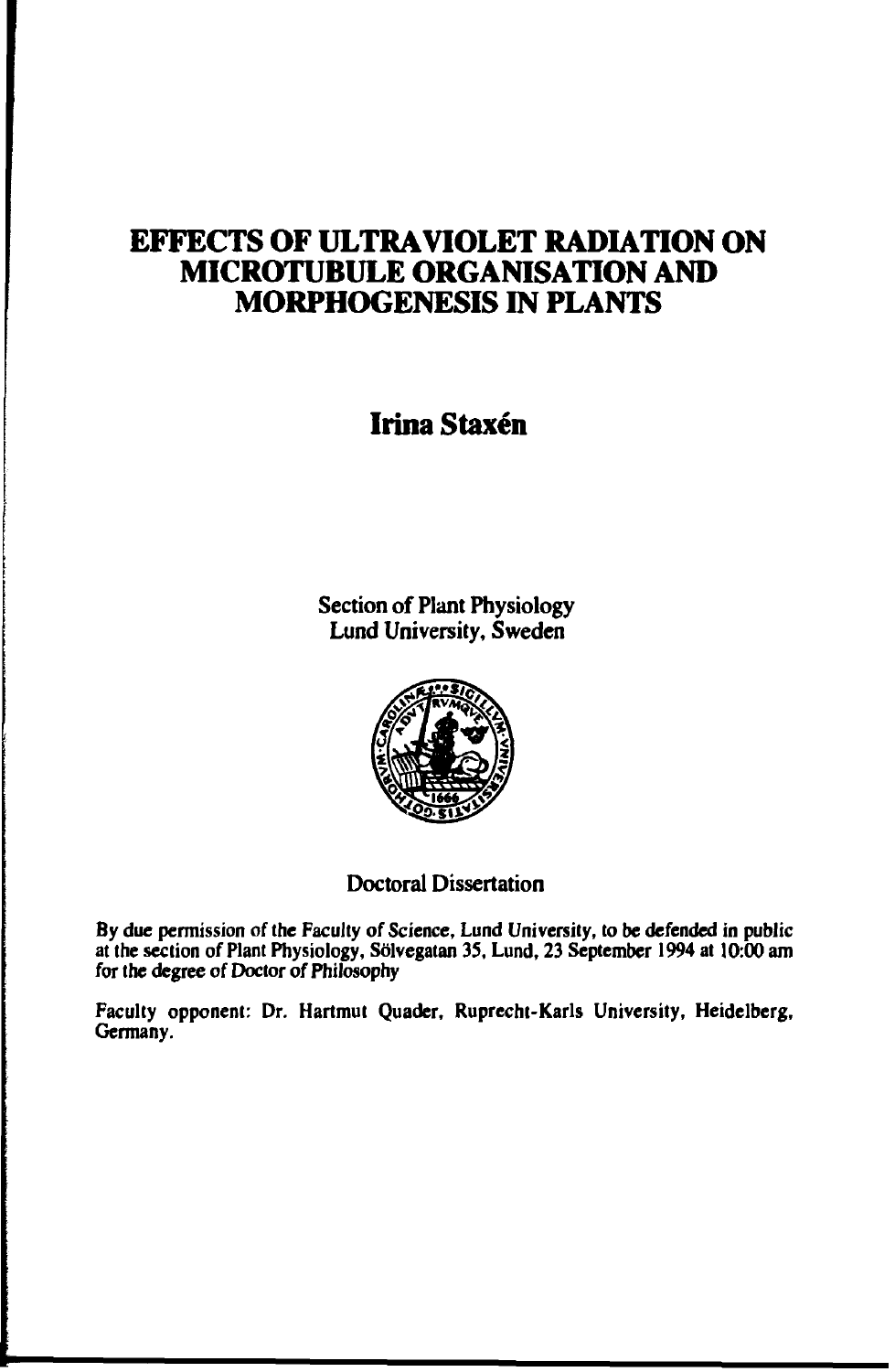| <b>Oumainster</b>                                                                                                                                                                                                                                                                                                                                                                                                                                                                                                                                                                                                                                                                                                                                                                                                                                                                                                                                                                                                                                                                                                                                                                                                                                                                                                                                                                                                                                                                                                                                                                                                                                                                                                                                                                                                                                                                                                                                                                                                                                     | <b>Decament</b> anno                                                                                                                                       |  |  |
|-------------------------------------------------------------------------------------------------------------------------------------------------------------------------------------------------------------------------------------------------------------------------------------------------------------------------------------------------------------------------------------------------------------------------------------------------------------------------------------------------------------------------------------------------------------------------------------------------------------------------------------------------------------------------------------------------------------------------------------------------------------------------------------------------------------------------------------------------------------------------------------------------------------------------------------------------------------------------------------------------------------------------------------------------------------------------------------------------------------------------------------------------------------------------------------------------------------------------------------------------------------------------------------------------------------------------------------------------------------------------------------------------------------------------------------------------------------------------------------------------------------------------------------------------------------------------------------------------------------------------------------------------------------------------------------------------------------------------------------------------------------------------------------------------------------------------------------------------------------------------------------------------------------------------------------------------------------------------------------------------------------------------------------------------------|------------------------------------------------------------------------------------------------------------------------------------------------------------|--|--|
| <b>LUND UNIVERSITY</b>                                                                                                                                                                                                                                                                                                                                                                                                                                                                                                                                                                                                                                                                                                                                                                                                                                                                                                                                                                                                                                                                                                                                                                                                                                                                                                                                                                                                                                                                                                                                                                                                                                                                                                                                                                                                                                                                                                                                                                                                                                | <b>DOCTORAL DISSERTATION</b><br>Date of imme                                                                                                               |  |  |
| Section of Plant Physiology                                                                                                                                                                                                                                                                                                                                                                                                                                                                                                                                                                                                                                                                                                                                                                                                                                                                                                                                                                                                                                                                                                                                                                                                                                                                                                                                                                                                                                                                                                                                                                                                                                                                                                                                                                                                                                                                                                                                                                                                                           | September 1994                                                                                                                                             |  |  |
| P. O. Box 117<br>S-221 00 Lund, Sweden                                                                                                                                                                                                                                                                                                                                                                                                                                                                                                                                                                                                                                                                                                                                                                                                                                                                                                                                                                                                                                                                                                                                                                                                                                                                                                                                                                                                                                                                                                                                                                                                                                                                                                                                                                                                                                                                                                                                                                                                                | <b>CODEN:</b><br>LUNBDS/(nbfb-1028)1-38/(1994)                                                                                                             |  |  |
| Anthor(s)<br>Irina Staxén                                                                                                                                                                                                                                                                                                                                                                                                                                                                                                                                                                                                                                                                                                                                                                                                                                                                                                                                                                                                                                                                                                                                                                                                                                                                                                                                                                                                                                                                                                                                                                                                                                                                                                                                                                                                                                                                                                                                                                                                                             | Sponsoring contraction                                                                                                                                     |  |  |
| This and minicip<br>morphogenesis in plants                                                                                                                                                                                                                                                                                                                                                                                                                                                                                                                                                                                                                                                                                                                                                                                                                                                                                                                                                                                                                                                                                                                                                                                                                                                                                                                                                                                                                                                                                                                                                                                                                                                                                                                                                                                                                                                                                                                                                                                                           | Effects of ultraviolet radiation on microtubule organisation and                                                                                           |  |  |
| Alimact                                                                                                                                                                                                                                                                                                                                                                                                                                                                                                                                                                                                                                                                                                                                                                                                                                                                                                                                                                                                                                                                                                                                                                                                                                                                                                                                                                                                                                                                                                                                                                                                                                                                                                                                                                                                                                                                                                                                                                                                                                               |                                                                                                                                                            |  |  |
| cultures and fractionated on a discontinuous Percoll density gradient, whereby a highly embryogenic<br>protoplast fraction could be enriched. Protoplasts of two cell lines of Larix eurolepis, one with<br>regenerating potential and one lacking this potential, were compared. In contrast to the non-regenerating<br>line were a protoplast-like organisation of the cortical microtubules was maintained, re-organisation of<br>this microtubular network occurred in the regenerable line after only three days of culture, indicating that<br>organised growth was occurring. However, this early organisation of cortical microtubules may not<br>always be a valid marker for regenerable and non-regenerable material.<br>In order to investigate the effect of ultraviolet-B $(UV-B, 280-320)$ nm) radiation on the microtubule<br>cytoskeleton, protoplasts were isolated from leaves of Petunia hybrida and subjected to four different<br>doses of UV-B radiation. The organisation of the microtubules and the progression of the cells through<br>the cell cycle was observed at $0, 24, 48$ and 72 h after irradiation. UV-B induced breaks in the cortical<br>microtubules resulting in shorter fragments with increasing amounts of radiation. Also, the division of the<br>DOKUMENTDATABLAD<br>mi 515 61 41 21<br>protoplasts was delayed, which was related to the absence of an intact microtubule network.<br>Whole Petunia plants were grown in growth chambers in the presence and absence of UV-B. The<br>plants responded to UV-B with increased rates of $CO2$ assimilation, a 60% increase in UV-screening<br>compounds and changes in the morphology of the leaves that were reflected in a 70-100% increase in leaf<br>area and 20% decrease in leaf thickness. The microtubules of the epidermal cells was not affected by UV-<br>B, nor was the number of epidermal cells (per unit area). The increase in leaf area in the UV-treated<br>plants appeared due to stimulation of cell division in the leaf meristems. |                                                                                                                                                            |  |  |
|                                                                                                                                                                                                                                                                                                                                                                                                                                                                                                                                                                                                                                                                                                                                                                                                                                                                                                                                                                                                                                                                                                                                                                                                                                                                                                                                                                                                                                                                                                                                                                                                                                                                                                                                                                                                                                                                                                                                                                                                                                                       |                                                                                                                                                            |  |  |
| Key words                                                                                                                                                                                                                                                                                                                                                                                                                                                                                                                                                                                                                                                                                                                                                                                                                                                                                                                                                                                                                                                                                                                                                                                                                                                                                                                                                                                                                                                                                                                                                                                                                                                                                                                                                                                                                                                                                                                                                                                                                                             | cytoskeleton; Larix x eurolepis; microtubule; ozone depletion; Petunia<br>nybrida; plant; protoplast; somatic embryogenesis; ultraviolet tadiation; ultra- |  |  |
| structure; UV<br>Classification system and/or index terms (if any)                                                                                                                                                                                                                                                                                                                                                                                                                                                                                                                                                                                                                                                                                                                                                                                                                                                                                                                                                                                                                                                                                                                                                                                                                                                                                                                                                                                                                                                                                                                                                                                                                                                                                                                                                                                                                                                                                                                                                                                    |                                                                                                                                                            |  |  |
| Supplementary bibliographical information                                                                                                                                                                                                                                                                                                                                                                                                                                                                                                                                                                                                                                                                                                                                                                                                                                                                                                                                                                                                                                                                                                                                                                                                                                                                                                                                                                                                                                                                                                                                                                                                                                                                                                                                                                                                                                                                                                                                                                                                             |                                                                                                                                                            |  |  |
|                                                                                                                                                                                                                                                                                                                                                                                                                                                                                                                                                                                                                                                                                                                                                                                                                                                                                                                                                                                                                                                                                                                                                                                                                                                                                                                                                                                                                                                                                                                                                                                                                                                                                                                                                                                                                                                                                                                                                                                                                                                       | English                                                                                                                                                    |  |  |
| 198N and key title                                                                                                                                                                                                                                                                                                                                                                                                                                                                                                                                                                                                                                                                                                                                                                                                                                                                                                                                                                                                                                                                                                                                                                                                                                                                                                                                                                                                                                                                                                                                                                                                                                                                                                                                                                                                                                                                                                                                                                                                                                    | mm                                                                                                                                                         |  |  |
| Rocipisat's notes                                                                                                                                                                                                                                                                                                                                                                                                                                                                                                                                                                                                                                                                                                                                                                                                                                                                                                                                                                                                                                                                                                                                                                                                                                                                                                                                                                                                                                                                                                                                                                                                                                                                                                                                                                                                                                                                                                                                                                                                                                     | Price                                                                                                                                                      |  |  |
|                                                                                                                                                                                                                                                                                                                                                                                                                                                                                                                                                                                                                                                                                                                                                                                                                                                                                                                                                                                                                                                                                                                                                                                                                                                                                                                                                                                                                                                                                                                                                                                                                                                                                                                                                                                                                                                                                                                                                                                                                                                       | <u>91-628-1345-5</u><br><b>Pagy</b> 44<br><b>Security cleanification</b>                                                                                   |  |  |
| Distribution by (name and address)                                                                                                                                                                                                                                                                                                                                                                                                                                                                                                                                                                                                                                                                                                                                                                                                                                                                                                                                                                                                                                                                                                                                                                                                                                                                                                                                                                                                                                                                                                                                                                                                                                                                                                                                                                                                                                                                                                                                                                                                                    | Describent of Plant Physiology, Lund University,                                                                                                           |  |  |
|                                                                                                                                                                                                                                                                                                                                                                                                                                                                                                                                                                                                                                                                                                                                                                                                                                                                                                                                                                                                                                                                                                                                                                                                                                                                                                                                                                                                                                                                                                                                                                                                                                                                                                                                                                                                                                                                                                                                                                                                                                                       | $\vdash \vdash$ 1. Box 117. S - 22100 Lund. Sweden                                                                                                         |  |  |
| on permission to publish and $\epsilon \sim -i$ mote the abstract of the above-memboned dimertation.                                                                                                                                                                                                                                                                                                                                                                                                                                                                                                                                                                                                                                                                                                                                                                                                                                                                                                                                                                                                                                                                                                                                                                                                                                                                                                                                                                                                                                                                                                                                                                                                                                                                                                                                                                                                                                                                                                                                                  | I, the undersigned, being the copyr $p'$ weste of the abstract of the above-mentioned dimertation, hereby grast to all reference                           |  |  |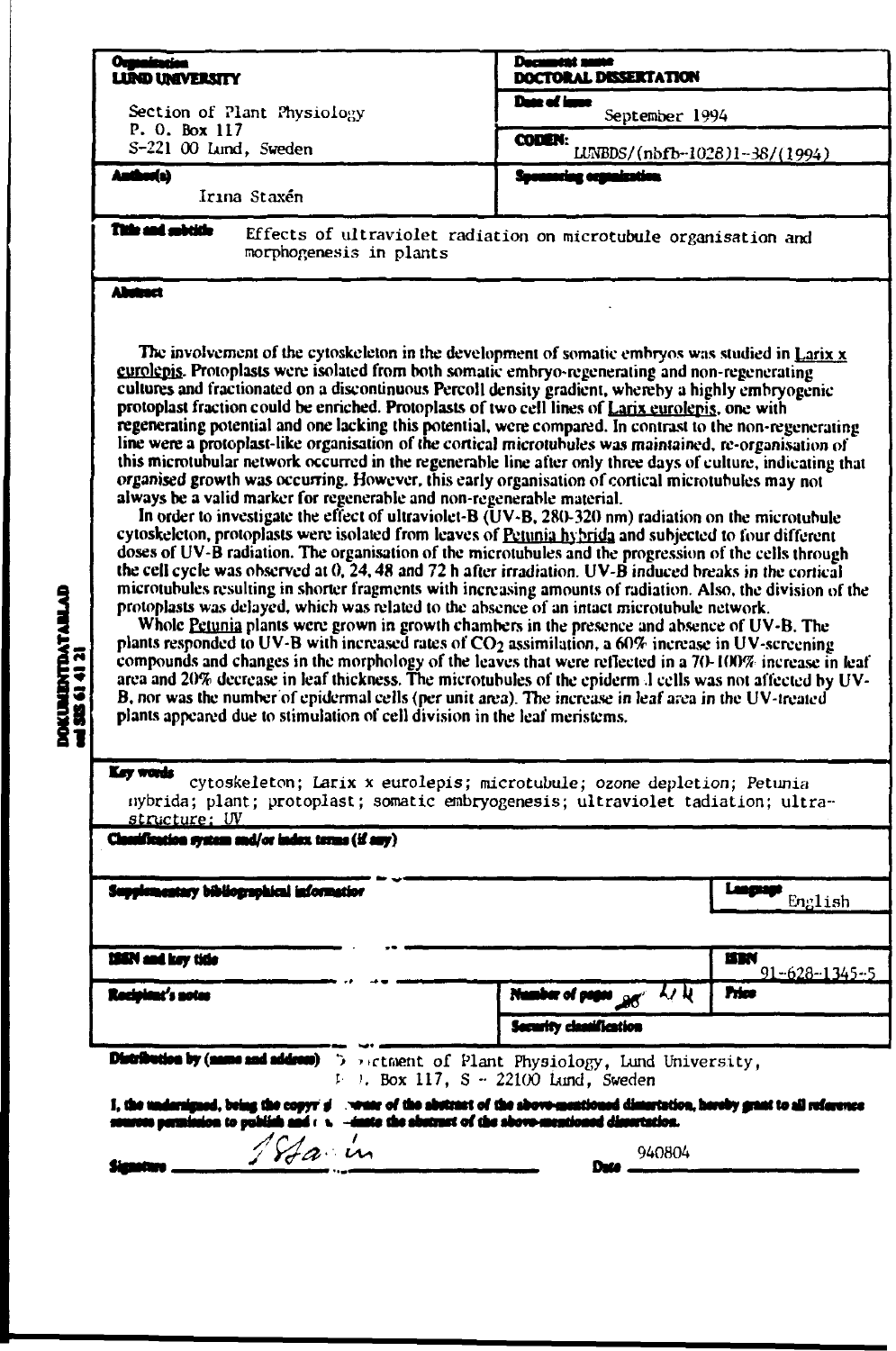**"That is very important," the King said, turning to the jury. They were just beginning to write this down on their slates, when the White Rabbit interrupted: "Unimportant, yrur Majesty means, of course," he said in a very respectful tone.**

**"f/nimportant, of course, I meant," the King hastily said, and went on to himself in an undertone, "important - unimportant - unimportant - important" as if he were trying which sounded best.**

**Some of the jury wrote it down 'important' and some 'unimportant.' Alice could see this, as she was near enough to look over their slates; "but it doesn't matter a bit," she thought to herself.**

*Alice's Adventures in Wonderland*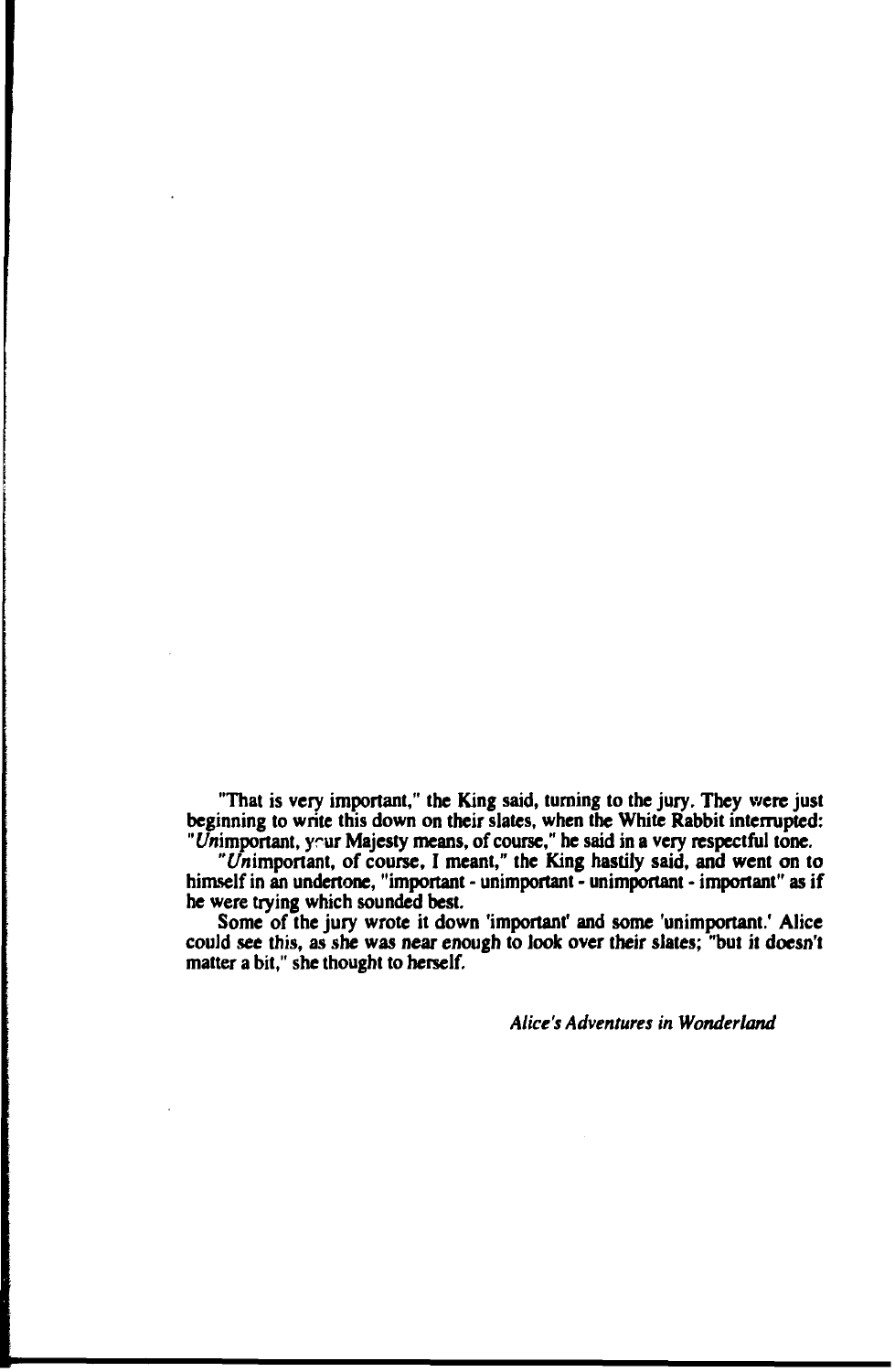# **Table of contents**

 $\bar{z}$ 

<u>in die Stad van die Grootse verschieden der die Afrikaanse verschieden van die Afrikaanse verschieden van die</u>

|                       | 1.3.2 Microtubules in morphogenesis and cell polarity 12    |  |
|-----------------------|-------------------------------------------------------------|--|
|                       | 1.3.3 Microtubules in epidermal cell development15          |  |
|                       |                                                             |  |
| 2.1                   |                                                             |  |
|                       |                                                             |  |
|                       |                                                             |  |
|                       |                                                             |  |
|                       | 2.2.3 Penetration of UV-B radiation inside living tissues20 |  |
|                       |                                                             |  |
|                       |                                                             |  |
|                       |                                                             |  |
|                       | 2.3.1 Morphogenic responses to UV-B radiation 25            |  |
|                       |                                                             |  |
| 3.1                   |                                                             |  |
|                       |                                                             |  |
|                       |                                                             |  |
|                       |                                                             |  |
|                       |                                                             |  |
|                       |                                                             |  |
| Separate publications |                                                             |  |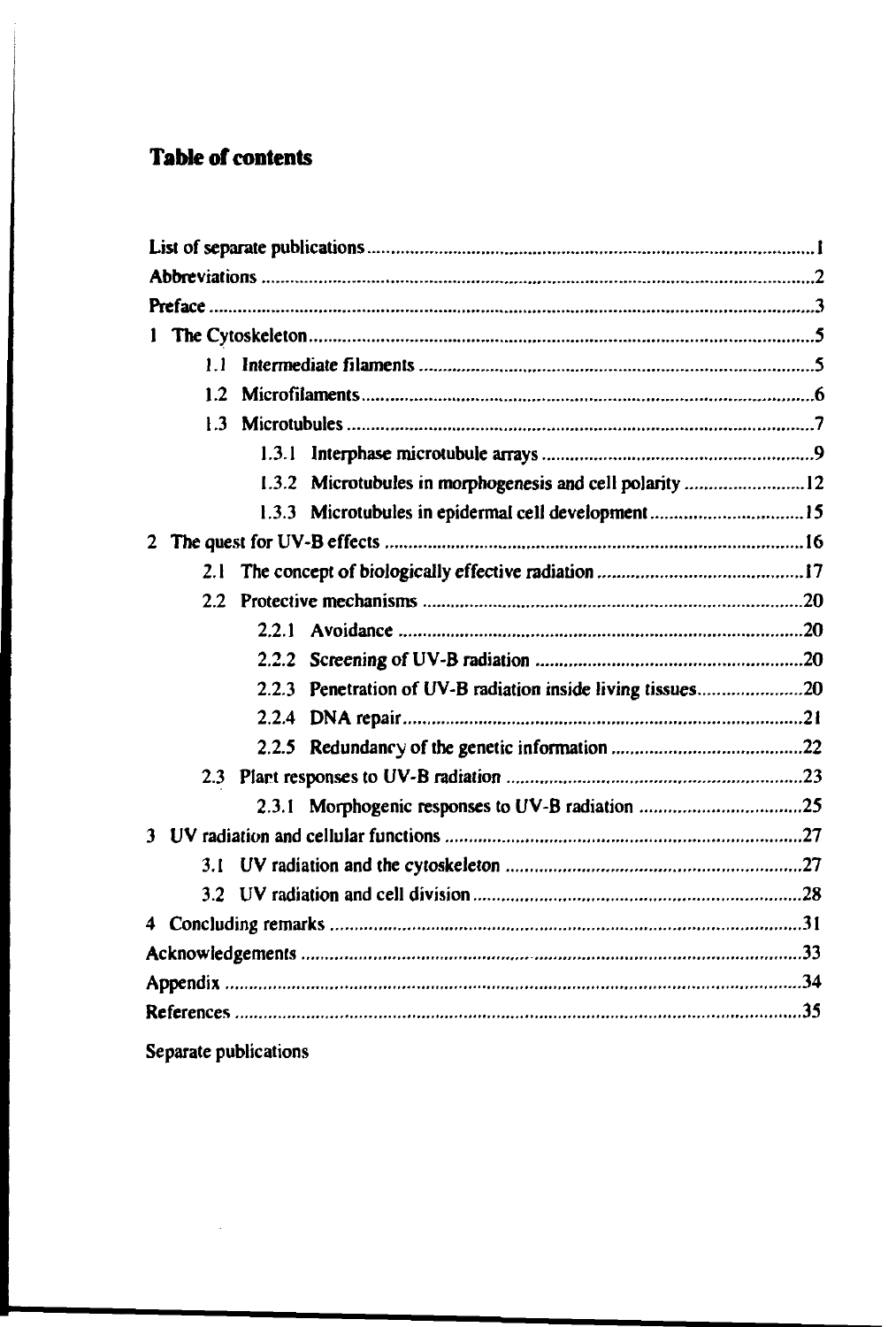## **List of separate publications**

**This thesis is based on the following publications, which will be referred to by their Roman numerals.**

**I Staxén I, Klimaszewska K and Bornman CH (1994) Microtubular organization in protoplasts and cells of somatic embryo-regenerating and non-regenerating cultures of** *Larix.* **Physiol Plant 91:680-686 II Staxén I, Bergounioux C and Bomman JF (1993) Effect of ultraviolet radiation on cell division and microtubule organization in** *Petunia hybrida* **protoplasts. Protoplasma 173: 70-76 III Staxén I and Bomman JF (1994) A morphological and cytological study of** Petunia hybrida exposed to UV-B vadiation. Physiol Plant 91: 735-740 **IV Staxén I, Bornman JF and Dubé S Responses of** *Petunia hybrida* **plants exposed to ultravioIet-B radiation. Photosynthetic gas exchange characteristics, growth and ultrastructure. Submitted to Environ Exp Bot.**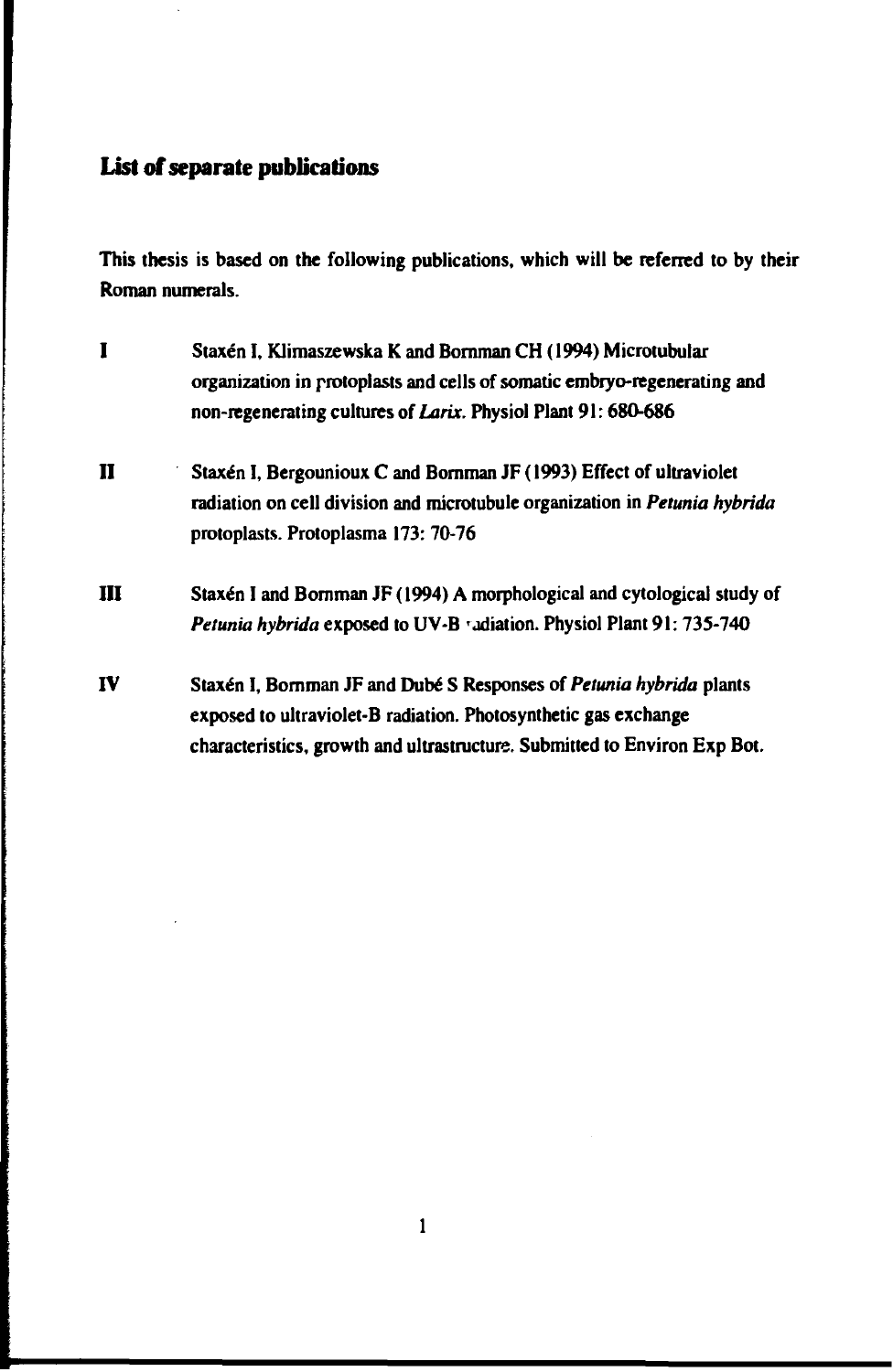# **Abbreviations**

| <b>ATP</b> | adenosine triphosphate                         |
|------------|------------------------------------------------|
| DAPI       | 4,6-Diamidino-2-phenylindole                   |
| DW         | dry weight                                     |
| <b>HMM</b> | heavy meromyosin                               |
| LA         | leaf area                                      |
| PAL        | phenylalanine ammonia lyase                    |
| <b>PPB</b> | preprophase band of microtubule                |
| <b>SLA</b> | specific leaf area                             |
| <b>SLW</b> | specific leaf weight                           |
| <b>SOD</b> | superoxide dismutase                           |
| UV         | ultraviolet                                    |
| $UV-A$     | ultraviolet-A radiation (320-400 nm)           |
| UV-B       | ultraviolet- $B$ radiation (280-320 nm)        |
| $UV-BBE$   | biologically effective UV-B radiation          |
| $UV-C$     | ultraviolet-C radiation $(200-280 \text{ nm})$ |
| $UV$ dose  | irradiation x time                             |
| WUE        | water use efficiency                           |
|            |                                                |

 $\overline{1}$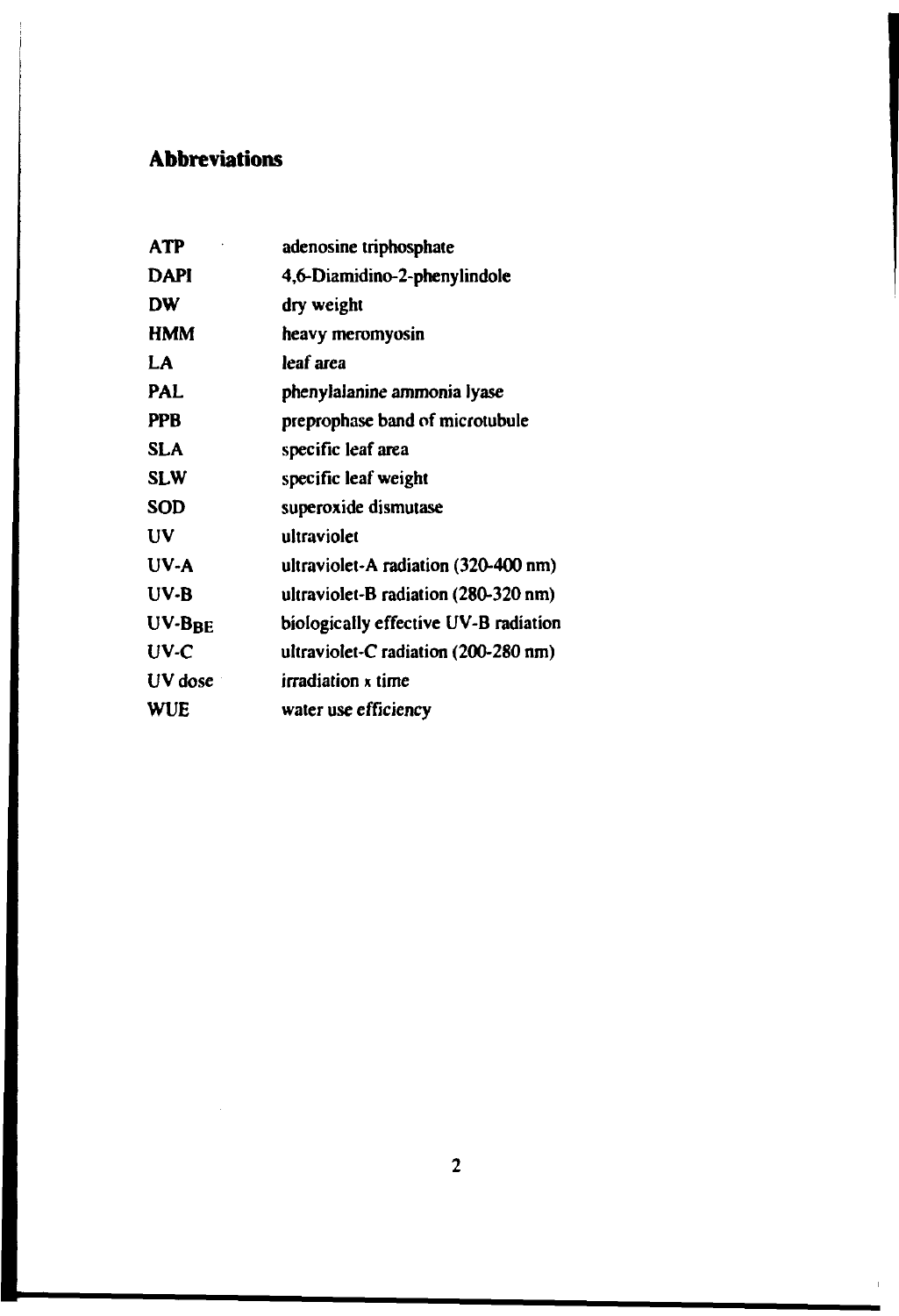# **Preface**

**The work presented in this thesis is an amalgamate of the involvement of microtubules in plant morphogenesis and the effect of ultraviolet radiation on the cortical microtubules. At the onset of the work it was proposed that changes in the organisation of cortical microtubules in leaf cells could explain some of the changes in leaf morphology that were known to be induced by ultraviolet-B radiation. The involvement of microtubules in morphogenesis and differentiation was examined during the differentiation of somatic embryos in** *Larix.* **The effect of ultraviolet radiation on microtubules was investigated in** *Petunia* **protoplasts and** *Petunia* **leaf epidermal cells.**

**Today we often hear about the danger related to the decrease in stratospheric ozone and the negative effects it may have on organisms through the increase in short wavelength ultraviolet radiation. However,** *Petunia* **plants show remarkable tolerance to ultraviolet radiation and respond with mainly morphological changes besides increased** biomass accumulation and CO<sub>2</sub> assimilation. Even though exposure of isolated **protoplasts to ultraviolet radiation leads to depolymerisation of cortical microtubules and cell cycle arrest, these responses are absent in epidermal tissues from whole plants exposed to even higher ultraviolet doses compared to those used in the irradiation of protoplast suspensions. Therefore, in the section dealing with ultraviolet radiation, the effort has been directed towards explaining how tolerance to ultraviolet radiation is possible.**

**Microtubules, together with actin filaments, are involved in a multitude of cellular processes in plants and control the development of the plant as well as the physiology of differentiated cells. It has been impossible to name all of those processes and the complex interactions that exist between microfilaments and microtubules in all cells. Instead, only those aspects of microtubular organisation and function that are relevant to the present work have been dealt with.**

**The number of plant species that have been tested for sensitivity to ultraviolet radiation is in excess of 300. Unfortunately, the variation in radiation doses and irradiation conditions used by the different research groups is just about as large. It is a well accepted fact that the level of background visible light present during the exposure**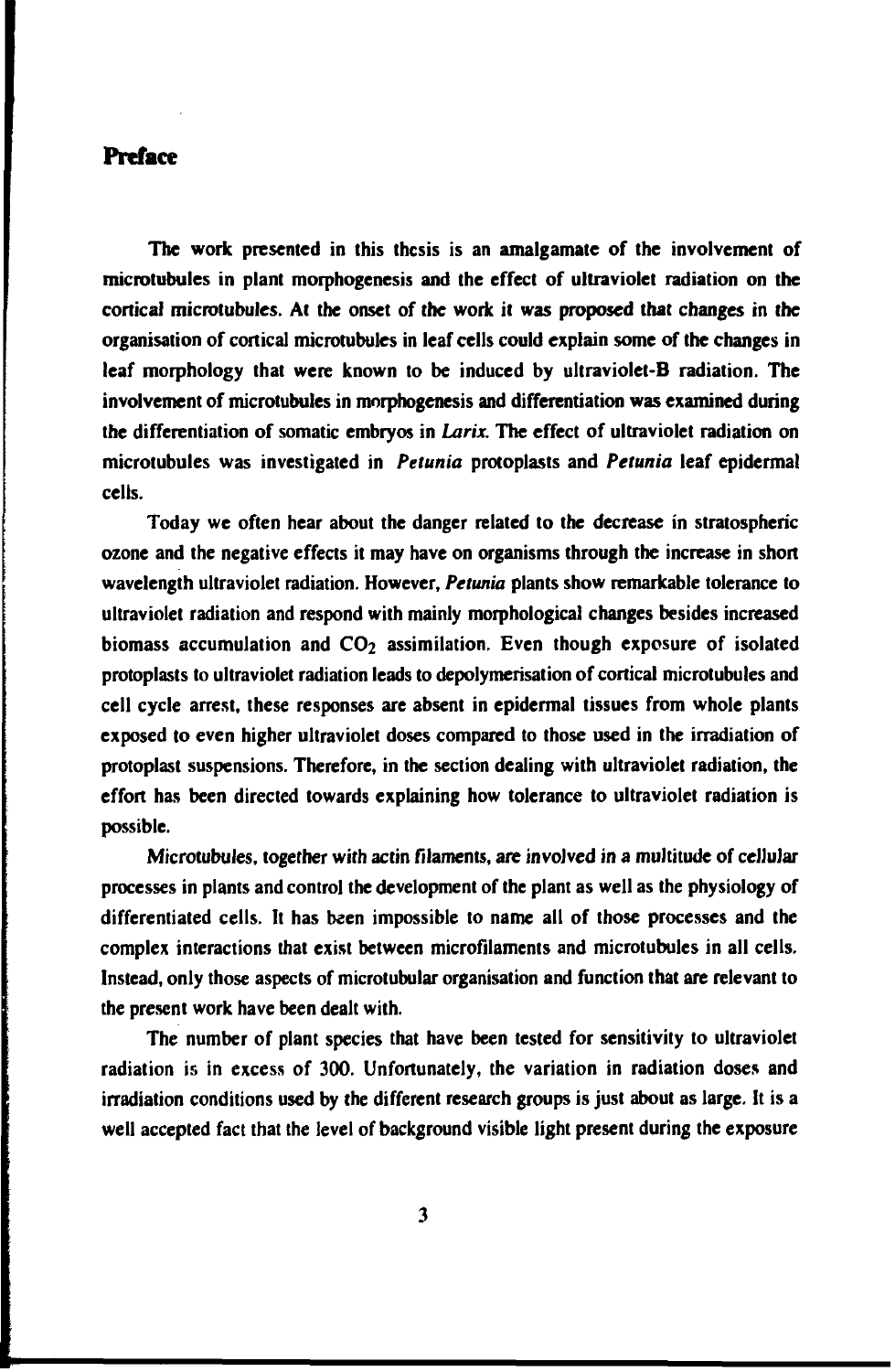**of plants** *to* **ultraviolet radiation is very important for the type of response that will be induced in the plant. In this work only studies conducted under relatively high background visible light have been considered and cited. In the papers cited filters have been used to remove the ultraviolet-C radiation emitted by the fluorescent lamps used to generate UV radiation, so that the experimental protocols are similar to those used in the papers of this thesis. Even so, it can be difficult to compare responses in rice, pine, soybean and** *Petunia* **subjected to different irradiation regimes and try to extract anything more than a very superficial similarity/dissimilarity in the responses to ultraviolet radiation of plants. For this reason this type of comparison has been kept to a minimum.**

**Finally, it has been a problem to choose references for citation. They are too few and too many —there are as many opinions as there are readers. When possible, review articles have been cited. Well accepted relationships have been left without reference, even though many years of research and a large amount of effort lie behind these statements. I hereby present my apologies to all the researchers whose work I have not cited, but without which this work would not have been possible.**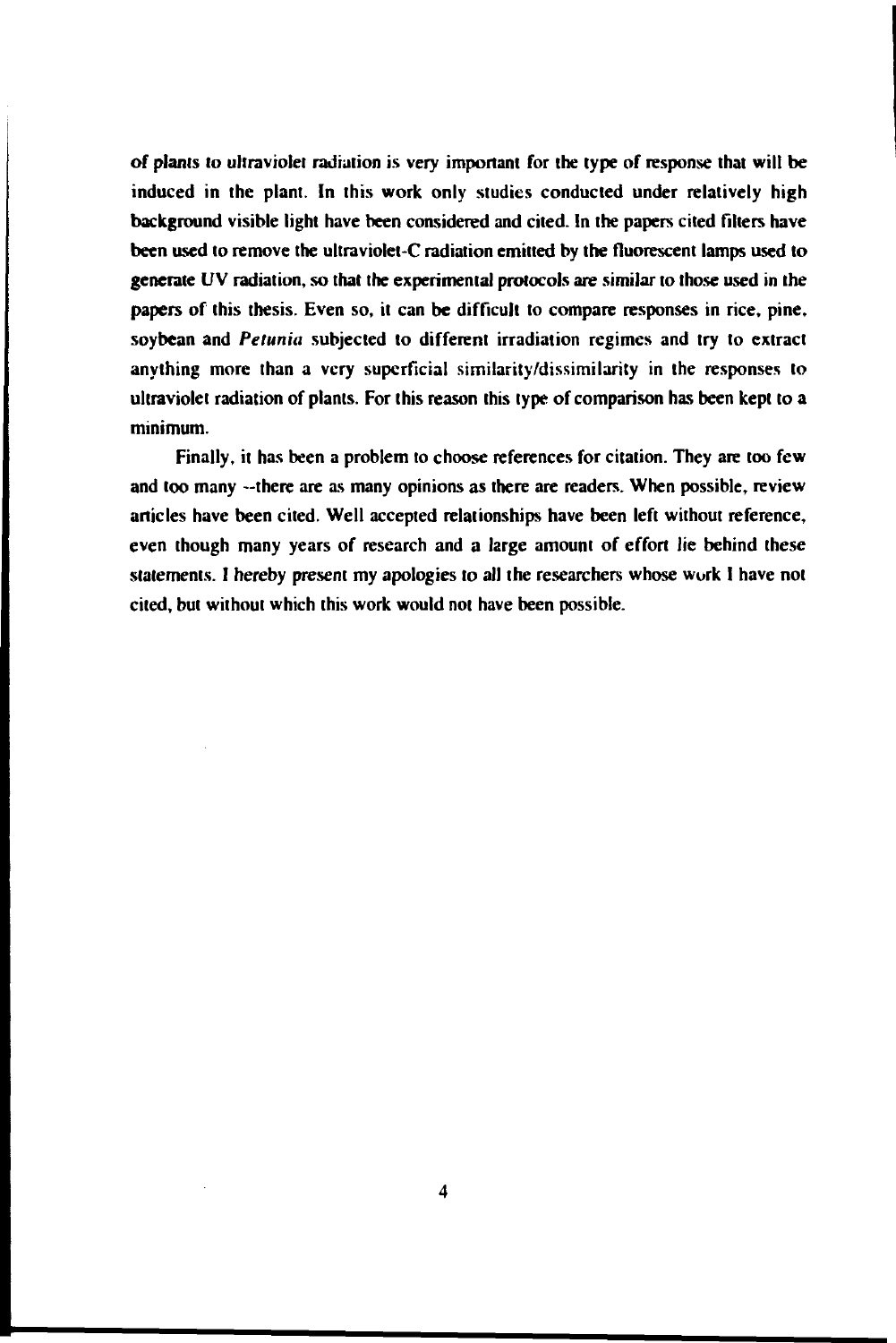## **1 The Cytoskeleton**

The term "cytoskeleton" is used to describe cytoplasmic fibrillar cell components. Because the cytoskeleton is composed of several heterogeneous classes of proteins that form dynamic structures in the cells, it has been difficult to provide an all-encompassing definition of the cytoskeleton. One characteristic shared by all components of the cytoskeleton is that they can be separated from the bulk of the cytoplasmic proteins and membranes by extraction with non-ionic detergents. The working definition of the cytoskeleton is therefore as follows: the proteinaceous structure that remains of a cell after extraction with non-ionic detergent. The fact that the cytoskeleton retains its fine structure despite such harsh treatment indicates its intrinsic stability.

Considering biochemical properties of the proteins that build up the filaments and their fine structural appearance (i.e. as seen in electron microscopy sections), three classes of cytoskeletal components can be recognized in both animal and plant cells: intermediate filaments, microfilaments and microtubules.

### **1.1 Intermediate filaments**

Intermediate filaments are a heterogeneous class of proteins which, when polymerised, are very similar in structure and build up filaments of 10 nm diameter (Klymkowsky et al. 1989). The filaments are composed of fibrous polypeptides that have a globular head and a coiled coil rod domain. Several classes are recognized in animal cells: cytokeratins, desmin, vimentin, glial acidic protein and neurofilaments. Lamins, a class of fibrillar proteins that are associated with the nuclear envelope where they probably perform the function of nuclear skeleton, are related to intermediate filaments.

In plant cells, all available data come from studies of cross-reactivity between plant material and antibodies raised against animal intermediate filaments . Dawson et al. (I985) showed, by this method, the existence of intermediate filaments in *Daucus carola.* In that and later studies (Goodbody et al. 1989, Hargreaves et al. 1989) it was shown that intermediate filaments in plants are in close association with microtubules, in that they are found in interphase microtubule arrays, the preprophase band, the spindle and the phragmoplast. The function of intermediate filaments in plant cells is not known,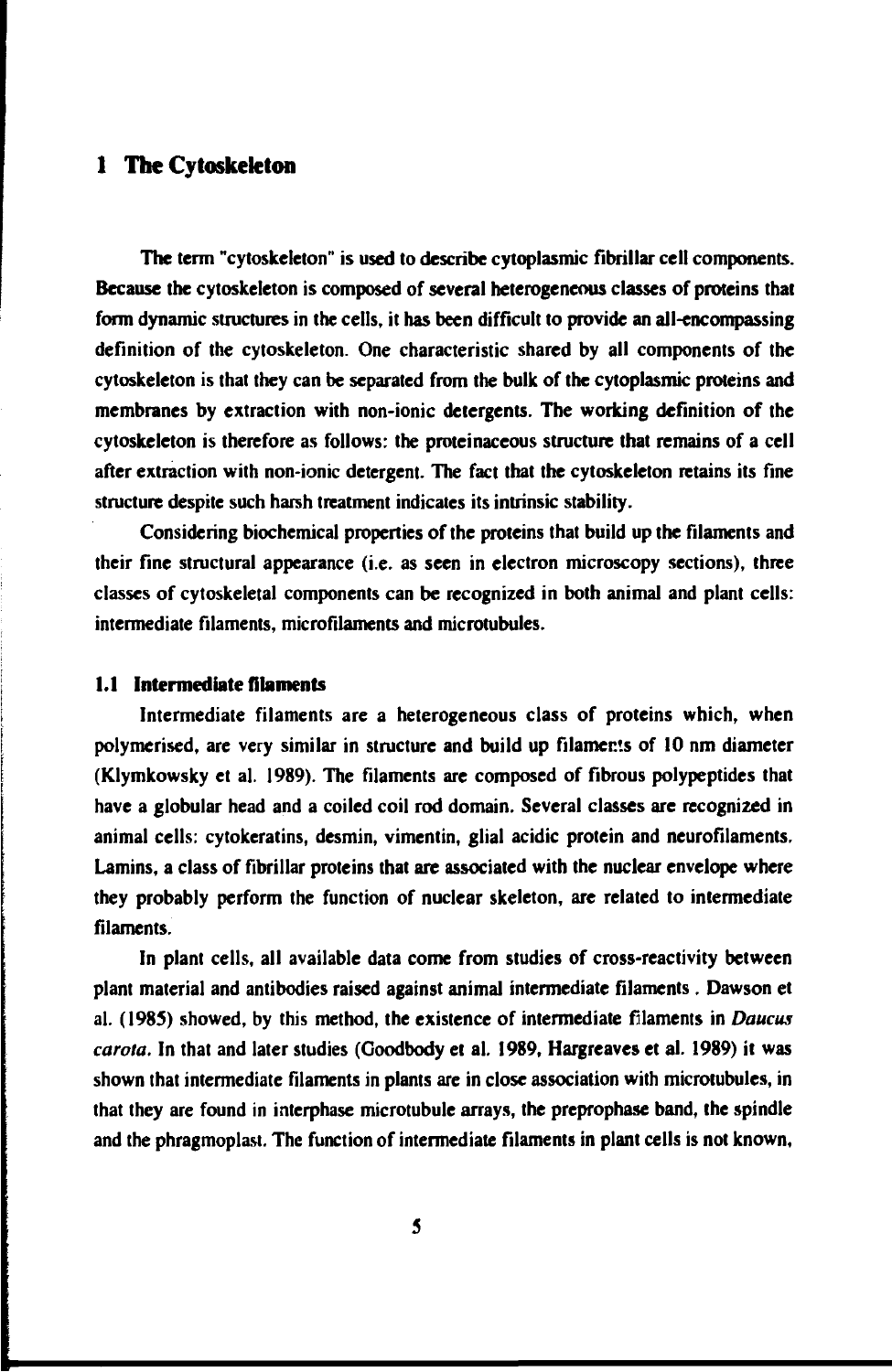and electron microscopists have failed, with a few exceptions (Shaw et al. I99I), to show the existence of 10 nm filaments in the cytoplasm of plant cells. This is all the more peculiar considering the fact that intermediate filaments are the most stable of the three classes of cytoskeletal components.

#### **1.2 Microfilaments**

Microfilaments are composed of a globular protein called G-actin, which under conditions of high ionic strength and in the presence of ATP polymerizes to fibrillar actin, called F-actin or microfilaments. In cells, actin is in equilibrium between the Gform in a cytoplasmic pool or the F-form. Actin filaments have a diameter of approximately 7 nm. and have been found in all eucaryotic cells. They are generally associated with motiiity because they were first described in muscle cells where they build up the contractile filaments. Microfilaments are involved in locomotion in other organisms as well, such as amoeboid cells. Initially, the identification of F-actin was based on the propciy of myosin sub-fragments, the so-called heavy meromyosin (HMM). to bind specifically to F-actin generating an identifiable pattern in electron microscopy sections. Using this method, microfllaments as composed of actin, were first described in the alga *Nitella* by Palevitz et al. (1974). At first they aroused interest because of the body of evidence suggesting that microfllaments rather than microtubuies were responsible for the movement of particles in the cortex of plant cells, the phenomenon known as cytoplasmic streaming or cyclosis. However, with the development *of* immunofluorescence techniques sample preparation times were cut down and the number of studies describing the distribution and organisation of an Factin network in plant cells increased dramatically. Today, microfilaments are recognized as an essential component of plant cells (Lloyd 1988, Seagull 1989, Steiger and Schliwa 1987). On a general bosis it can be said that the microfilaments form an extensive three-dimensional network in the cell cortex and extend from the plasma membrane to the nucleus.

The microfilaments of the cortical network run parallel to the long axis of the cell (Parthasarathy 1985, Parthasarathy etal. 1985, Pesacreta and Parthasarathy 1984). Actin has even been identified in structures formed by microtubuies during cellular division (Palevitz 1987, Träas et al. I987). In these structures actin is in filamentous form, as indicated by the reaction with phalloidin, a drug that binds to F-actin but not to G-actin.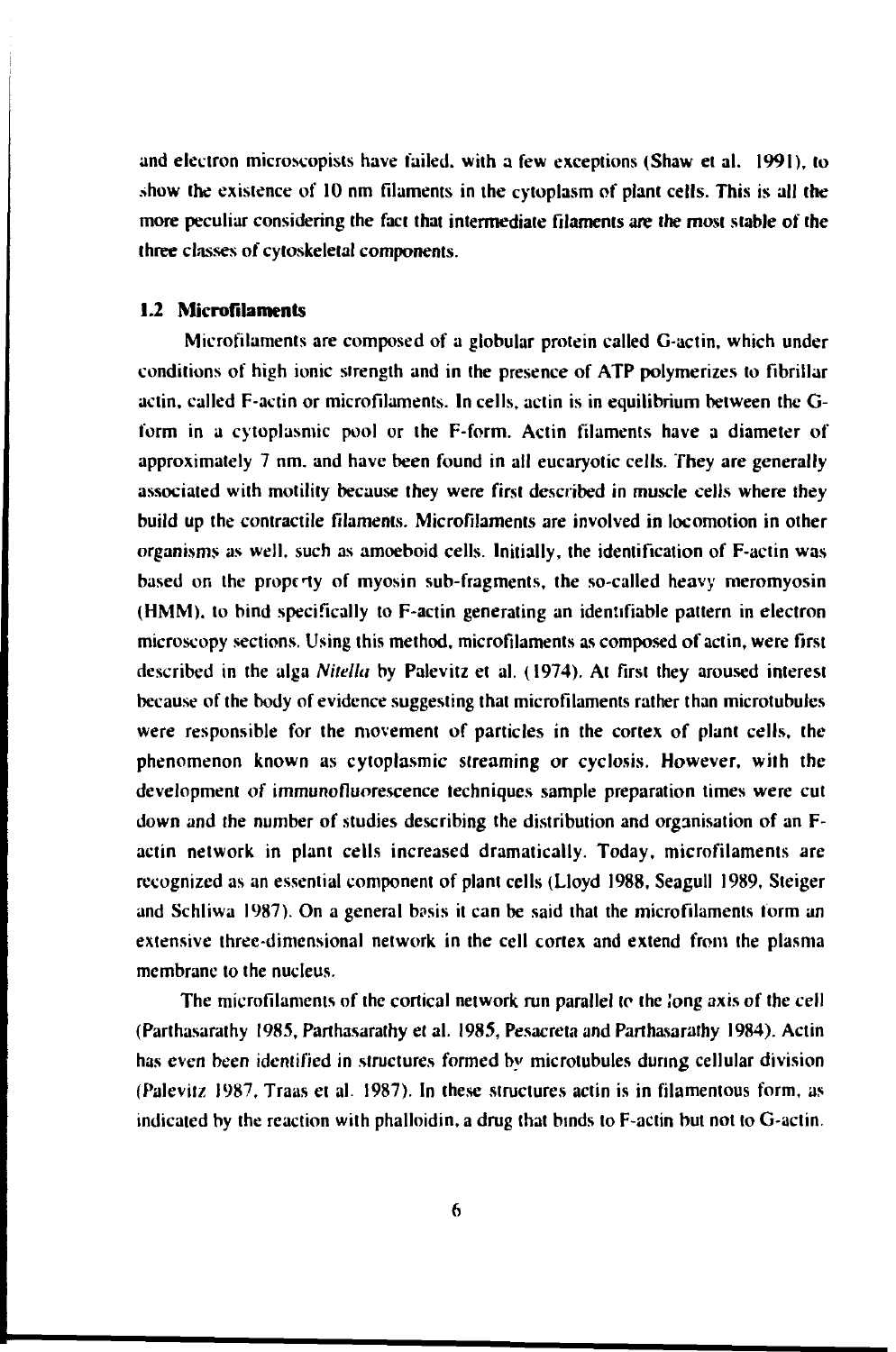**As of today, the function of microfilamenis in the context of cell division is not understood, out .heir presence in the preprophase band, the mitotic spindle and the phragmoplast implies a role for microfiiaments during cytokinesis.**

**Actin is involved in cytoplasmic streaming and this is also the best studied role of actin in plant cells. The model systems for the study of actin in cytoplasmic streaming are the giant algae** *Chara* **and** *Nitella.* **Decoration of the actin filaments with HMM has shown that these form bundles with one polarity (Kersey et al. 1976, Pakvitz and Hepler 1975), which could explain the unidirectional movement of particles in the cytoplasm. Also, myosin was isolated from the alga** *Nitella* **by Kato and Tonomura (1977) and the motion of particles along the microfiiaments was shown to be ATP and Mg2+ dependent and inhibited by concentrations of free Ca2+ higher than 0.1 uM (reviewed in Seagull 1989), which is in support of the interpretation that organelle movement in plants is microfi lament-based.**

**Another unequivocal role of the actin filaments is in chloroplast orientation. Plants have to optimize light harvesting tor photosynthesis, either by orienting the chloroplast for maximal light absorption if light is sparse or by minimizing light absorption if the incident light is high and could damage the chloroplast. In the alga** *Mougeotia,* **chloroplasts are located at the endoplasm-ectoplasm interface, in close association with actin filaments. Upon treatment with cytochalasin B, a drug that disrupts the F-actin, movement is inhibited (Haupt and Scheuerlein 1990).**

**Other roles of actin filaments that are much less understood and seem to be less universal are for example gravity perception (Sievers et al. 1991), cell shape determination and tip growth (fungal hyphae; Levina et al. 1994).**

### **1.3 Microtubules**

**Microtubules are ubiquitous in eucaryotic but absent in procaryotic cells. The most obvious function for the microtubules in both animal and plant cells is their involvement in the formation of the mitotic apparatus and thereby the separation of chromosomes during cell division. Except for this, both their organisation and function in non-dividing cells are different in plant and animal cells. In plant cells two groups of nvcrotubular structures can be identified from a functional standpoint. First are the interphase microtubular arrays and second the structures formed by microtubules during cell**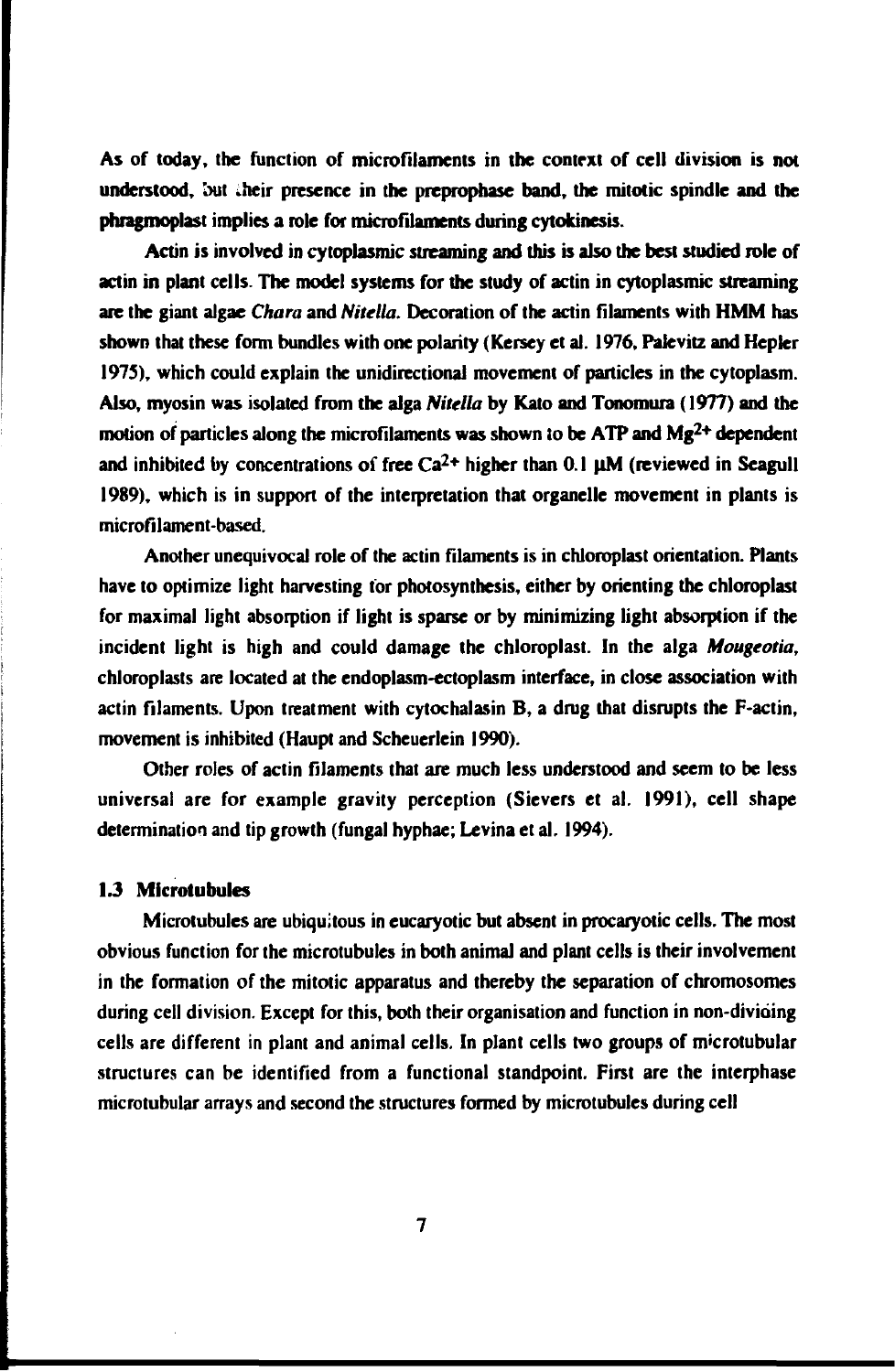

**Levels of microtubular organization in**

**Fig. 1. Levels of microtubular organisation in the cell cycle. During most of the interphase, microtubules form a cortical array but before the onset of mitosis become arranged in a narrow band in close proximity tc the plasma membrane, the so called preprophase band (PPB). The PPB is positioned in the equatorial plane of the nucleus. During mitosis, microtubules occur in the form of a spindle but disappear with the separation and movement of chromatids to opposite poles of the cell. New microtubules give rise to the phragmoplast, at the equator** *of* **which the cell plate forms. The cell plate differentiates towards, and eventually joins the wall of the dividing cell.**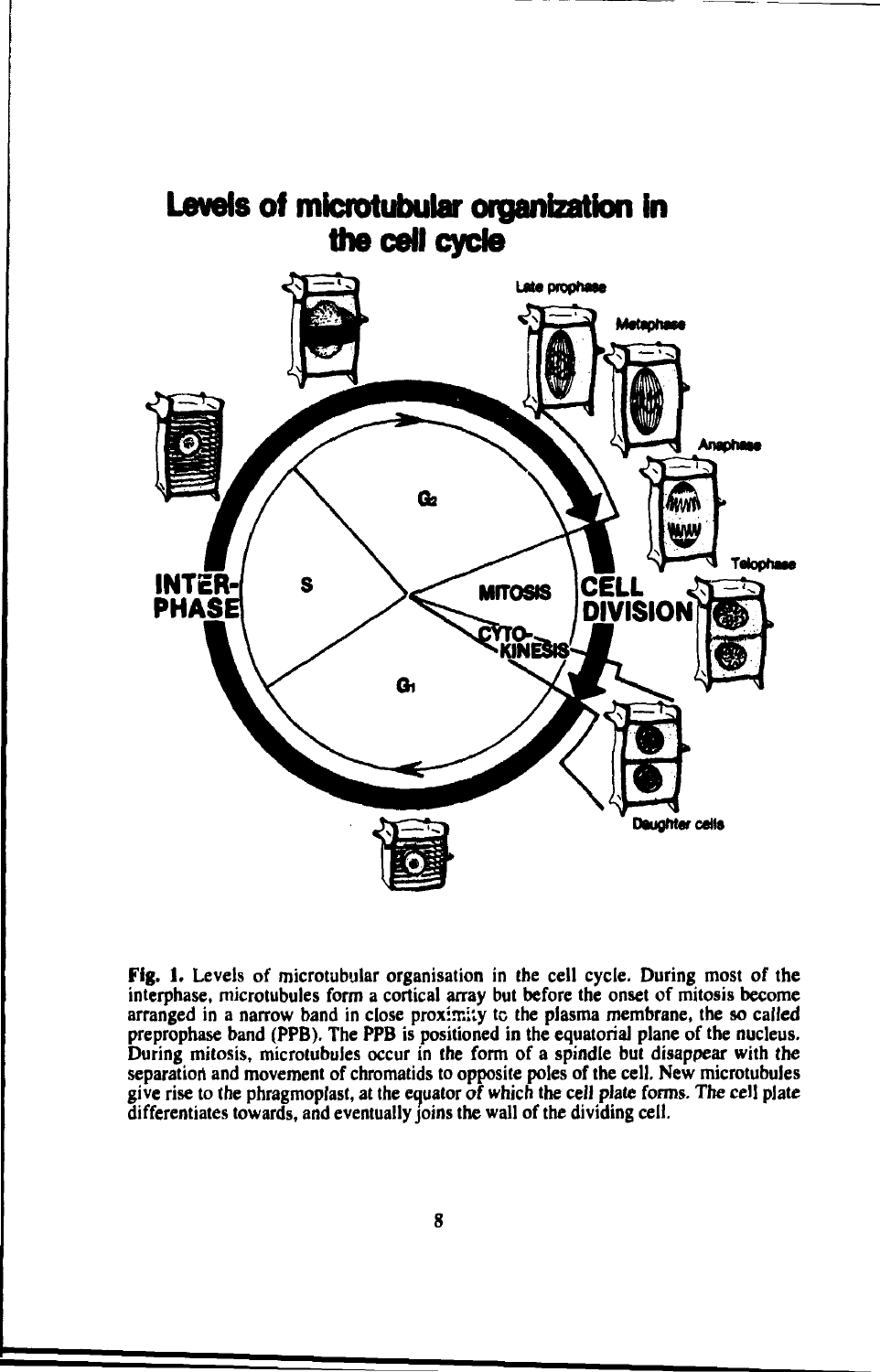division: the preprophase band of microtubules, the mitotic spindle and the phragmoplast.

As the cell progresses through the cell cycle, the cortical microtubules disappear, the preprophase band forms transiently and gives way to the mitotic spindle. Eventually the phragmoplast forms. It has long been disputed whether the transition between interphase and mitosis necessitates new tubulin synthesis or if the tubulin of the interphase cortical arrays is re-used. New evidence based on microinjection of fluorescent labelled tubulin into *Tradescantia* stamen hairs favour the latter hypothesis (Zhang et al. 1993). The sequence of microtubular structures formed in plant cells and their relation to the cell cycle are shown in Fig. 1.

#### **1 J.I Interphase microtubule arrays**

In animal cells at interphase, the microtubules are organised by distinct structures in the cytoplasm, the centrosomes. From these, the microtubules radiate out into the cytoplasm. Drug studies in which the cortical microtubules are depolymerized, indicate that these radial microtubule arrays are directly or indirectly responsible for the localization of various cytoplasmic organelies such as Golgi bodies (Sandoval et al. 1984, Thyberg and Moskalewski 1985), mitochondria (Ball and Singer 1982) and endoplasmic reticulum (Dabora and Sheetz 1988, Lee and Chen 1988).

The situation is different in plant cells. First, organelles such as endoplasmic reticulum and chloroplasts are anchored and move along the actin-based microfilament system. Second, plant cells at interphase lack distinctive microtubule organizing centres such as the centrosomes of animal cells. Instead, microtubules are organised in an ordered network in the cortical cytoplasm, close to the plasma membrane. The nature of the connection of the cortical microtubules to the plasma membrane is not known even if it is generally accepted that it exists and that the plasma membrane together with the nuclear envelope (Fig. 2) function as microtubule organizing centres. Evidence for the connection of the cortical microtubules to the plasma membrane is mostly indirect. Membrane fragments have been shown to contain fragments of microtubules after staining with antibodies specific for tubulin. The membrane ghosts lose their ability to nucleate microtubules after treatment with high concentration of salt (Shibaoka 1993). The existence of a transmembrane protein has been postulated for the anchorage of the cortical microtubules to the plasma membrane (Akashi and Shibaoka 1991).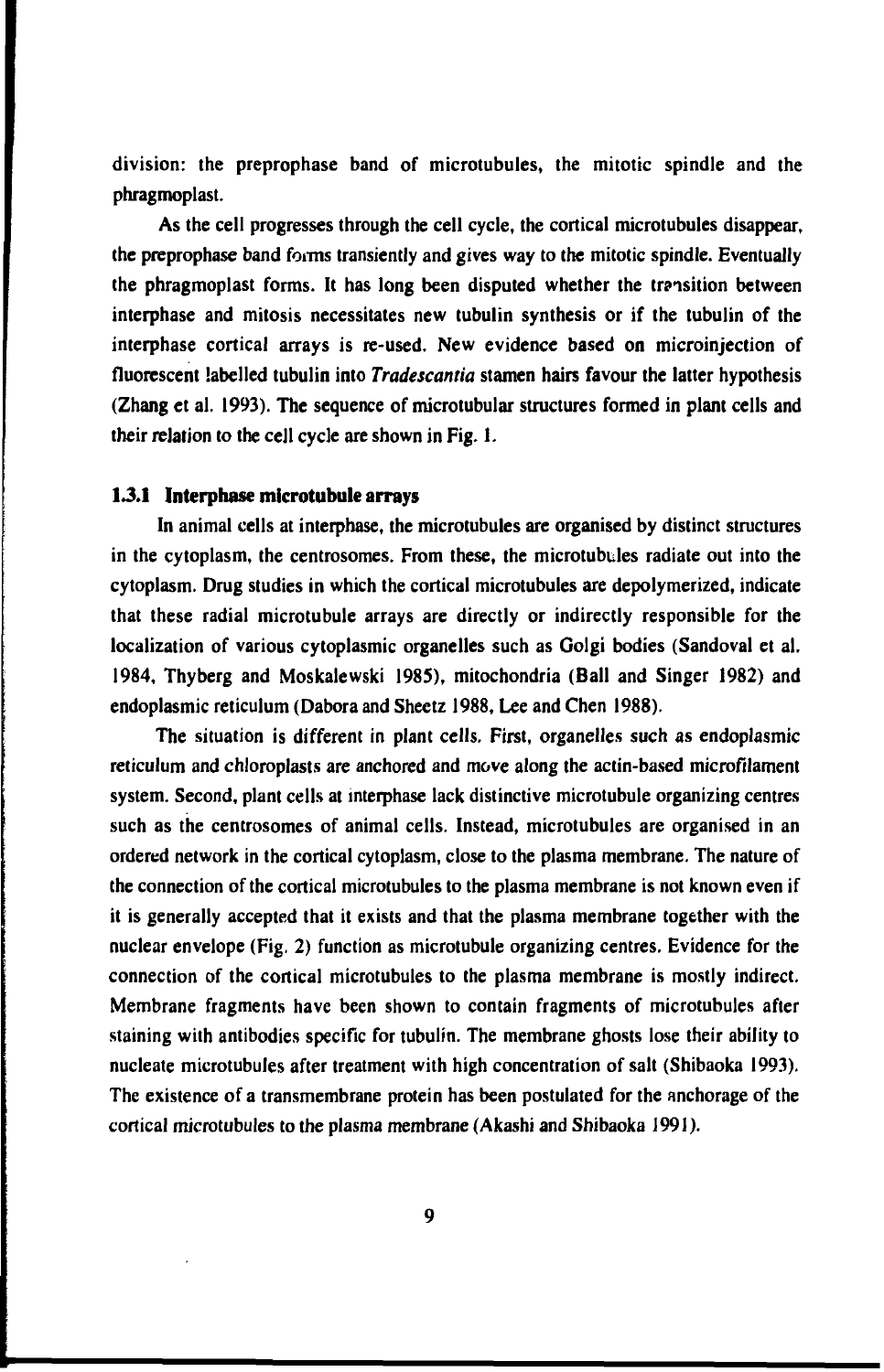

**Fig. 2. After cell division, microtubules are formed on the nuclear envelope, which together with the plasmalemma function as microtubule organizing centers in plant cells.**

**Anchoring of the microtubules to the membrane confers them stability and ensures their** proximity to the membrane, which is necessary for the only known function of cortical **microlubules in plant cells: the orientation of cellulose microfibrils in the cell wall through directing th' cellulose synthase complex in the plasma membrane (Ledbetter and Porter 1963, Palevitz 1982, Robinson and Quader 1982).**

**Except for the above mentioned function, the role of the cortical microtubuli in interphase plant cells is uncertain. The endoplasmic reticulum is connected to the actin microfilament system as shown by ultrastructural studies and drug induced depolymerisation of microfilaments in living cells (Lichtschield et al. 1990, Quader 1990). Chloroplasts are also anchored to and moved along microfiJaments (see section on actin). With regard to Golgi bodies, mitochondria, nucleus and other organelles there is ambiguous evidence suggesting both action of the microtubules and microfilaments in the distribution of the organelles inside the cell. Myosin, the microfilament based motor, has been isolated from plant cells** *(Arabidopsis,* **Knight and Kendrick-Jones 1993; tomato, Vahey et al. 1982) and shown by immunofluorescence to localise with mitochondria, amyloplasts and vegetative nuclei of grass pollen (Heslop-Harrison and**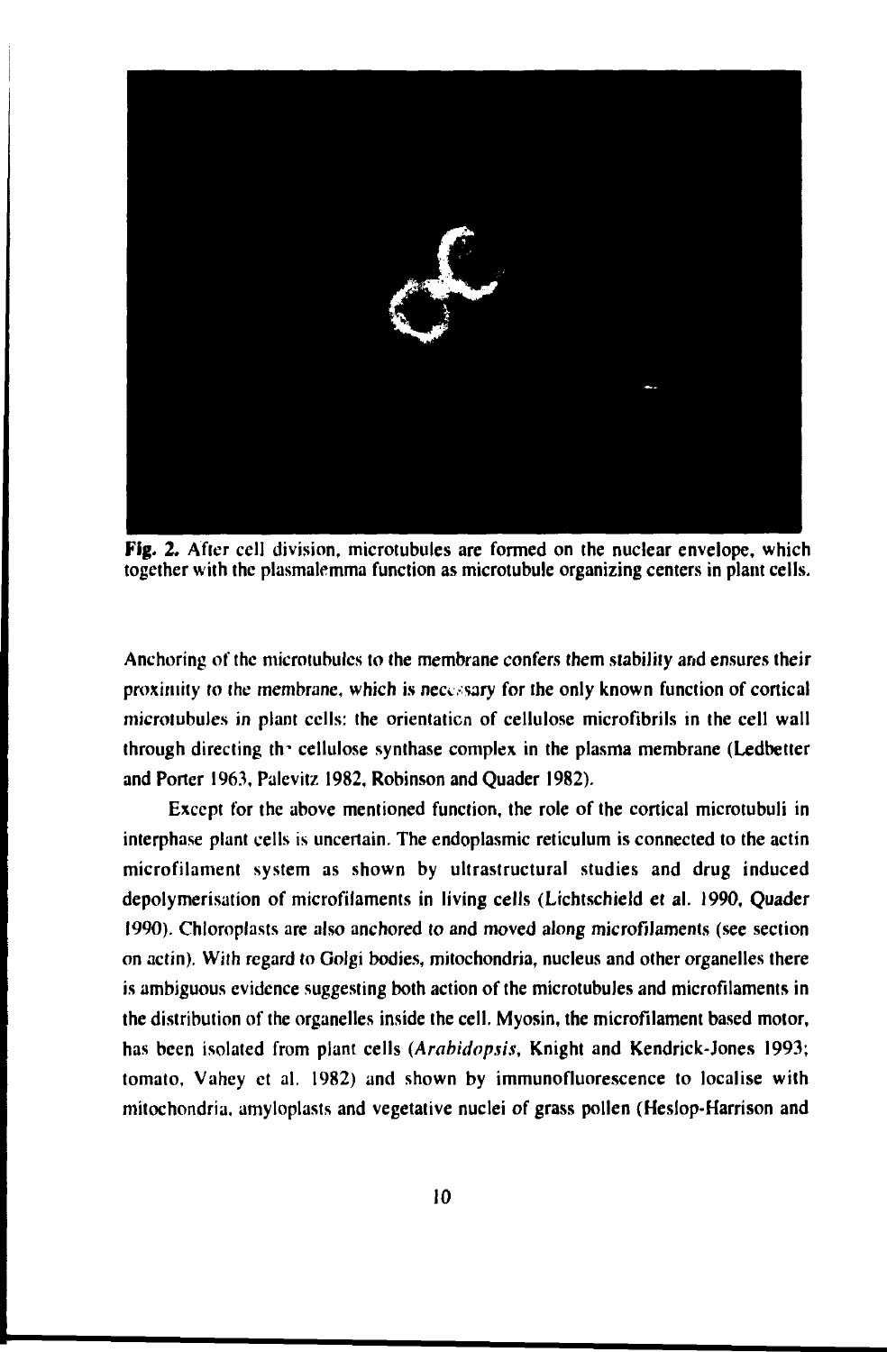**Heslop-Harrison 1989), the nucleus of tobacco pollen (Tang et a!. 1989) and endoplasmic reticulum (Higashi-Fujime 1988), suggesting that these organelies are connected to the microfilaments. The role of the cortical microtubules could be indirect through stabilisation and/or orientation of the cortical microfilament network, as microfilaments are not structurally as stable as the microtubules. Very often, the two cytoskeletal components co-distribute when plant cells are double-labelled for immunofluorescence. Actin filaments and microtubules have been shown to co-localise in all structures formed by the microtubule: the interphase cortical network, the preprophase band, the mitotic spindle and the phragmoplast. One line of evidence for the existence of a dynamic interaction between the microtubuli and the microfilaments comes from experiments in which depolymerisation of the microfilaments by cytochalasin treatment leads to the broadening of the preprophase band (Mineyuki and** Palevitz 1990) even though actin is not necessary for the formation of the preprophase **band. The proteins connecting the actin filaments to the microtubuli are not known. The role of the actin filaments in the phragmoplast seems to be the transport of vesicles containing the cell wall material to the cell plate that is deposited in the mid-region of the phragmoplast. The function of the actin filaments found in the mitotic spindle is more uncertain, but it has been proposed that they are involved in the poleward movement of the chromosomes (Czaban and Forer 1994). Microfilaments could also be active in distribution and organisation of the membranes (e.g. endoplasmic reticulum) that are found on the polar caps of the mitotic spindles and have also been shown to enclose the kinetochore-to-pole microtubules in mitotic cells (Hepler 1980, Ryan 1984, H Quader -personal communication). Mitotic spindles in plant cells are dynamic structures in themselves, aside from the chromosome movement (Palevitz 1993). The spindles are broad at metaphase (Fig. 6 in paper I) and undergo various degrees of contraction as the cell progresses through anaphase. An extreme case of contraction to a well focused point at the pole is found in conifers (Fig. 7 in paper I; Fowke et al. 1990; Paper I) but is by no means restricted to them. This focusing of the kinetochore fibres can also be found in, for example, onion root cells (Palevitz 1988) and in** *Petunia* **cells (Fig. 3). An actin based motility system could account for the contraction of the mitotic spindle.**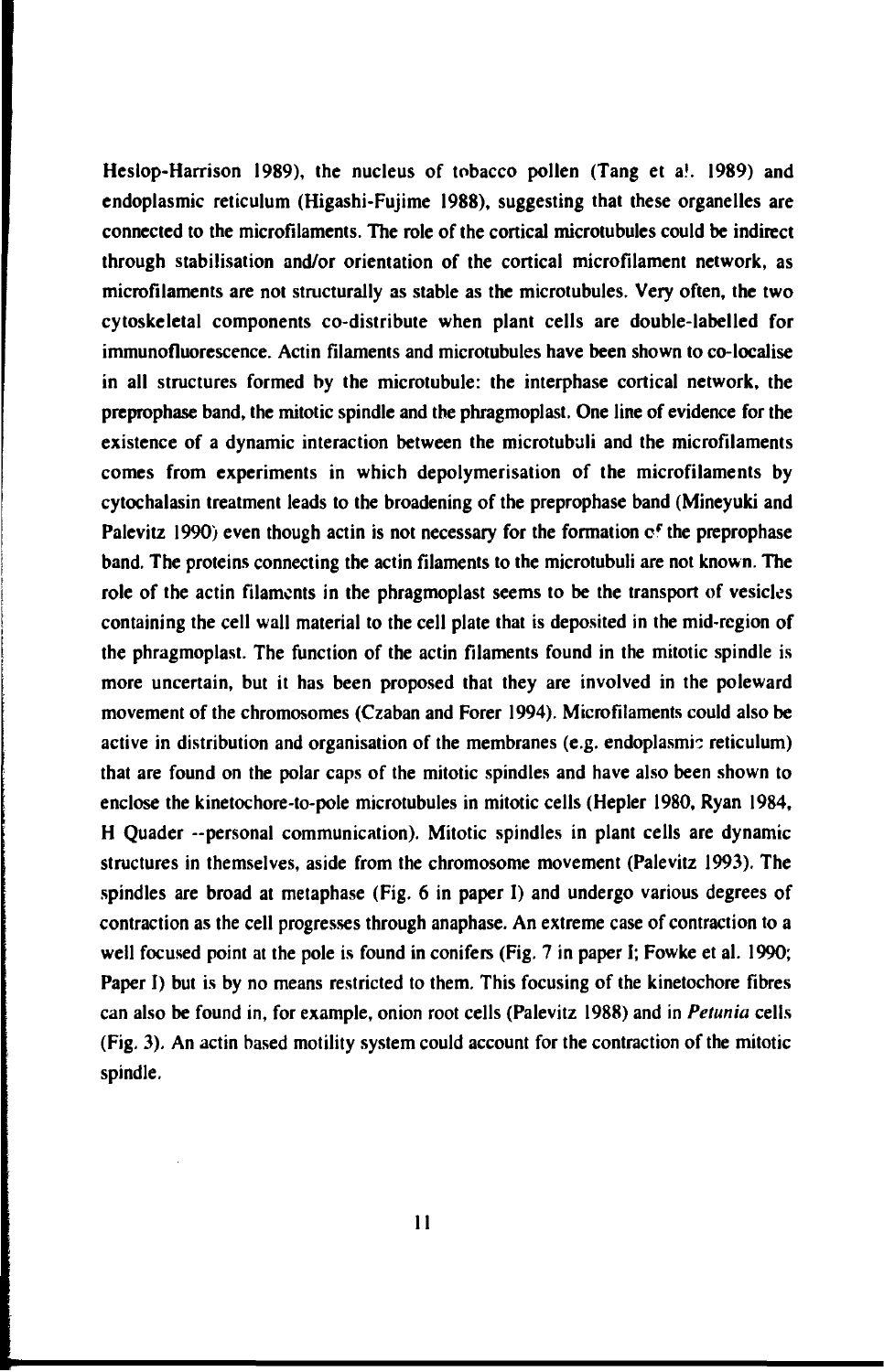

**Fig.** 3. The poles of mitotic spindles of plant cells often undergo various degrees of contraction as the cell progresses through anaphase. This phenomenon has been described for conifers but can be found in other species as well. In this figure, the mitotic spindle of a *Petunia* cell is shown.

### **1.3.2 Microtubules in morphogenesis and cell polarity**

The topic of the development of structural features of an organism or part of an organism (morphogenesis) and thereby of the establishment of a main morphological axis with structurally or physiologically distinct poles (cell polarity) is central to cell biology.

In plant cells, due to the presence of the cell wall, the determination of the final shape of an organ takes place at the time of cell division in the meristems, when the division plane of the meristematic cells is determined to either an anticlinal or a periclinal orientation. After the cell has divided, its position within the tissue is fixed. The next step in the determination of the final shape of the organ is at the level of control of the direction and extent of cell expansion. The exact mechanisms that determine the above mentioned processes is not understood but it most certainly involves signal transduction and gene expression as exemplified by the action of phytohormones (Shibaoka 1991) and of light (Zandomeni and Schopfer 1993) on the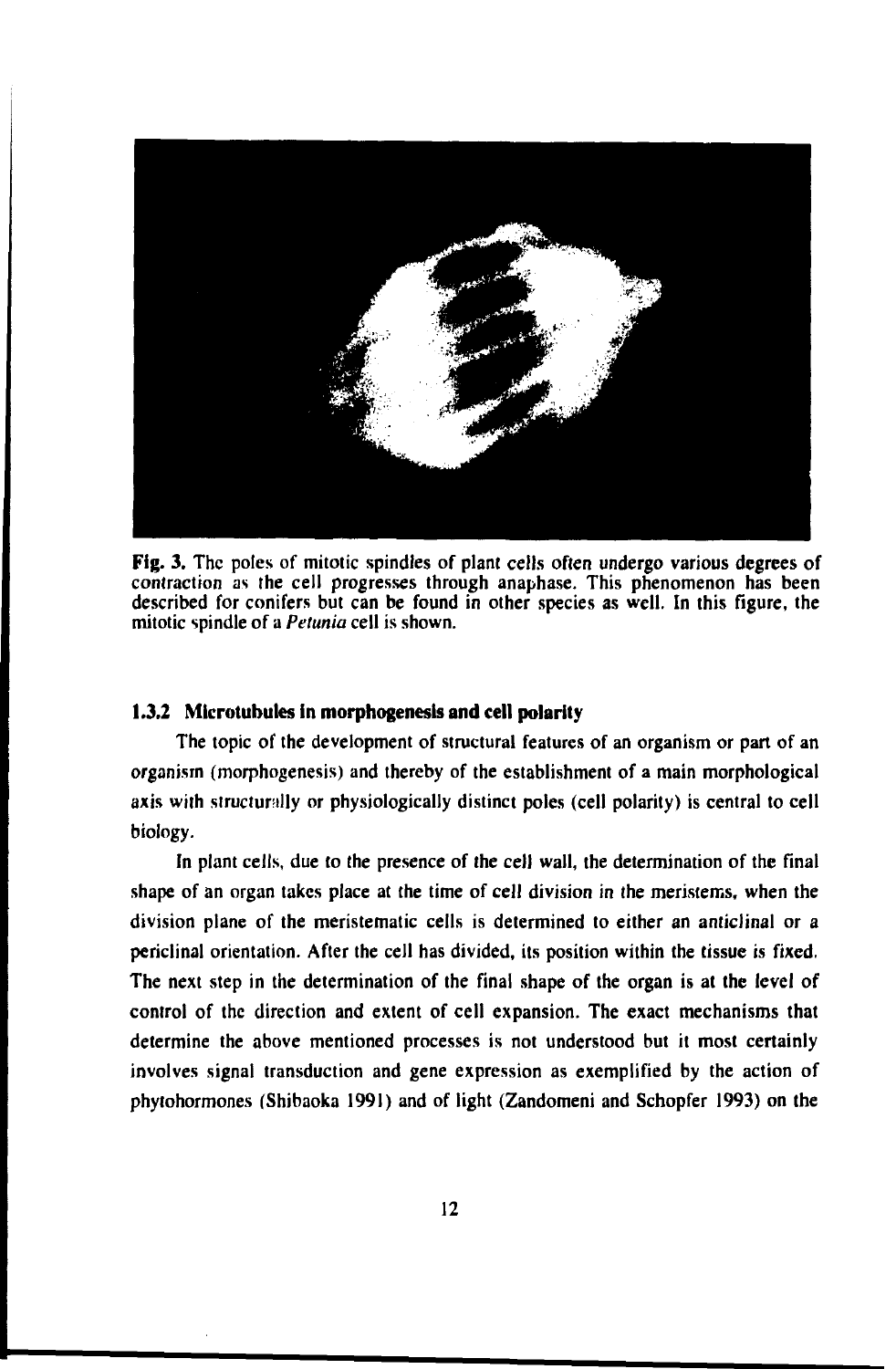**orientation of cortical microtubules. The microtubules reflect, and perhaps even influence to some extent, the course of development of a cell concerning both the determination of the division plane and the direction of cell expansion.**

**In many of the systems studied, the cortical microtubules are often seen in parallel alignment to each other and in transverse orientation to the long axis of the cell. This is the case, for example, in epidermal cells of pea seedlings (Sakiyama and Shibaoka 1990), in the epidermal and cortical cells of mung bean (Roberts et al. 198S), as well as in elongating protoplast-derived cells (Hasezawa et al. 1988, Lloyd et al. 1980, Simmonds and Setterfield 1983, paper I). Microtubules are often seen to co-align with the cellulose microfibrils in the cell walls, and even if their involvement in the deposition of cell wall material has been debated by Emons et al. (1992), the widely accepted theory is that the cortical microtubules are involved in determining cell shape at the early stages of cell differentiation. This is indicated by the fact that depolymerisation of microtubules by colchicine in elongated, protoplast-derived cells eventually results in spherical cells, even though the cell wall is still present (Lloyd et a!. 1980). The importance of the cortical microtubules in the determination of an axis of the cell and cell polarity is also illustrated by the fact that regenerating protoplasts can establish transverse cortical microtubular arrays faster than non-regenerating protoplasts. The relationship between the organisation of cortical microtubules and differentiation has been observed in a few systems. When microcalli derived from** *Petunia hybrida* **protoplasts were cultured on two different media, the calli either regenerated shoots, or remained in an undifferentiated state. The cortical microtubules of the regenerating calli had a transverse orientation while those in the non-regenerating calli had a random organisation (Träas et al. 1990). The same relationship between the organisation of microtubules and regenerating potential was observed when protoplasts of two cell lines of** *Larix x eurolepis,* **one with embryo-regenerating potential and one lacking regenerating potential were compared (paper I). In the protoplasts of the regenerating cell line the re-organisation of the cortical microtubule network was accomplished after 3 days of culture and accompanied by an elongation of the cells (Fig 11 in paper I). On the other hand, dividing cells of the non-regenerating line maintained a protoplast-like organisation of the cortical microtubules. The individual cells of the embryo-like structure in the regenerating cell lines had a well established network of cortical microtubules, in parallel orientation ( see Figs. 13, 14 in paper I, see also Fig. 4, 20 in**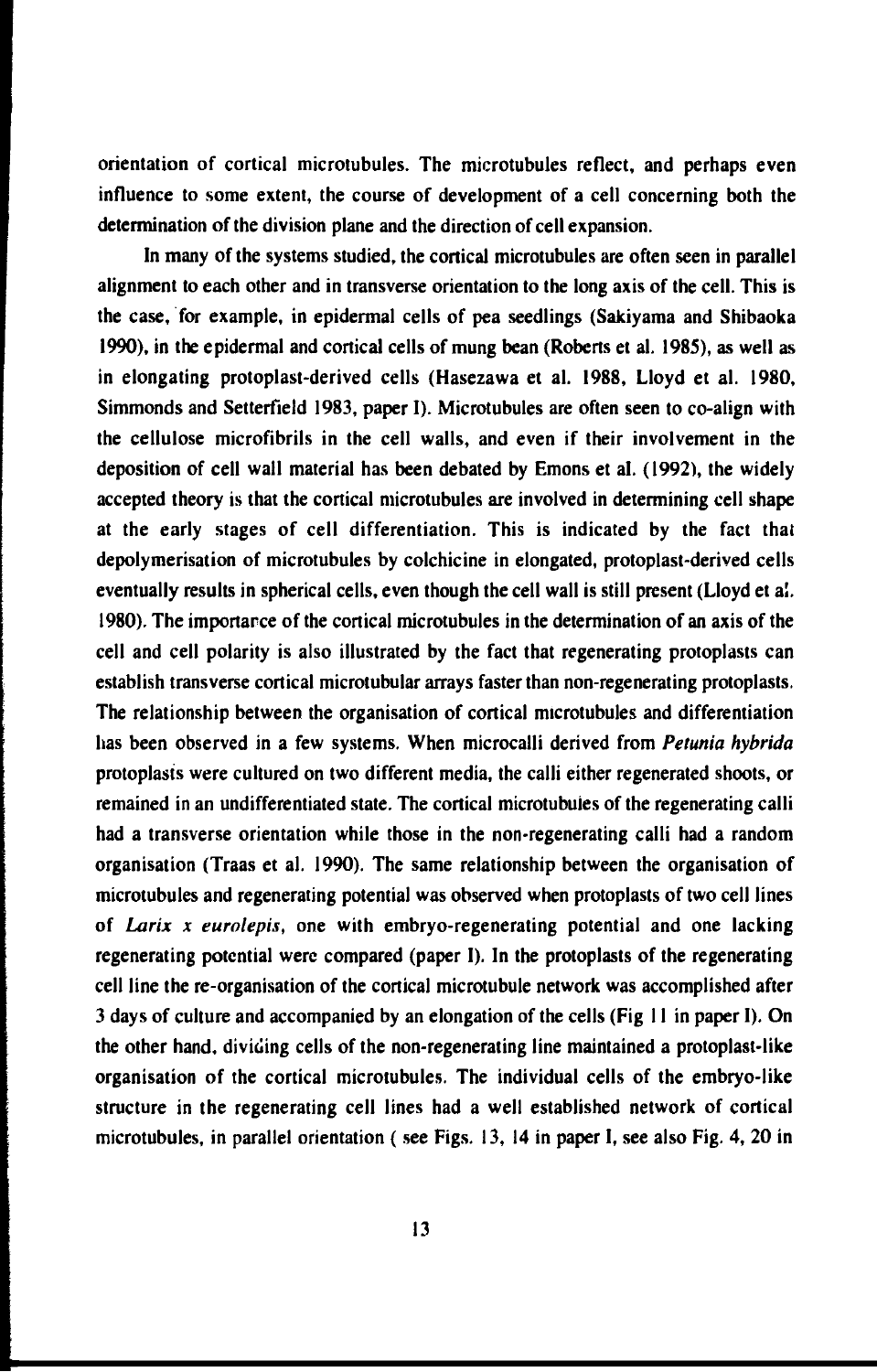**Fowke et al. 1990). In contrast, Dijak and Simmonds (1988) studied the induction of embryogenesis by electrical field stimulation of mesophyll protoplasts from** *Medicago saliva,* **and showed that regenerating protoplasts maintained the random organisation of cortical microtubules, while the non-regenerating protoplasts attained parallel arrays of cortical microtubules after two days of culture. Even if this type of comparison between a regenerating and a non-regenerating system can give us clues as to the role of the microtubules in the establishment of cell axis and polarity, it does not distinguish between cause and effect. The question is whether the more rapid re-organisation of the cortical cytoskeleton merely reflects the new developmental pathway taken by the cell or if it is a precondition for cellular differentiation.**

**The involvement of the cytoskeleton in cell differentiation has been studied in connection with wound reaction. This system is interesting because wounding induces a similar reaction in the cells surrounding the site of injury as does protoplast isolation. Upon wounding there is a stimulation of cell division and a change in the polarity of the cells surrounding the wound. In a similar manner, protoplast isolation also induces cell division and, in the case in which organs regenerate from the protoplast derived cells a change in polarity (as discussed previously). Drug studies of wounded tissues using microfilament or microtubule disrupting agents (Hush et al. 1990, Hush and Overall 1992) have shown that while the microfilaments are necessary for the normal progression of the cells through the cell cycle phases and in particular for cytokinesis (i.e. they observed an accumulation of cells with phragmoplasts in cytochalasin B treated samples), it is the microtubule system that plays the critical role in the establishment of cell polarity. Oryzalin treatment of the tissue prior to wounding prevented the change of cell shape normally observed in the tissue surrounding the wound. A washing out of (he drug returned the normal response to the tissue. These results favour the interpretation of a more direct role for the microtubules in morphogenesis: for example in the differentiation of organs in** *Petunia* **and** *Larix,* **the ordered microtubular arrays are necessary for the establishment of cell polarity and therefore occur at an early stage after protoplast isolation. In the case of** *Petunia* **protoplasts exposed to UV-B radiation (paper II), the lack of a functional cortical microtubule-cytoskeleton is related to the arrest of the division of the cells.**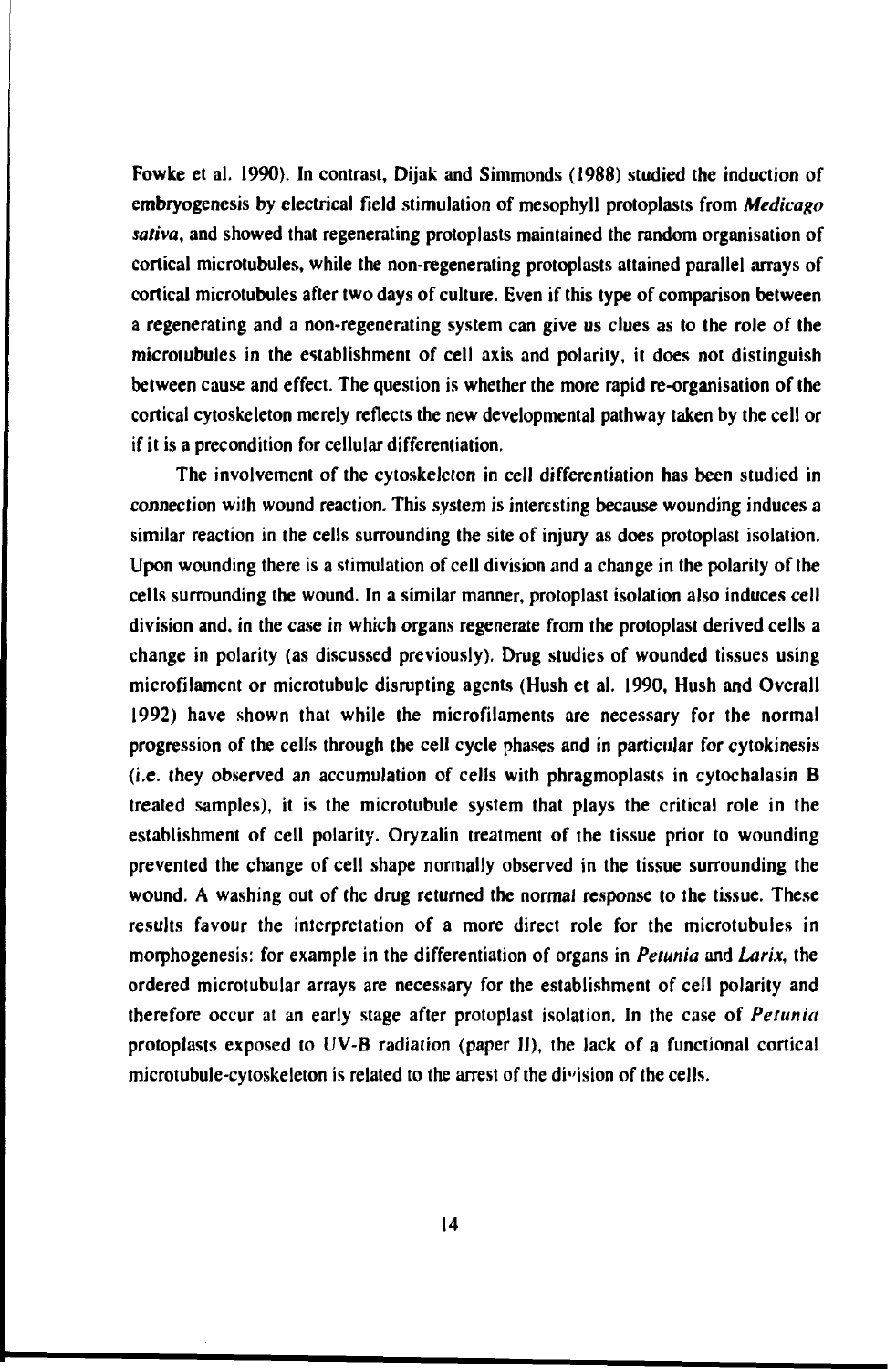### *133* **Microtubules in epidermal cell development**

In all organisms, growth is the result of cell division and cell expansion. In plants, the final shape of an organ is determined by both genetic and environmental factors. The interplay between them enables the plants, which are sessile organisms, to show an extremely plastic development. Thereby, plants can adapt to the natural variation of the habitat. For example, leaf morphology varies greatly and is dependent on the light quality and intensity during development. Even if the main outline of the final leaf shape is genetically controlled (a pine tree will under no circumstances develop palm leaves), final cell size and cell number are influenced by environmental factors prevailing during the development of the leaf. In extreme cases more than 90% of the cells in a leaf arise from divisions that take place after the unfolding of the leaf primordium (Dale 1988).

Microtubules are important for the final shape of the epidermal cell and they might influence it by controlling the pattern in which microfibrils are deposited. The most striking example of this is in cells that have an elaborate lobed shape when they are fully differentiated. In this type of cell the microtubules form intricate patterns that fully coincide with the pattern of secondary cell wall deposition. The coincidence between microtubule bundles and wall thickening was observed during the differentiation of epithem cells in *Pilea cadierei* (Galatis 1988). Bundling of microtubules in the proximity of the plasma membrane was observed before the cells were fully expanded. As the cells underwent turgor-driven expansion, swelling was restricted by the cell wall thickenings adjacent to the microtubule bundles, resulting in lobed cells.

Bundles of microtubules underlying cell wall thickenings during mesophyll cell differentiation have also been observed in maize (Apostolakos et al. 1991), where they also resulted in lobed mesophyll cells. When the tissue was treated with oryzalin during the differentiation, the anatomy of the leaf was seriously altered, resulting in isodiametric mesophyll cells, no cell wall thickenings and no intracellular space formation. Microtubule organisation was studied during the development of epidermal cells of *Vigna sinensis,* a species that has a wavy, paracytic epidermal pattern (Esau 1977), as has *Petunia hybrida.* Again, a direct relationship between microtubular organisation and intercellular space formation and epidermal cell differentiation was noted (Panteris et al. 1993). At an early stage in the development of the leaf, the epidermal cells had even cell walls and the cortical microtubules were evenly distributed. As the cells differentiated, the microtubules in the cells became bundled, cell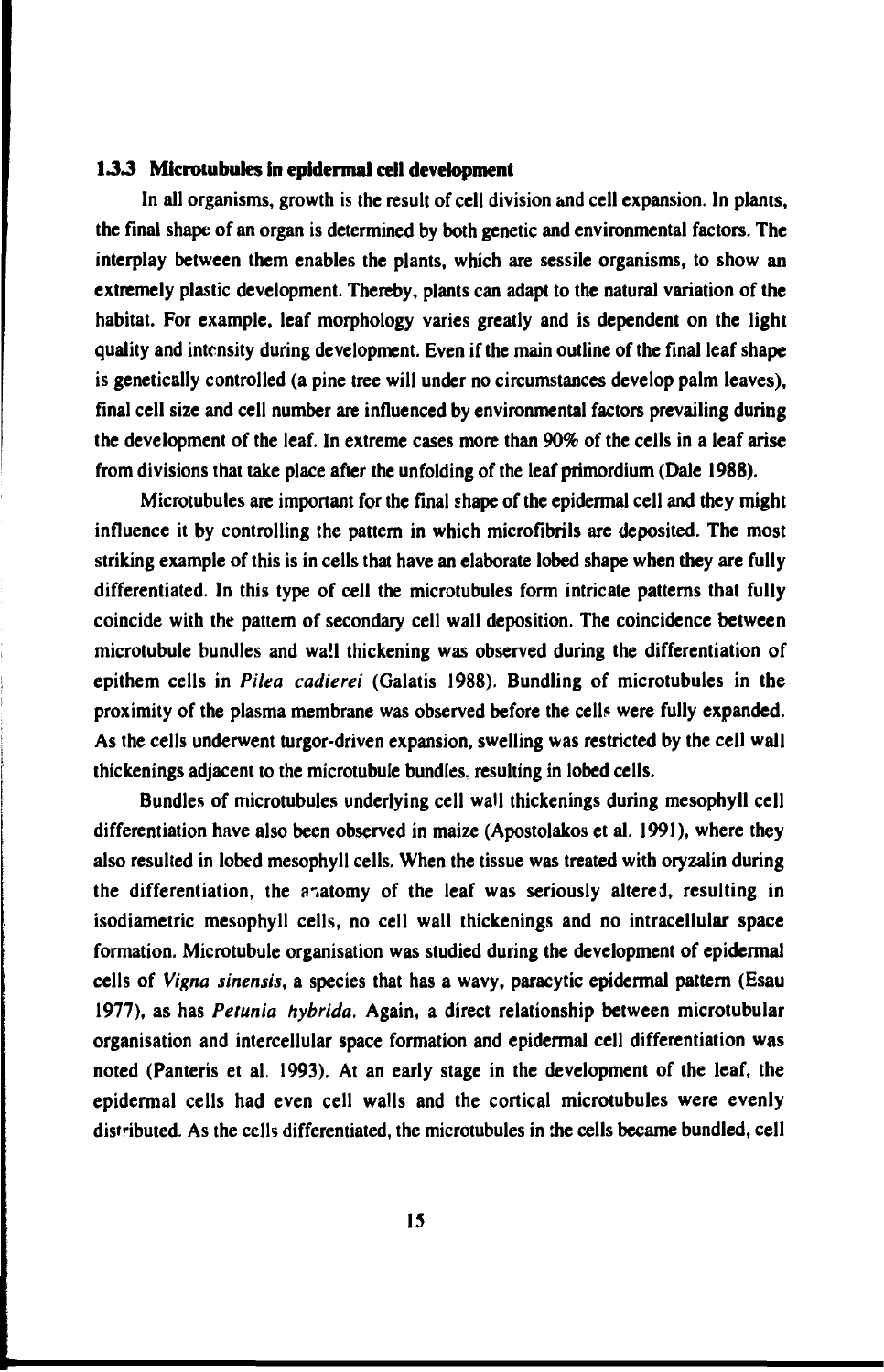**wall thickening occurred at the places were the microtubules bundled and eventually the whole epidermal cell became wavy. The conclusion from these and related studies would be that the microtubules are essential for the morphogenesis of mesophyll ceils by determining the deposition of cell wall thickenings and the subsequent determination cf cell shape upon cell enlargement by turgor forces (cell swelling).**

### **2 The quest for UV-B effects**

**In the biological sciences, UV radiation is arbitrarily divided into: UV-C (200-280 nm), UV-B (280-320 nm) and UV-A (320-400 nm). All wavelengths are present in the solar spectrum. However, due to differential absorption in the atmosphere, significant levels of radiation at the earth surface can be measured only above 295 nm. A decrease in stratospheric ozone concentration will alter the spectral irradiance in the interval between 295 and 310 nm. Radiation below 295 nm will increase only at ozone concentrations 90% below those existing today. Above 310 nm, absorption by ozone is so low that it will not influence the amount of radiation reaching the ground.**

**In 1961 Lockhart and Brodfiihrer Franzgrote wrote: "Interest in the effect of ultraviolet on plant growth began when the climate of the Alps was found to be beneficial to human health". The work carried out in the beginning of the 20th century was concerned with practical aspects of greenhouse climate. The authors continue to write that "a number of early investigations ... report stimulation of plant growth" and also point out that "injurious effects could be elicited with radiation of wavelengths longer than 289 [nm] only at energy levels much higher than could be expected from solar radiation".**

**The renewed interest in the biological effects of short wavelength UV radiation comes from the observation in the mid-seventies of a decrease in the level of stratospheric ozone. First observed above the Antarctic and denoted by what has become known as "the ozone hole", decreases of ozone above densely populated, mid-latitude regions of the Northern hemisphere have now been reported.**

**On the other hand, relating the observed decreases in stratospheric ozone to actual**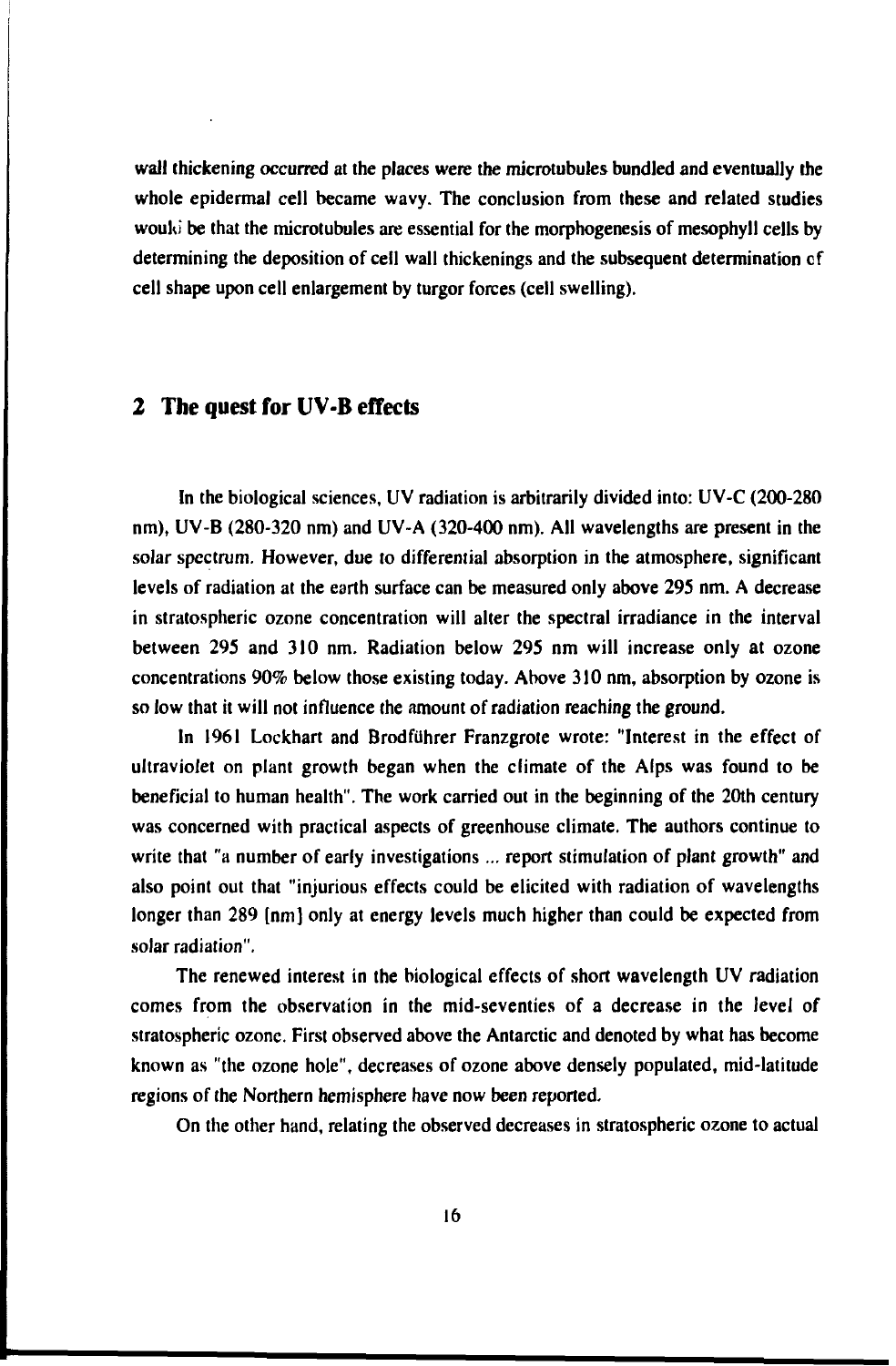increases in ground-level UV-B irradiance has proven to be much more difficult, the main reason being that the short-wavelength radiation is efficiently absorbed by ozone and other particles in the troposphere. Predicted increases in UV-B radiation rely on the assumption that aerosol particles, cloud cover and other atmospheric conditions will remain the same. This part is meant to give a summary of our present level of understanding of some of the effects of UV-B radiation on plants. At the same time, some of the uncertainties related to the determination of the impact of a potential increase in UV-B radiation will be considered. It is hoped that further consideration of the points taken up in the following sections will aid in the efforts of interpreting how UV-B radiation influences piant growth and not only the consideration of growth reduction (many times described as damage) that no doubt is a result of the presence of short wavelength radiation in the solar spectrum.

#### **2.1 The concept of biologically effective radiation**

It is not possible to discuss modern UV research without defining the concept of *biologically effective radiation* (UV-B<sub>BE</sub>). In order to produce a biological effect, a photon must be absorbed by a molecule of the target organism. The probability of a photon being absorbed is a function of the electronic configuration of the target molecule and of the wavelength of the photon. The energy absorbed by the molecules can be either lost as heat or cause a biological effect. A plot of the relative efficiency of a photon versus their wavelength for causing a given biological effect is called an action spectrum. If the action spectrum and the absorption spectrum of a molecule coincide, the possibility exists that the molecule under investigation is responsible for the biological effect. The determination of target molecules for UV-B action, indeed for the whole short-wavelength part of the spectrum, is immensely difficult because these photons are readily absorbed by an innumerable variety of molecules that are ubiquitous in all living organisms. Photons of wavelengths below 400 nm will be absorbed by molecules such as nucleic acids (both DNA and RNA), phenolic compounds in plants (e.g. lignin, tannins, flavonoids), and all proteins that contain the amino acids tyrosine, tryptophane and phenylalanine. Because all proteins in differentiated tissues contain these amino acids to some extent, they are all potential mediators of UV effects and it has so far not been possible to limit the range of molecules involved in UV-B responses.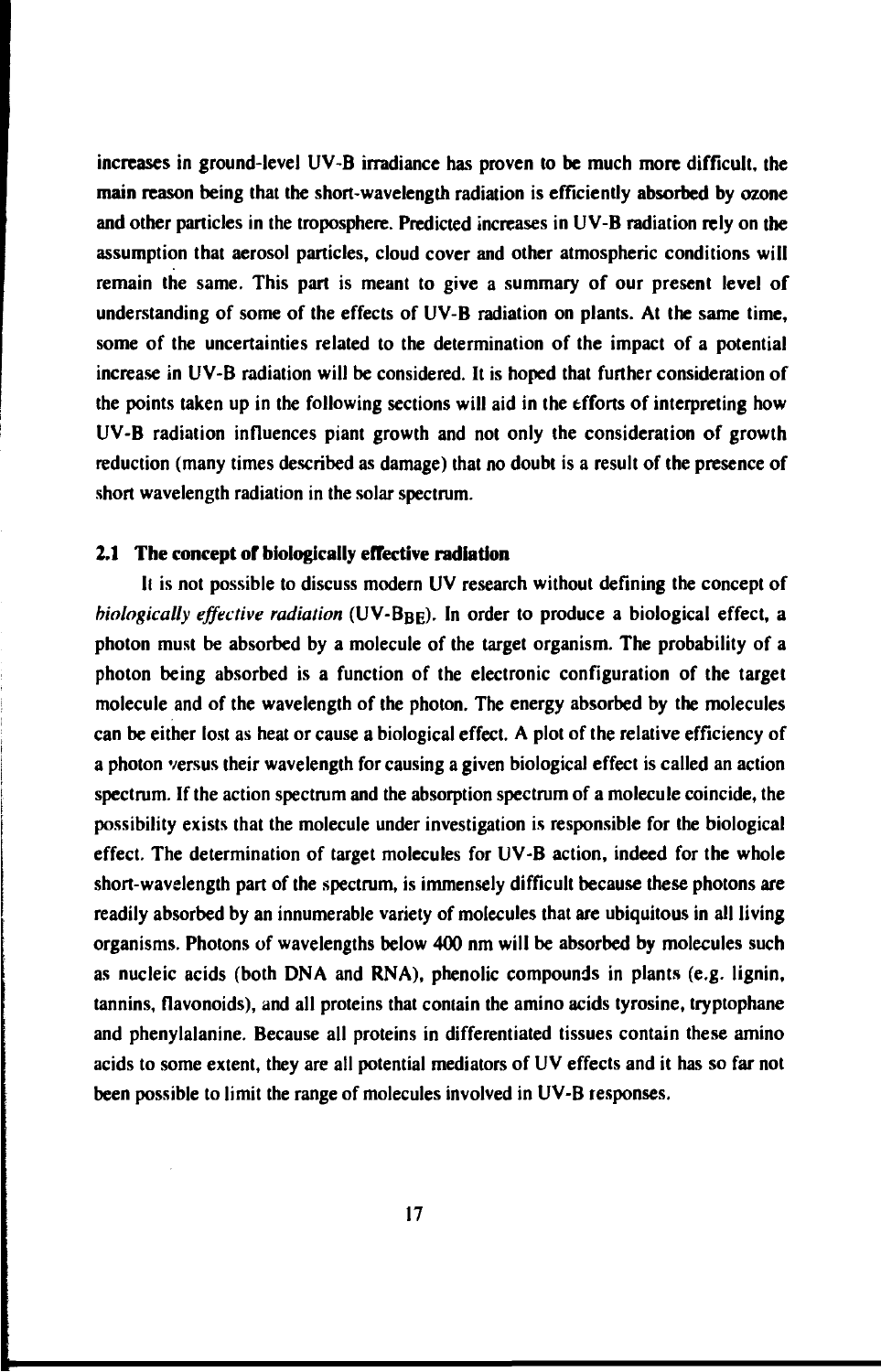| unweighted irradiance | $A\Sigma - 9$             |                                 | $A\Sigma - 21$         |                       |
|-----------------------|---------------------------|---------------------------------|------------------------|-----------------------|
| $(mW m-2)$            | weighted<br>$(mW m^{-2})$ | O <sub>3</sub> reduction<br>(%) | weighted<br>$(mW m-2)$ | $O3$ reduction<br>(%) |
| 1.138                 | 8.49                      | 32                              | 17.46                  | o                     |
| 1.448                 | 10.45                     | 38                              | 21.69                  | 21                    |
| 2.028                 | 13.78                     | 47                              | 29.23                  | 36                    |

**Tab.** 1. Comparison of the action spectra  $A\Sigma$ -9 and  $A\Sigma$ -21. The data were extracted from Vuetal. (1981).

Multiplying the effect of a photon at any given wavelength on the action spectrum by the spectral irradiance of the sun will give a value that reflects both the relative effectiveness of the photon and the number of photons at that wavelength that reaches the earth. The integral of the products is the biologically effective radiation for a given stratospheric ozone concentration, and is called *biologically effective UV-B radiation.* This value has no physical equivalent, it is not something we can measure, but will vary considerably according to the action spectrum that we choose for weighting. The implication is that if the choice of action spectrum is incorrect, so also will be the interpretation of the results of an experiment. Different action spectra are used by different research groups, which means that one should be careful when comparing results from different laboratories, and when trying to draw global conclusions as to the impact of a reduction in stratospheric ozone. An illustration of the fact that the usage of different action spectra give large variations in the amount of  $UV-B<sub>BE</sub>$  and ozone reduction can be found in Tab. 1. Using three different unweighted irradiances, the plant action spectrum of Caldwell ( $A\Sigma-21$ ) and an action spectrum designated  $A\Sigma-9$  (Cams et al. 1977, Thimijan et al. 1978) are compared. For example, for the same unweighted irradiance.  $A\Sigma - 21$  results is a weighted irradiance of 17.46 mW m<sup>-2</sup> which corresponds to a 6% ozone reduction while A $\Sigma$ –9 results in a weighted irradiance of 8.49 mW m<sup>-2</sup> which corresponds to a 32% ozone reduction.

A large number of action spectra have been constructed during the past 20 years. They can be classified according to the material they have been developed on, for example whole plants, plant parts or organdie sub-fractions. The other way of classifying action spectra that will be relevant for the discussion is according to the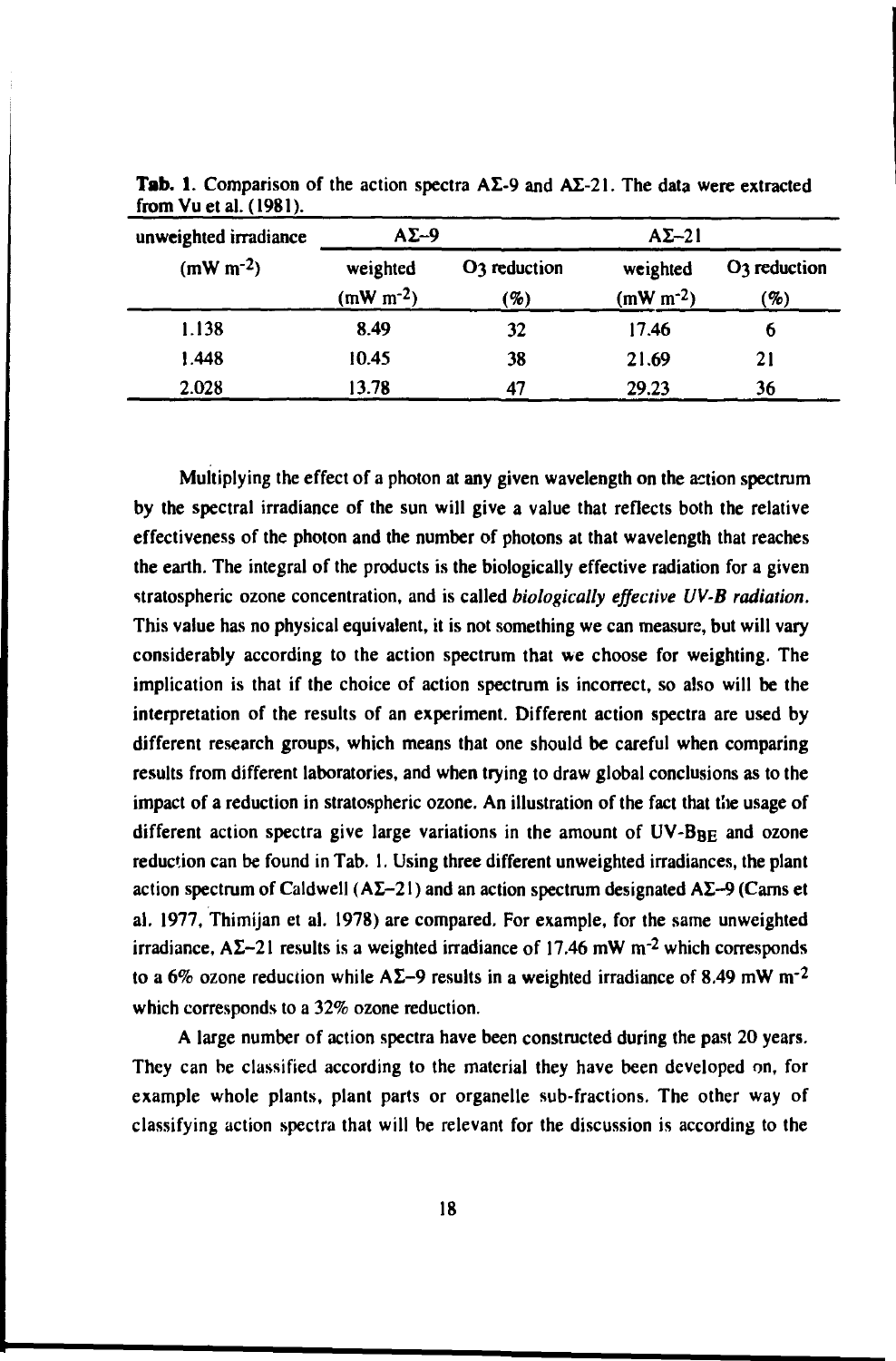**shape of the action spectrum: one class of action spectra has the maximum response in the short-wavelength UV-B region (at 280 nm) and the response declines exponentially (by a factor of 10') as the wavelength increases, so that the response at 320 nm is close to zero. Examples of this are the action spectra for induction of pyrimidine dimers in naked DNA (Setlow 1974) and the generalised plant action spectrum proposed by Caldwell (1968, 1971) that is widely used today in plant research. Caldwell did not mathematically describe the weighting function of the action spectrum. Instead, at a workshop held in Beltsville in 1976, the use of the following weighting function derived from the DNA action spectra in bacteria was proposed:**

## $y = exp -[(265-\lambda)/2]$ <sup>2</sup>

**This weighting function also describes the generalised plant action spectrum, and is** found under the designation  $A\Sigma - 21$  (Thimijan et al. 1978). It should be noticed that both **this equation and another equation (Green et al. 1974) that fits the spectrum proposed in** graphic form by Caldwell (1968, 1971) is used today for calculating UV-B<sub>BE</sub>.

**The action spectra for whole organisms and organelle sub-fractions differ in two essential respects from the action spectra based on DNA. For the former two, the action at 280 nm is lower and there is considerable effectiveness throughout the UV-A region (Bornman et al. 1984, Cen and Björn 1994, Quaite et al. 1992, Steinmetz and Wellmann 1986). It is noteworthy that when the induction of pyrimidine dimers in whole plants was studied, there was a considerable effect in the UV-A region (Quaite et al. 1992). The effectiveness of photons at 330 nm decreased by a factor of 100 compared to photons at 290 nm, while in the solar spectrum there is 1000 times more radiation at 330 nm compared to 290 nm (Quaite et al. 1992). This has serious implications for the** assessment of the consequences of ozone depletion and the implicit increase in UV-B<sub>BE</sub>. First, using the action spectrum described by the equation  $A\Sigma-21$ , the importance of **short wavelength radiation (i.e. UV-B) is overestimated, while the effectiveness of long wavelength radiation (i.e. UV-A) is underestimated. The overall result is that the impact of ozone depletion assessed by using this equation might be greater than will actually be the case. Secondly, due to the absorption spectrum of ozone, the increase in radiation reaching the biosphere will be greatest at wavelengths between 295-310 nm and zero at wavelengths above, as has been demonstrated by** *de facto* **measurements of irradiance at ground level (Kcrr and McElroy 1993, but see also Michaelis et al. 1994). Plants growing in natural environments are exposed to doses of UV-A radiation that are three**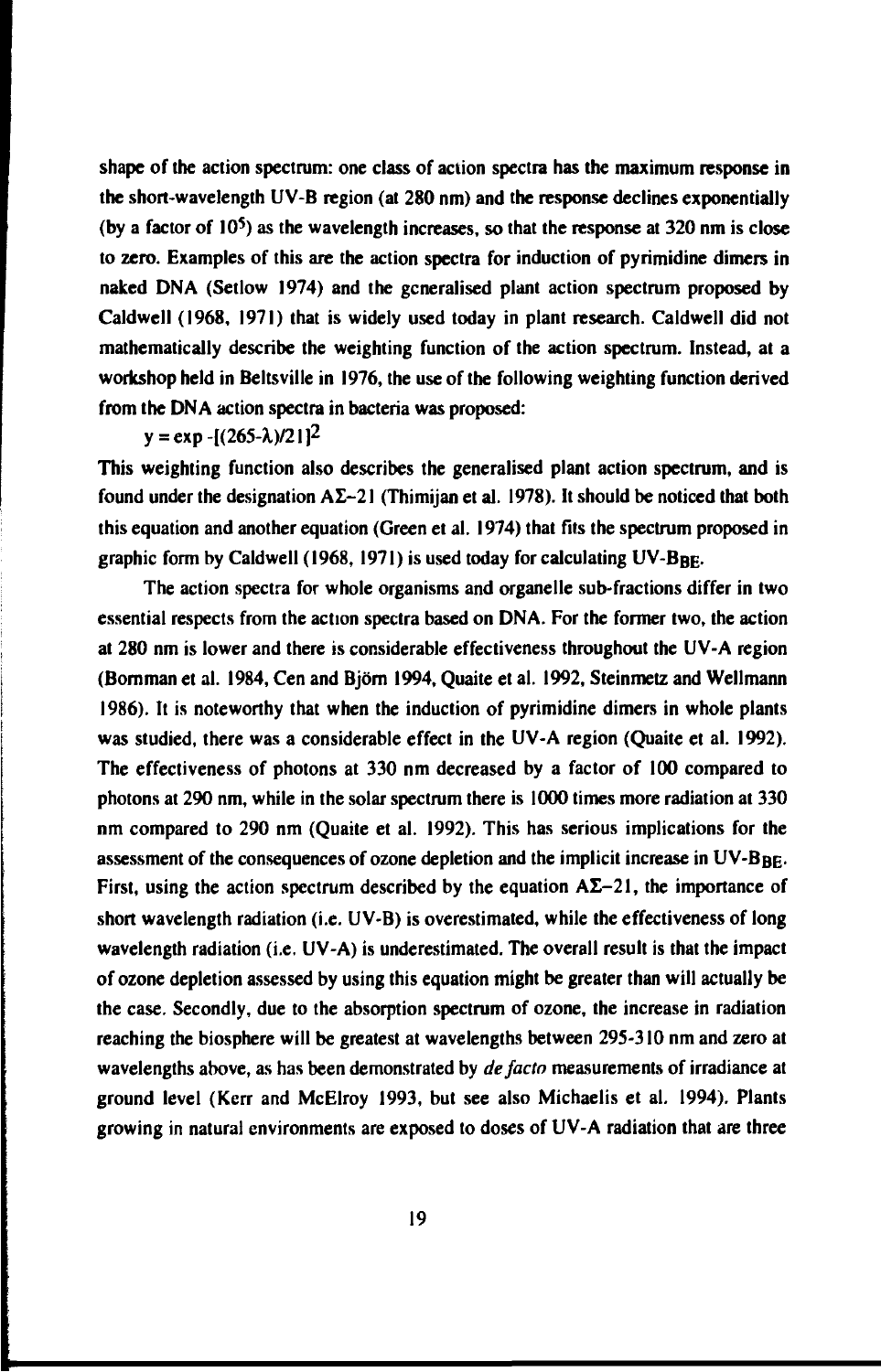orders of magnitude higher compared to the irradiance in the UV-B region. Plants have developed mechanisms to cope with the stress and even use **that** part of **the** spectrum to regulate growth, (see section 2.3.1). In order for an increase in the UV-B region to have a measurable effect on plant growth, a given process has to be affected only by UV-B with little effect in the UV-A region. Such a process has yet to be described, and it is doubtful if it exists. On the other hand, action spectra that have a tail in the UV-A region describe processes that will not be influenced by an increase in UV-B radiation to any noteworthy extent, either because the action is masked by the effect of the radiation in the UV-A region, or because the "damage" is efficiently repaired by mechanisms .hat are already operating.

#### **2.2 Protective mechanisms**

**2.2.1 Avoidance.** Some organisms live in environments where the sun rays never reach them, such as caves, underground or in the depths of the sea. Humans can choose to stay indoors, change clothing habits or use sunscreen compounds to protect themselves. Because plants are dependent on sunlight for photosynthesis, avoidance is not an option available to them. Even so, plants can be found growing in habitats where the levels of UV-B radiation are higher than any realistic decrease in ozone will give at mid-latitude regions, e.g. in the open savannahs or on the slopes of the mountains in the equatorial regions. Obviously, other protective mechanisms exist.

**2.2.2 Screening of UV-B radiation.** This class of protective mechanisms can be divided into external protection and intracellular stored compounds. Fur, feathers, hair, callous layers of skin, and in the case of plants cuticular waxes and bark protect against UV-B radiation. Melanin in the human skin and the flavonoids stored in the vacuoles of the plant epidermal cells are efficient at absorbing UV-B radiation. Flavonoid deficient mutants are extremely sensitive to UV-B induced damage (Li et al. 1993). Screening of UV radiation is also important in protecting apical meristems, which are shaded from UV-B by the young, expanding leaves.

**2.2.3 Penetration of UV-B radiation inside living tissues.** As a consequence of the presence of UV-screening pigments in the epidermal tissue, the amount of UV-B radiation at deeper levels is greatly reduced, usually to less than *\%* of incident radiation. First proposed by Metzner (1930), the role of the flavonoids in reducing UV-B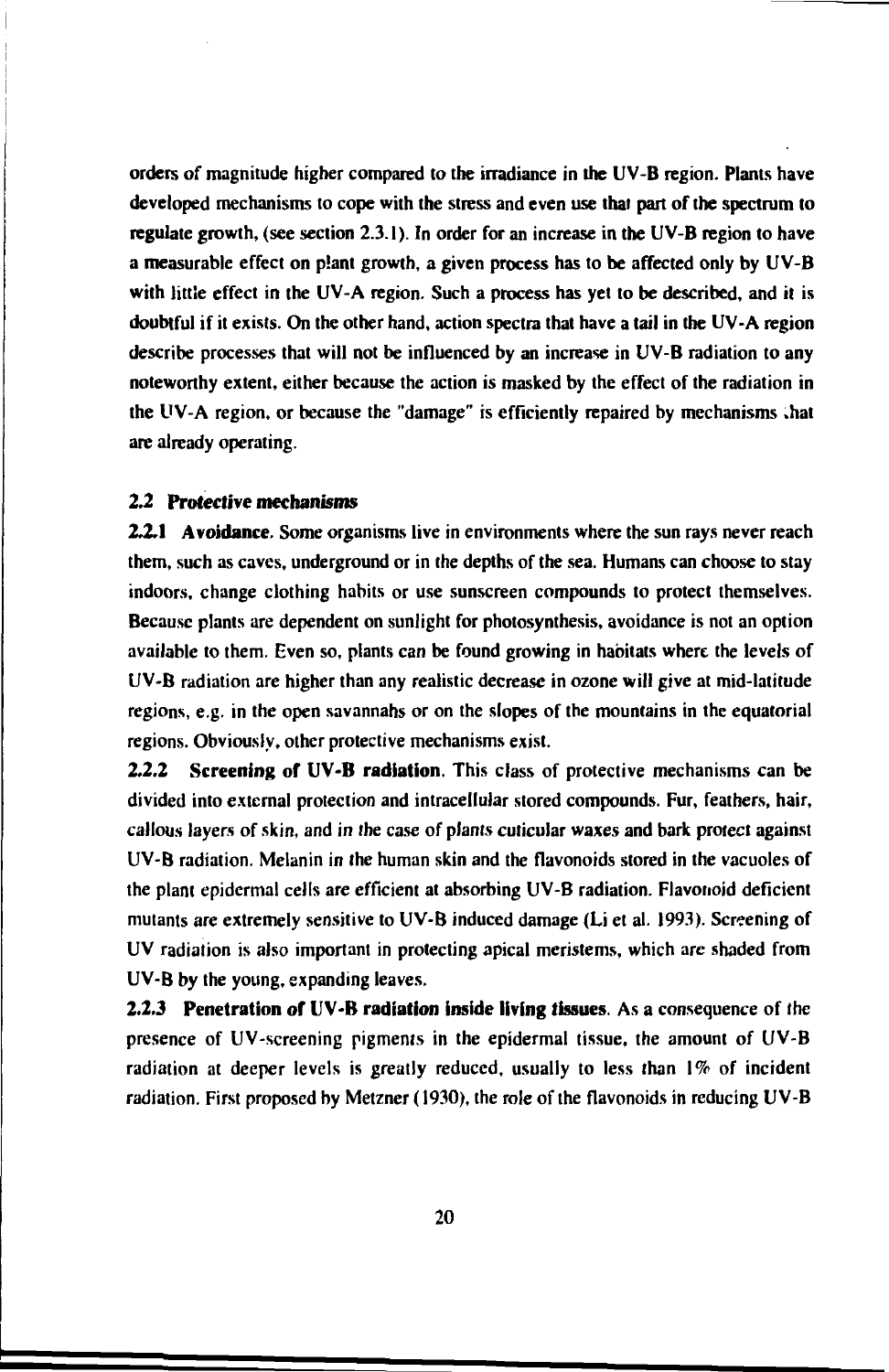

**Fta. 4. Penetration of 310 nm radiation into leaves of** *Petunia hybrida.* **Only collimated radiation was measured in order to estimate 'he differences in penetration between plants crown with or without UV-B radiation. Six measurements were done with the adaxial leaf surface towards the light source. The values were normalised to incident radiation. By expanding the y-axis the insert shows more clearly the differences between the two curves.**

**radiation levels inside plant tissues has been demonstrated using fibre optic microprobes** inserted at different depths in leaves (Cen and Bomman 1993, Day et al. 1992, DeLucia **et al. 1992). As shown in Fig. 4 for** *Petunia,* **the 60% increase in UV-screening pigments due to the exposure to UV-B radiation (paper III, IV) was reflected in a 93% attenuation of the amount of 310 nm radiation at 30 Jim inside the leaf compared to 75% attenuation in the control plants. The incident radiation used for this type of measurement is ca 10 times higher (at 310 nm) compared to greenhouse chamber conditions. This means that the possibility exits that** *in nature* **the amount of radiation within leaves at this wavelength might be lower than that experimentally determined.**

**2.2.4 DNA repair. Even under natural conditions, cellular DNA is repeatedly damaged. The modifications induced in the DNA structure are either a direct result of the absorption of photons by DNA (exemplified by the formation of pyrimidine dimers, the major form of UV lesion) or the result of the formation of oxidising metabolites.**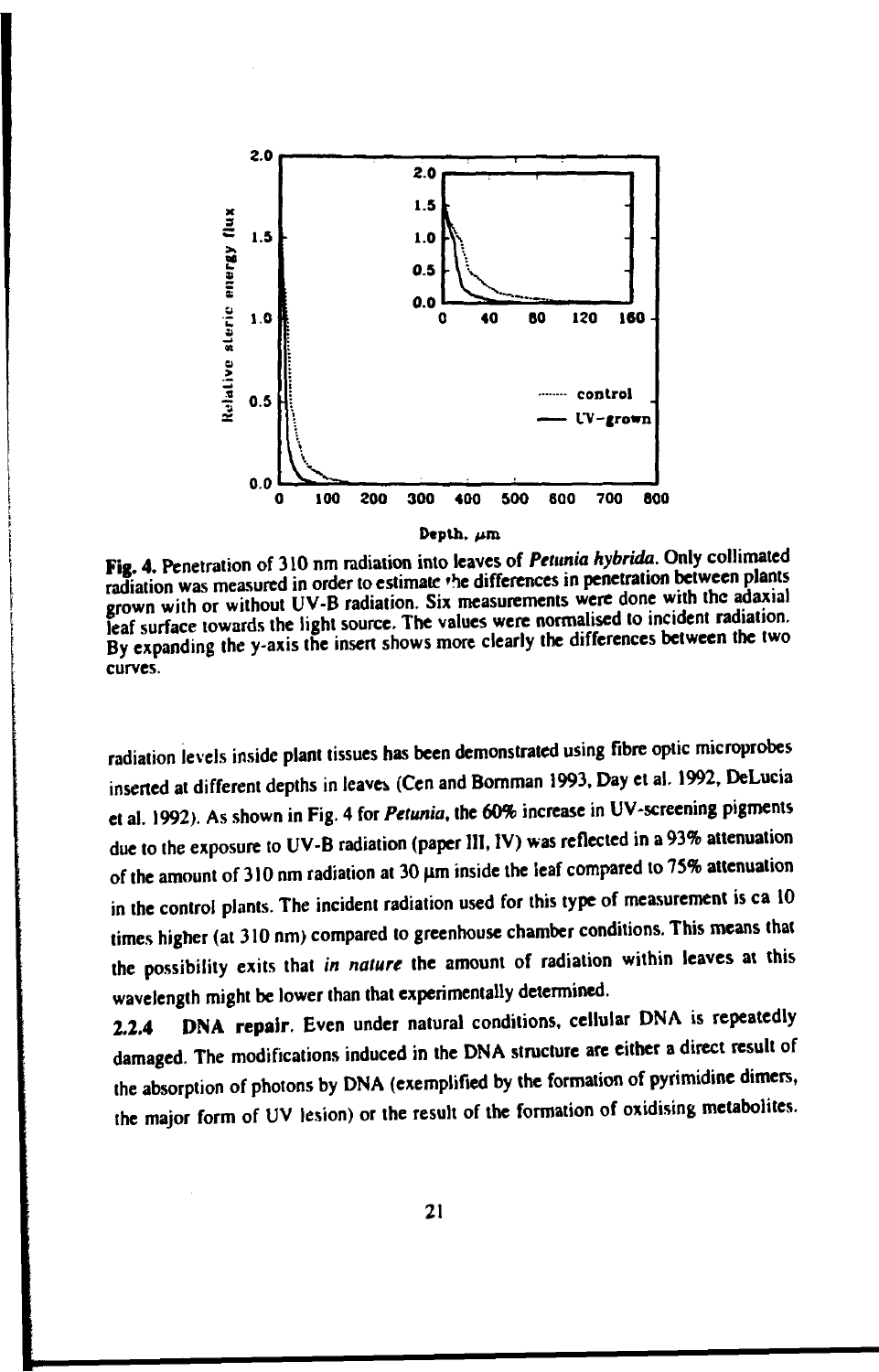Only the former case will be discussed in detail.

If left unrepared, pyrimidine dimers will eventually lead to cell death because they may block DNA transcription and thereby impair protein synthesis, or CNA replication which will in turn prevent cell division. Originally, DNA repair was studied using *Escherichia coli* and this is still the best understood system for mutagenesis mechanisms and DNA repair (Livneh et al. 1993). Even if postulated, the existence of DNA repair mechanisms in plants was for some time a matter of debate and because many early studies had failed to 'dentify a repair mechanism in plants, it was suggested that it did not exist. However, we know today of the existence of repair systems in phytoplankton (Karentz et al. 1991), higher plants (McLennan 1987) and photolyase activity has been observed in *Arabidopsis* (Pang and Hays 1991). Of the plenitude of repair mechanisms that are operating in *E. coli,* only two have been demonstrated for plants: excision repair and light activated repair enzymes (photolyases). Both are important for the tolerance of plants to environmental UV radiation (NB both UV-B and UV-A) as suggested by a study on *Arabidopsis* (Britt et al. 1993).

**2.2.5 Redundancy of the genetic information.** There are two important aspects to be considered here. First, most proteins in higher organisms have been shown to be coded by multigene families. In all cases studied so far, the isoforms can replace each other in cellular functions, even if the genes coding for these proteins are tissue specific or developmentally regulated. This means that the inactivation of one gene as a consequence of a UV induced lesion could be compensated by the transcription of another gene from the same family. Second, only a minor part of the DNA codes for proteins. Mutation in non-coding regions will be of no importance for the survival of the organism. As a consequence, the majority of the pyrimidine dimers induced by UV can be regarded as background and of no importance for cell survival. A non-critical measurement of pyrimidine dimers is questionable as an indication of UV induced "damage" because a site-specific repair mechanism seems to be operating, leading to the transcribed regions of the DNA being preferentially repaired (Bohr et al. 1985, Thomas et al. 1989). These observations have been made in mammalian systems, but a similar mechanism could well exist in plants, as indicated by the fact that *Arabidopsis* plants can tolerate a relatively high level of dimers (1/42,000 bp; Britt et al. 1993).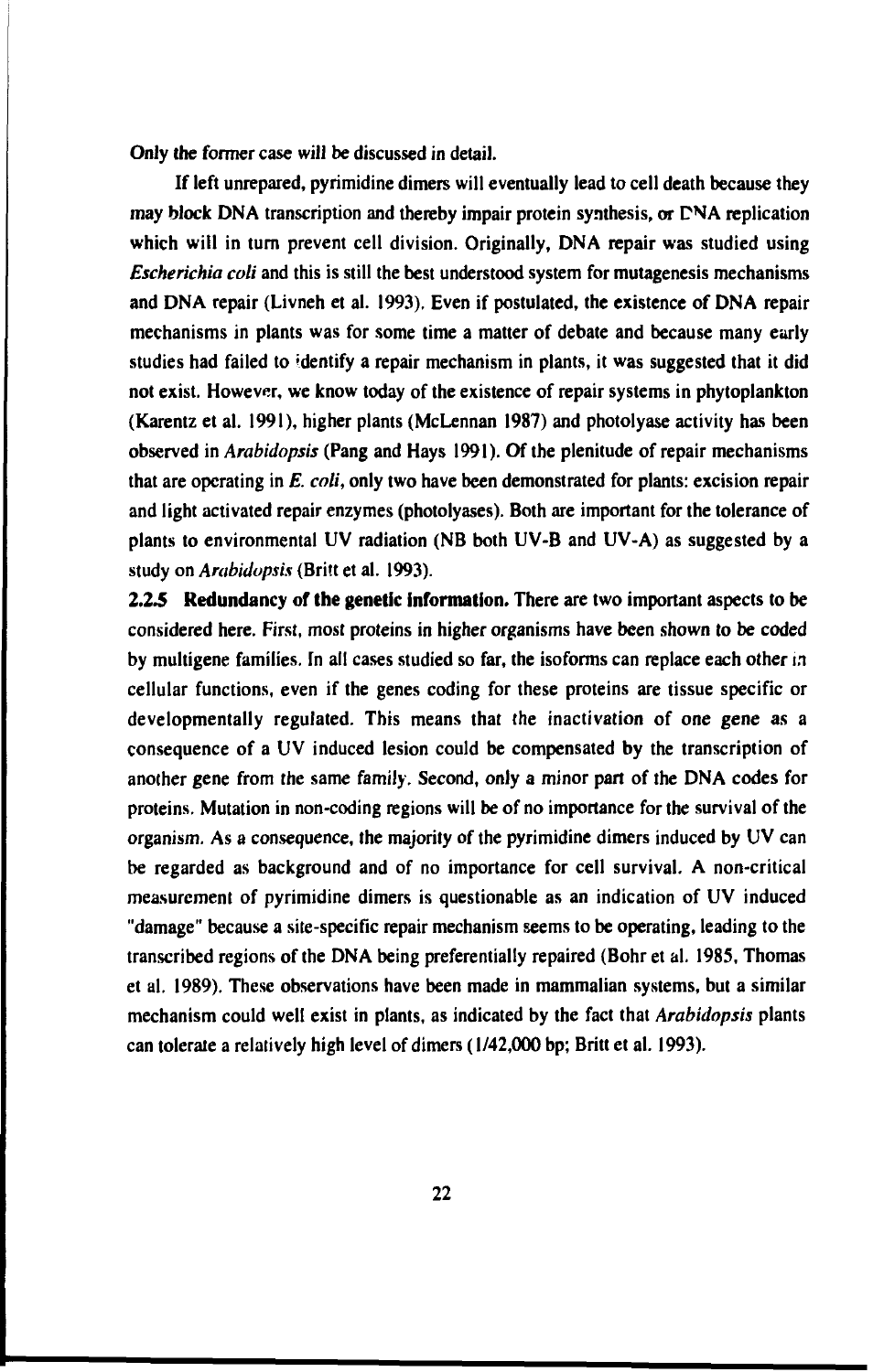#### **1 3 Plant** responses **to UV-B radiation**

When considering plant responses to UV-B radiation, a question of paramount importance has to be answered: is all UV-B radiation harmful, i.e. are even current levels of UV-B radiation reducing plant growth, or do plants tolerate a certain amount of radiation in the environment? So far, there is considerable evidence suggesting that even if this type of radiation is harmful to life if present in sufficiently high amounts, it is apparently well tolerated at present solar irradiance. Plants have adapted to the presence of UV-B in the environment, and can tolerate even higher doses of UV-B than those presently occurring. This tolerance is not unreasonable, considering that plants have evolved in an environment in which UV-B radiation (above 295 nm) is a natural component of the solar spectrum. However, repair of damaged molecules will be at the expense of energy and the diversion of energy towards repair would be reflected in a decrease in biomass production. In this case we would expect the growth reduction to be proportional to the increase in  $UV-B_{BE}$ . From the studies conducted so far this seems not to be the case. A dose-response relationship has only been observed for the induction of flavonoid synthesis (Wellmann 1983).

The data in Tab. 2 represent a small selection of the studies conducted so far in the UV-B field. In a review by Krupa and Kickert (1989) about 200 species are covered, with the drawback that there is no mention of the UV-B doses used in the different investigations, or irradiation protocols (e.g. background visible light, presence/absence of UV-C radiation in the treatments). However, the results presented in Tab. 2 are typical of plant responses to UV-B radiation, and point towards the following important relationships. Plant responses to UV-B radiation can be classified into physiological parameters and morphological responses. The morphological and physiological response classes do not always occur together. Some plants show reduction of biomass without decreases in net CO<sub>2</sub> assimilation rates. The reverse also occurs. *Petunia* plants respond to UV-B radiation by increased biomass and increased  $CO<sub>2</sub>$  assimilation rates (paper IV). The most consistent response to increased UV-B radiation is an increase in flavonoids. Another point that is obvious from Tab. 2 is that the doses of UV-B radiation are as variable as are the species investigated. This fact makes generalisations of plant responses to UV-B radiation and comparisons between species difficult and uncertain.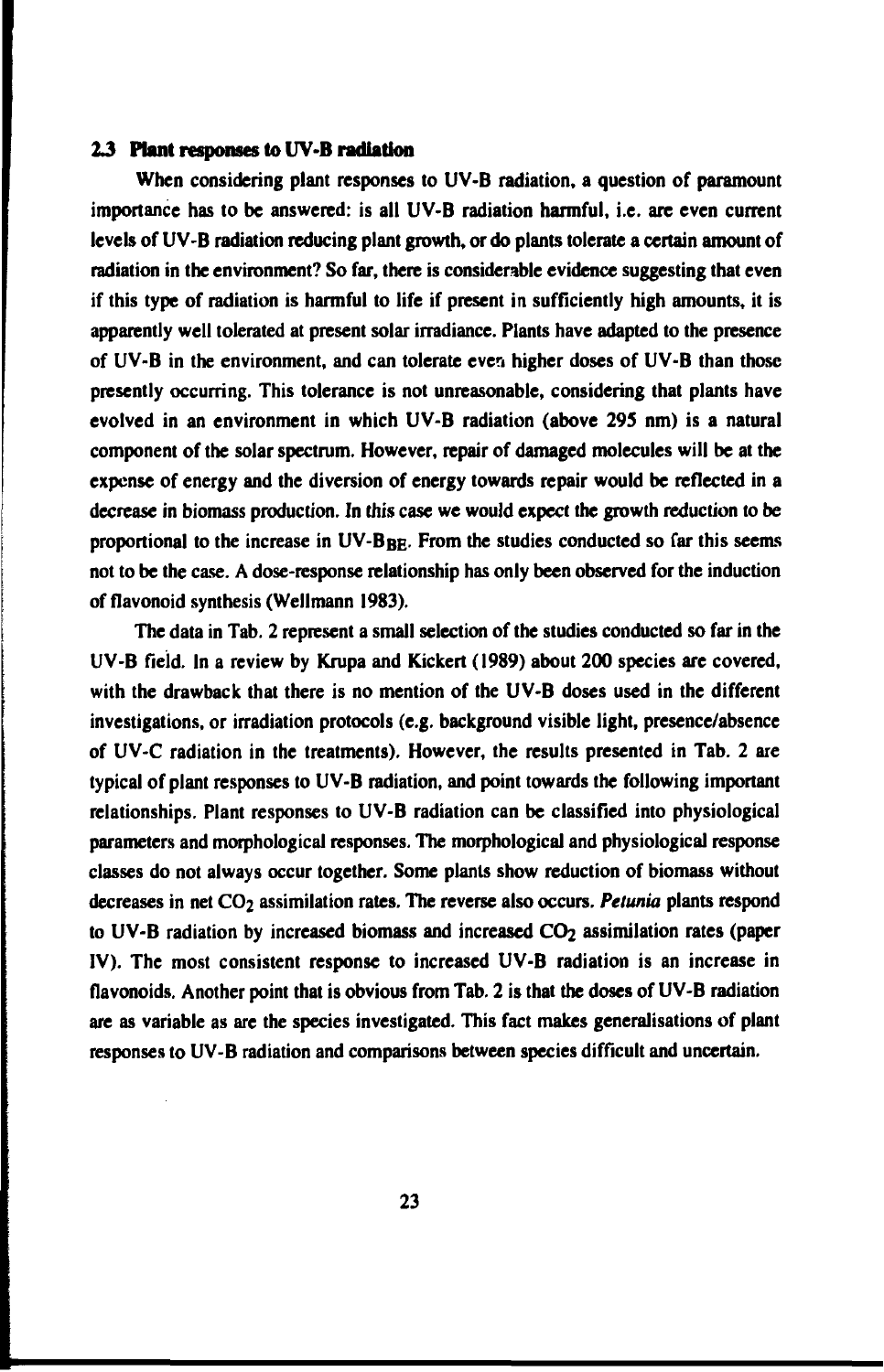**Tab.** 2. Response of plants to UV-B radiation.  $I = UV-B_{BE}$  weighted using the equation  $A\Sigma$ 21 normalised at 300 nm, kJ m<sup>-2</sup> day<sup>-1</sup>, 2 = unweighted UV-B kJ m<sup>-2</sup> day<sup>-1</sup>. Abbreviations: DW, dry weight; LA, leaf area; PAL, phenylalanine ammonia lyase; SLA, specific leaf area; SLW, specific leaf weight; SOD, superoxide dismutase; WUE, water use efficiency; wt, weight. Symbols: - decreased; ± unchanged; + increased.

| <b>Plant</b>                                  | <b>UV</b> Dose          | <b>Response effect</b>                                                                                | Reference                     |
|-----------------------------------------------|-------------------------|-------------------------------------------------------------------------------------------------------|-------------------------------|
| Rumex patientia                               | (0, 9.7, 24.5)          | - leaf expansion<br>+ anthocyanin                                                                     | Lindoo and Caldwell<br>1977   |
| Cucumis sativus<br>cv Ashley and<br>Pointsett | (0, 18.2)               | - plant height<br>- LA<br>± leaf DW<br>± PAL activity<br>± SOD activity                               | Krizek et al. 1993            |
| Triticum aestivum<br>Avena sativa<br>Zea mays | $(0, 9.6)^2$            | - LA<br>- SLW<br>- shoot height<br>- leaf length<br>$+$ tillering<br>+ no. of leaves                  | Barnes et al. 1990            |
| Erica curviostris<br>E. fairii Boles          | (7.8, 9.4, 11.4)        | - pollen germination<br>- net CO <sub>2</sub> assimilation<br>$($ not $E$ . curviostris $)$           | <b>Musil and Wand</b><br>1993 |
| E. nudiflora                                  |                         | $\pm$ apparent quantum<br>yield<br>± WUE<br>± carboxylation<br>efficiency                             |                               |
| Picea abies                                   | $\overline{(0, 6.2)^1}$ | $\pm$ ChI content<br>± DW of needles<br>$\pm$ Chl a/b ratio<br>$\pm$ net CO <sub>2</sub> assimilation | Dubé and Bornman<br>1992      |
| Oryza sativa<br>$cv$ IR-36                    | (8.8, 13.8)             | - LA<br>- leaf wt<br>- biomass<br>- seed yield<br>± SLW<br>± stem wt<br>± root wt                     | Ziska and Teramura<br>1992    |
| cv Fujijama-5                                 | (8.8, 13.8)             | - leaf wt<br>- stem wt<br>- biomass<br>- seed yield<br>± SLW<br>$±$ root wt<br>+ LA                   |                               |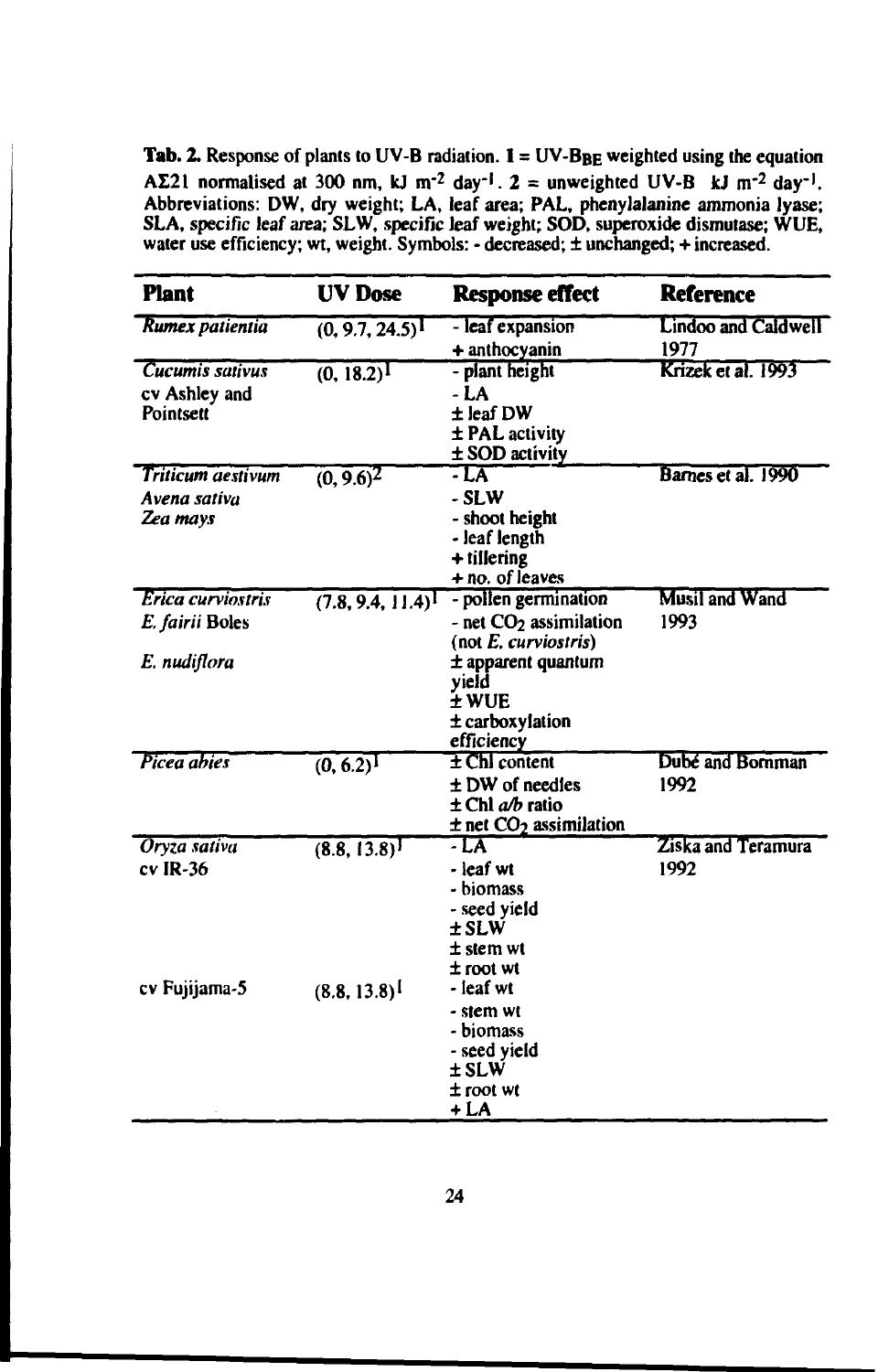**Tab.** 2. continued

| <b>Plant</b>                      | IIV dose                | <b>Response effect</b>                                                                                                                                                                  | <b>Reference</b>            |
|-----------------------------------|-------------------------|-----------------------------------------------------------------------------------------------------------------------------------------------------------------------------------------|-----------------------------|
| Phaseolus vulgaris                | $(0, 6.2)^1$            | - LA<br>$±$ leaf DW<br>$\pm$ Chl content<br>$\pm$ carotenoid<br>+ plant height<br>+ leaf thickness                                                                                      | Cen and Bornman<br>1990     |
| <b>Beta vulgaris</b>              | $(0, 6.9)^{\mathbf{I}}$ | + DW of leaf lamina<br>$±\,DW$ of petioles<br>± DW of storage root<br>$±$ chl content                                                                                                   | Panagopoulos et al.<br>1992 |
| Helianthus annusu<br>cv Uniflorus | $(0, 6.3, 21.0)^T$      | - stomatal resistence<br>$±$ DW of shoot<br>$\pm$ DW of leaf lamina<br>± hypocotyl length<br>$\pm$ Chl content<br>$±$ IAA content<br>+ no. of leaves<br>+ carotenoid content<br>$+ SLA$ | Panagopoulos 1992           |
| Petunia hybrida                   | $(0, 8.9)$ <sup>1</sup> | - leaf thickness<br>$\pm$ Chl content<br>$±$ protein content<br>+ leaf area<br>+ no. of axillary shoots<br>$+$ net $CO2$ assimilation<br>+ UV screening<br>pigments<br>+ shoot DW       | Paper IV                    |

#### **2.3.1 Morphogenic responses to UV-B radiation**

To date, we know of the existence of three classes of photoreceptors in higher plants: phytochrome, a blue light receptor and a UV-B receptor. The definition of the UV-B receptor is that it has the peak of action at 290 nm, and no action at wavelengths longer than 350 nm (Yatsuhashi et al. 1982). The three pigments individually or a combination of them act to create a biological response and regulate plant growth (Mohr 1986, Wellmann 1983).

The induction of anthocyanin and flavonoids is a result of the co-action of phytochrome and of the blue/UV-A photoreceptor (with an UV-B component). In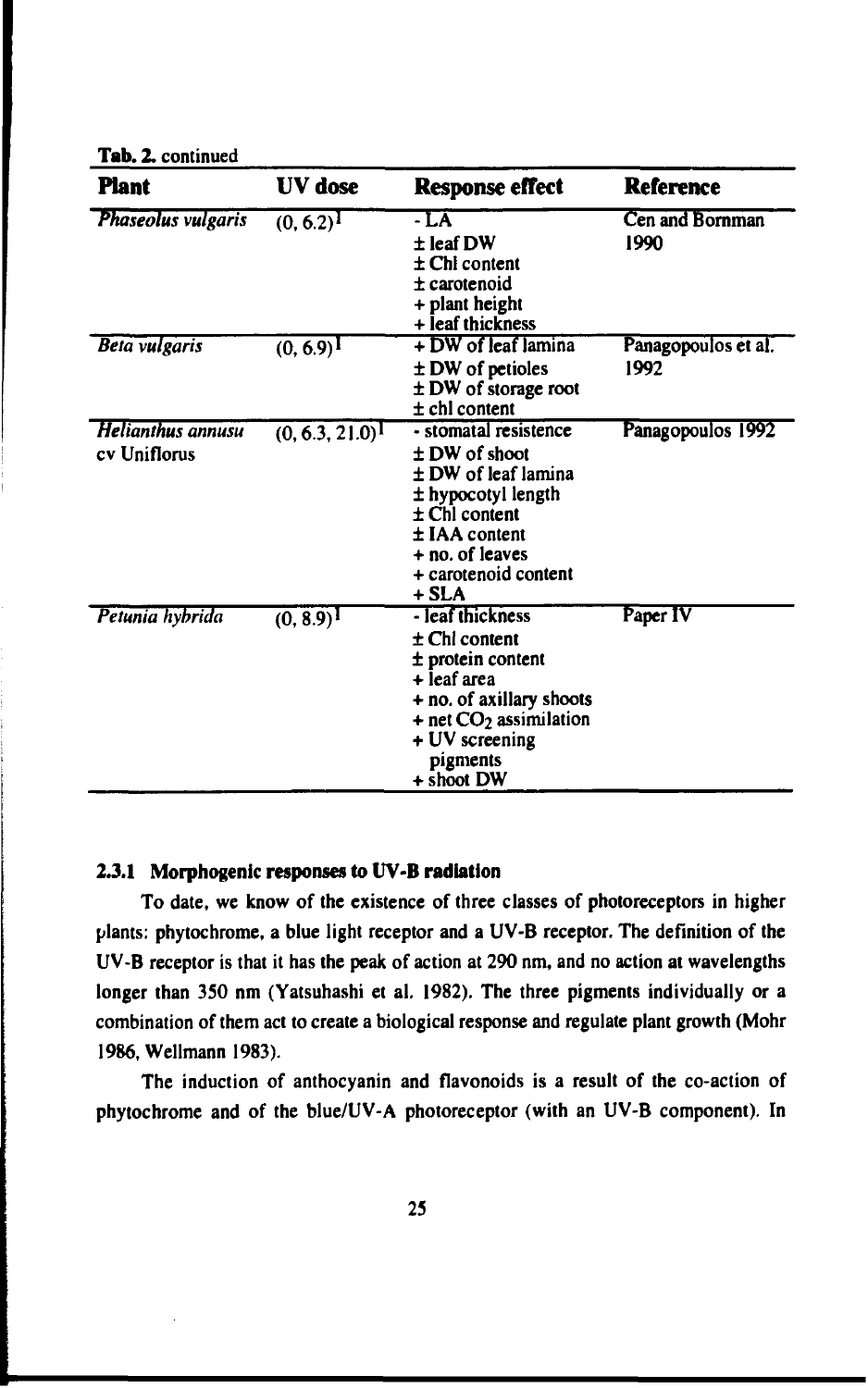**parsley, the action is sequential, meaning that either UV or red light alone are not effective at inducing the response. In order for phytochrome to be active, the tissue has to be pre-treated with UV (Ensminger and Schäfer 1992, Wellmann 1983).**

**The inhibition of hypocotyl elongation is an often observed response of seedlings to UV-B radiation. Using an** *au* **mutant of tomato (which is severely deficient in spectrophotometrically and immunologically detectable phytochrome) and its isogenic wildtype line, Lercari et al. (1990) showed that the control of hypocotyl elongation was independently controlled by phytochrome and by the UV photoreceptor. Hypocotyl elongation was inhibited by red light and by UV in the wild type. When both light treatments were applied simultaneously, the inhibition was greater. In the** *au* **mutant, hypocotyl elongation was only inhibited by treatment with UV radiation. From these experiments it was suggested that the action of an UV photoreceptor is sufficient for the inhibition of hypocotyl elongation (at least in tomato). Even though in the wildtype phenotype the action of phytochrome is predominant under high visible light irradiances, there is an action of UV at high UV irradiance.**

**Although this type of experiment has not been conducted on other plants, it is reasonable to assume that tomato is not an exception, and that similar mechanisms are operating in other plants as well. In particular, leaf morphology has often been shown to be altered by UV radiation (paper III, IV and references therein; Bornman and Teramura 1993). The regulation of growth by an UV photoreceptor is the most plausible explanation for the cases in which the morphology of the plants is altered, with little or no physiological changes (under reasonable UV-B doses).**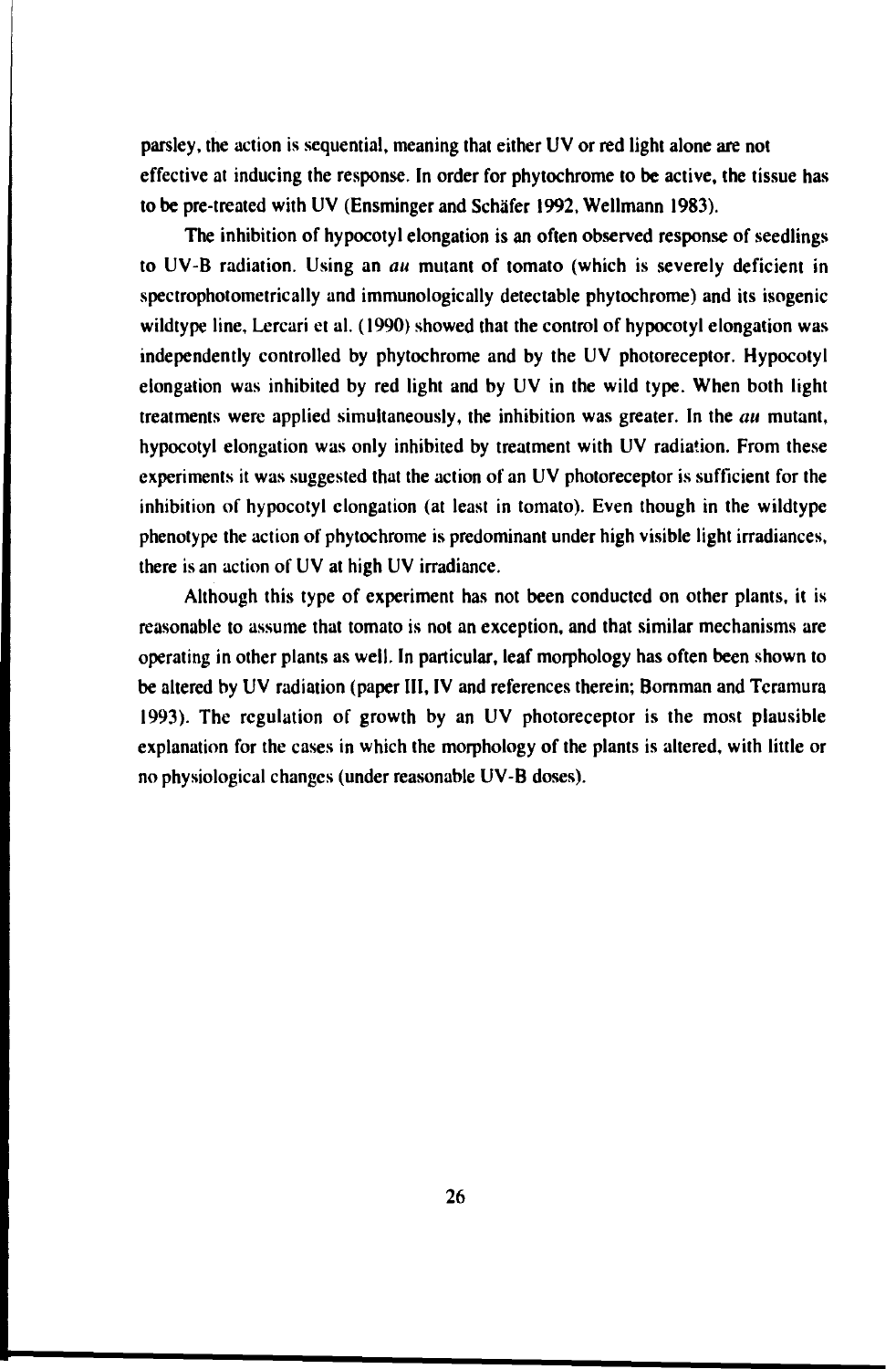## **3 UV radiation and cellular functions**

Knowledge of the effect of ultraviolet radiation on the cytoskeleton comes from studies in mammalian systems. In the early seventies it was proposed that the ultraviolet component of sunlight was the major cause of skin cancer. Also, the observation was made that chronical exposure of skin to ultraviolet radiation led to premature skin ageing, for example loss of elasticity of the skin. Great effort has therefore been put into elucidating the mechanisms by which UV radiation alters cellular functions. Investigations have followed two directions, namely the effect of UV radiation on the organisation of the cytoskeleton and the effect of UV radiation on cell division.

#### **3.1** UV **radiation and the cytoskeleton**

The stability of the three classes of cytoskeietal components (microfilament., microtubules and intermediate filaments) has been studied in animal cells. These studies were carried out on *in vitro* cultured fibroblasts of different origin (Zamansky et al. 1985, 1991, 1992; Zamansky and Chou 1987, 1990). Cell survival was not affected by UV-B or UV-A levels corresponding to present day solar values, and a similar relative insensitivity of cell survival to UV radiation was observed in *Petunia* protoplasts as well (paper II). In fibroblasts, no consistent dose-response relationship was observed when chromosomal and chromatid aberrations were measured, and the levels of injury were only slightly higher compared to spontaneous levels. In these cells, UV radiation induced disruption of the normal organisation of the cytoskeleton. The sensitivity of the microfilaments, microtubules and keratin intermediate filaments to *UV-C,* UV-B and UV-A was tested separately, and the relative sensitivity of fibroblast cytoskeleton is summarised in Tab. 3. For all three classes of filaments higher radiation doses lead to increasing loss of filament structures. Considering UV-C radiation, the microtubules and actin filaments are stable, while keratin intermediate filaments are equally sensitive to UV-C and UV-B radiation. Irradiation with either UV-C or UV-B usually results in the condensation of the keratin intermediate filaments into the perinuclear regions and a loss of the alignment of the filaments. Also, the re-organisation of keratin filaments that is induced *in vitro* by mM  $Ca^{2+}$  in the medium is inhibited in the irradiated cells.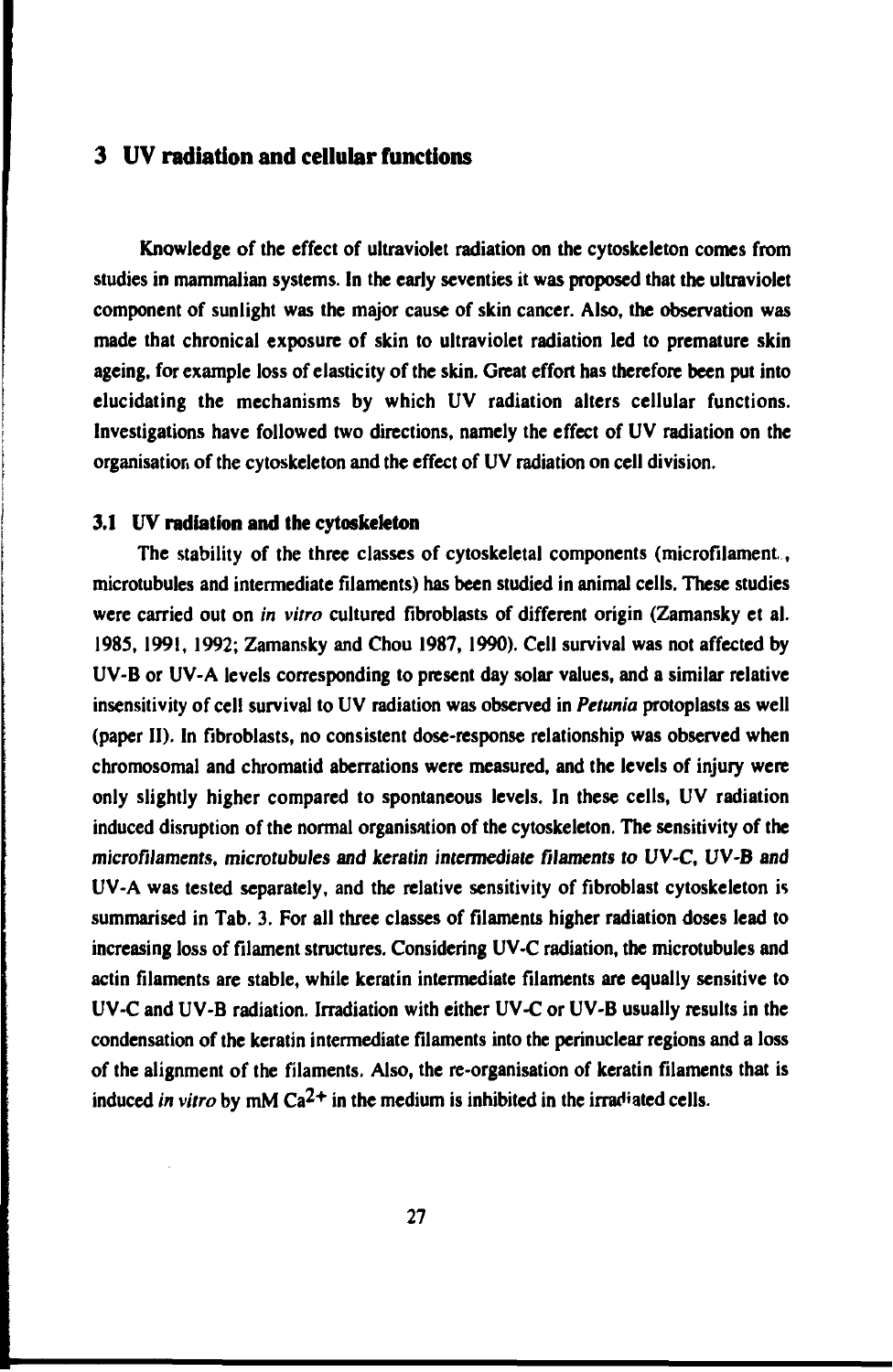| Radiation | Microfilaments | <b>Microtubules</b> | Intermediate filaments |
|-----------|----------------|---------------------|------------------------|
| $UV-C$    | stable         | stable              | sensitive              |
| $UV-B$    | stable         | sensitive           | sensitive              |
| $UV-A$    | stable         | sensitive           | stable                 |

**Tab.** 3. Relative sensitivity to UV radiation of the three cytoskeletal structures of cultured fibroblasts.

Microtubules are only depolymerized by UV-B radiation, while they are insensitive to irradiation with either UV-C or UV-A. Increasing doses of UV-B radiation lead to loss of much of the anti-tubulin staining in the cytoplasm, although in these cells some microtubules remained associated with the microtubule organizing centres. Actin filaments are stable under the UV doses which lead to disruption of the keratin intermediate filaments and microtubules.

Even plant corticd microtubules are sensitive to UV-B radiation *in vitro* (paper II). Increasing doses of UV radiation result in shorter fragments of cortical microtubules. However, these are not lost but persist in the proximity of the plasma membrane. As mentioned earlier, plant cells lack distinct microtubule organising centres in the cytoplasm. Instead, regions in the plasma membrane are supposed to fulfil the function of nucleating cortical microtubules. This could have as an effect that, even though severely fragmented, the microtubule parts remain attached to the plasma membrane.

Interestingly, the time taken for the cortical microtubules to regain their original organisation is relatively long in both systems: more than 9 h in the fibroblasts, and between 24-72 h (depending on the UV dose) for the *Petunia* protoplasts (paper II). This can be compared to the IS min to a few hours necessary for the reappearance of a cortical microtubular network after the washing out of microtubule depolymerising drugs. The most reasonable explanation for this observation is that the cytoplasmic tubulin pool is damaged as well as the microtubular polymers, and the cytoplasmic tubulin cannot be used in the polymerisation of new filaments during the recovery period.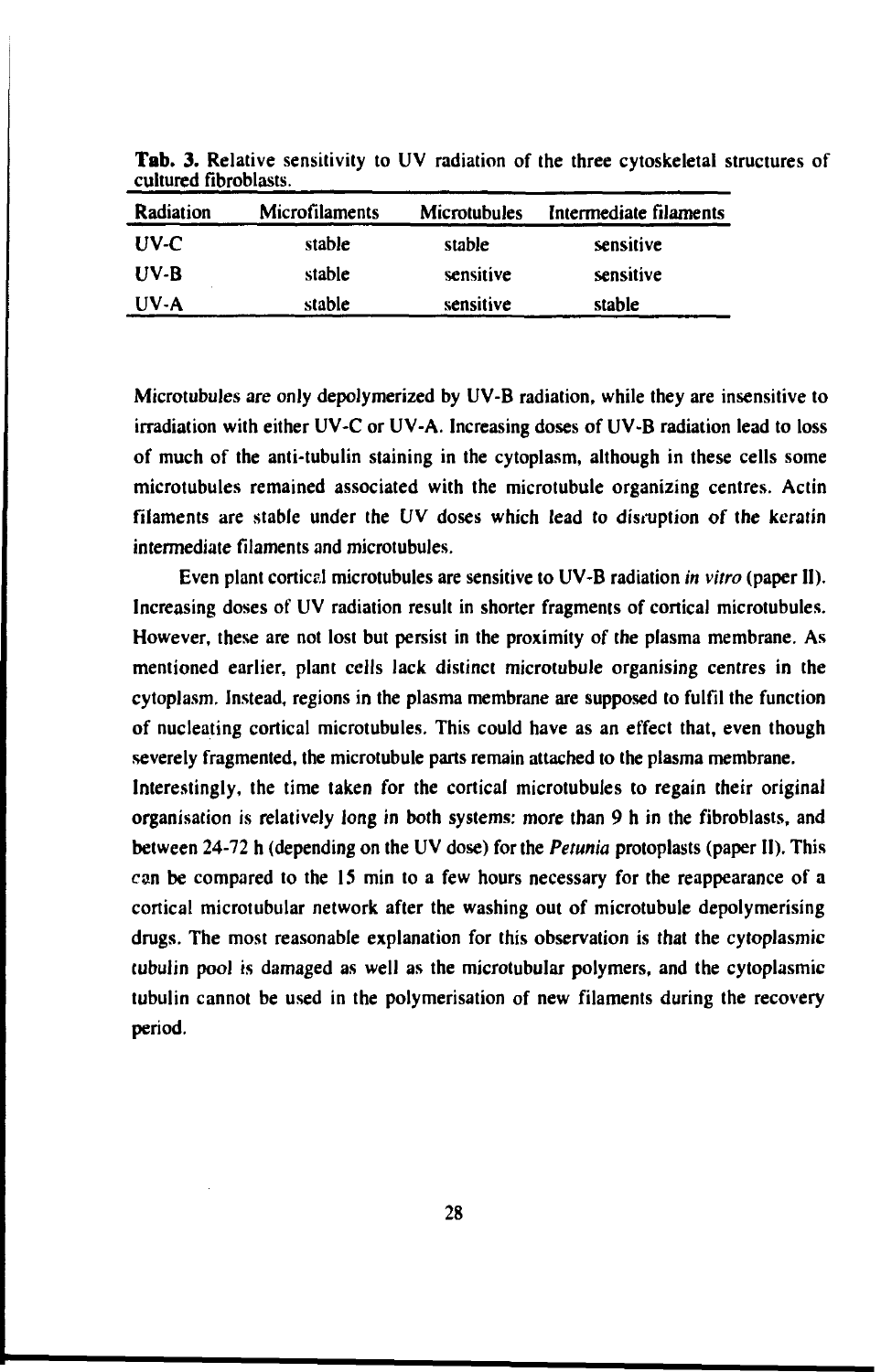

**Fig 5.** Flow-cytometric estimation of fluorescence distribution in *Petunia hybrida* nuclei stained with **DAPI.** Protoplasts were irradiated 30 min after isolation with 0 (A), 4 (B), 8 (C), 12 (D) or 24 (E) mmol m<sup>-2</sup> UV-B. The nuclei were analysed 48 h after irradiation.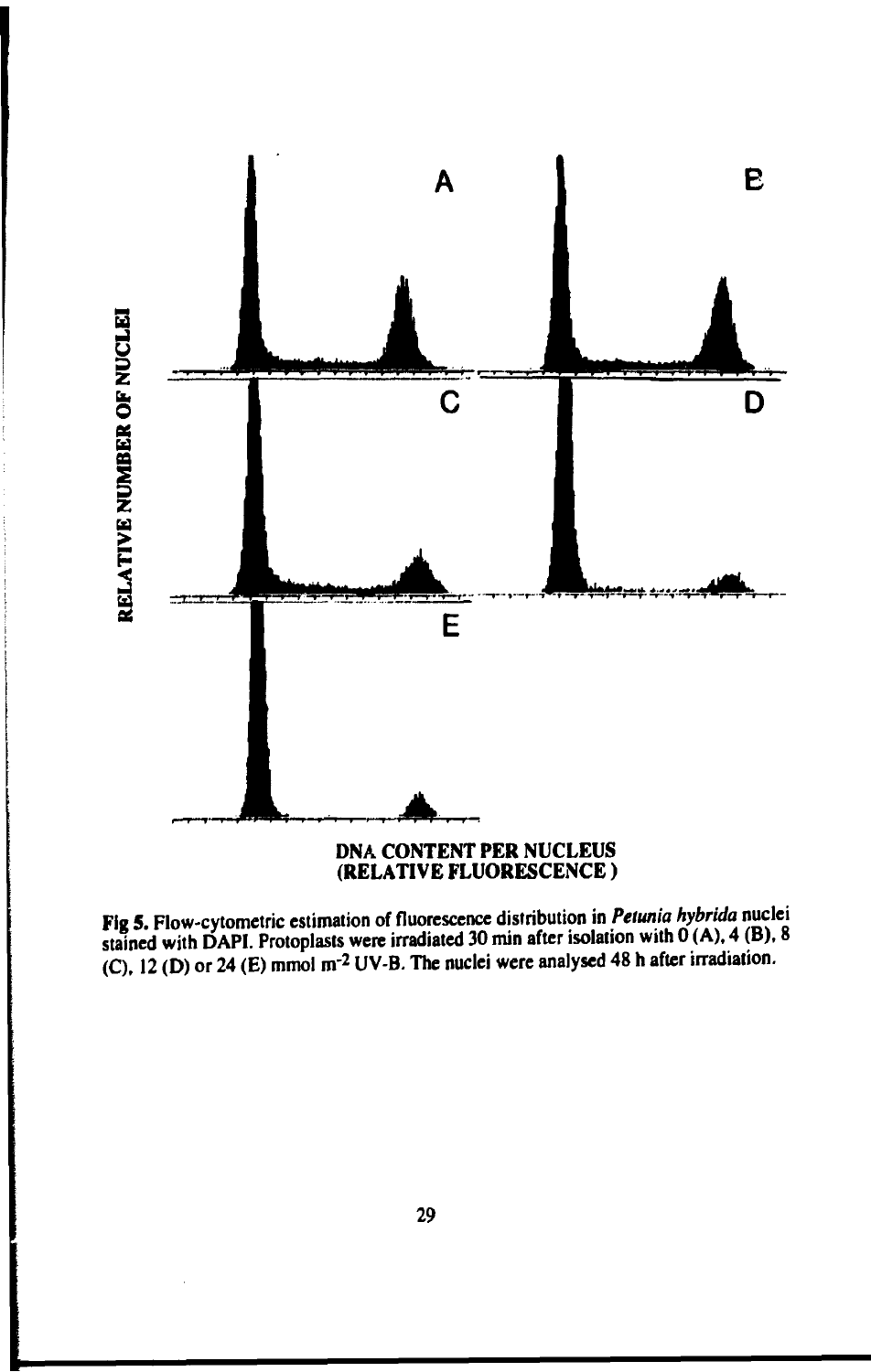#### **3.2 UV radiation and ceU division**

When cells are exposed to UV radiation *in vitro,* the first response is an inhibition of DNA synthesis. As mentioned in section 2.2.4, UV radiation induces lesions of various kinds in the DNA of exposed organisms. In plant cells, 90% of the injury is in the form of thymidine dimers and the remaining 10% are (6-4) photoproducts. It is not clear whether all stages of the cell cycle are affected by UV. However, there are indications that G0/G1, S and G2 are relatively sensitive, while the progression of the cells through mitosis is relatively insensitive (see references in paper II).

In *Petunia* protoplasts irradiated with UV-B, only the effect on the Gl phase was clearly demonstrated. The time required for the protoplasts to resume DNA synthesis increased with the UV dose as can be seen in the histograms presented in Fig. 5 (see also Fig. 5 in paper II). In the protoplasts cultured for 48 h after irradiation with UV-B, the distribution of the nuclei of the protoplasts irradiated with 4 mmol UV-B photons is similar to that in the control cells. In the sample treated with 8 mmol UV-B photons, the cells have started to divide, while no cell division can be detected in the samples treated with 12 or 24 mmol UV-B photons.

The reasons behind the block in cell division after UV irradiation are complex, and different for cells that are in GO/G1, S or G2 at the time of irradiation. For GO/G1 and S cells, the most plausible explanation is that time is required for the repair of the lesions before DNA synthesis resumes. This explanation is not valid for cells in G2, since DNA replication is completed in these cells. A few proteins involved in the control of cell division are synthesised in G2, particularly the class of proteins known as cyclins (Francis 1992, Nurse 1990). In G2, the newly synthesised cyclin associates with another protein called p34, and after dephosphorylation of p34, this complex is an active protein kinase that phosphoryiates various proteins that in turn determine the onset of mitosis. These could be potential targets of UV action in G2 cells.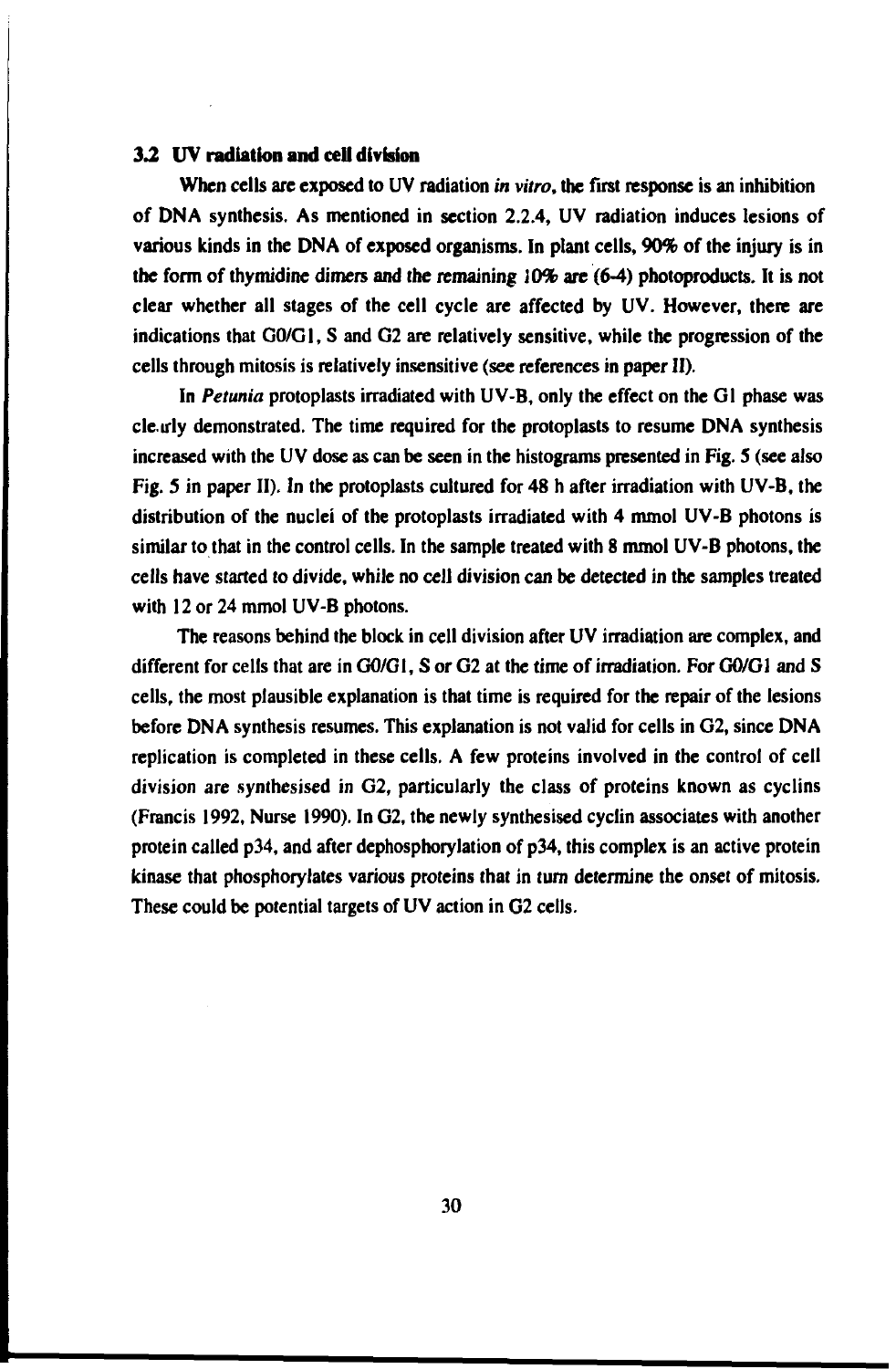## **4 Concluding remarks**

**The cytoskeleton, and in particular the microtubules, are involved in plant morphogenesis. Protoplasts from cultures that have the potential to regenerate organs, usually also show a faster re-arrangement of the cortical microtubules into parallel arrays, as was shown to be the case in** *Larix.* **In paper I protoplasts were isolated from both regenerating and non-regenerating cultures of hybrid larch. Immunofluorescence studies of highly embryogenic protoplast fractions showed that microtubules became organised into parallel arrays after 3 days of culture, at which time the protoplastderived cells also became elongated, indicating the establishment of cell polarity. In most of the protoplasts of the non-regenerating tissue, microtubules retained a random orientation and a spherical shape for a longer period. It is possible that the rearrangement of the cortical cytoskeleton is necessary for the establishment of cell polarity.**

**Because of the importance of the microtubular cytoskeleton in plant morphogenesis, it was expected that the changes in leaf anatomy due to UV-B radiation were the result of the impaired function of the microtubules due to UV-B radiation. Indeed, when mesophyll protoplasts of** *Petunia hybrida* **were subjected to UV-B radiation (paper II), UV radiation induced breakes in the cortical microtubules resulting in shorter fragments with increasing doses. Also, the protoplasts were delayed in their progression through the cell cycle. The commencement of DNA synthesis in the irradiated protoplasts followed the re-establishment of a microtubule network. However, when** *Petunia* **plants were exposed** *to* **UV-B radiation, the cortical microtubules of epidermal cells were not affected (paper III). Also, the observed increase in leaf area appeared due to an increase in the divisions of the leaf meristems rather than an alteration in the expansion of the epidermal cells. Stomatal frequency was not altered, even though the formation of stomatal complexes occurred at a time when the leaf was already exposed to UV radiation. In a later study it was shown that the changes in morphology induced by UV radiation in** *Petunia* **plants were coupled to higher biomass** accumulation and higher rates of CO<sub>2</sub> assimilation (paper IV).

*Petunia* **is not an exception, since stimulation of growth by ultraviolet radiation has also been observed in other species as well. Plants have been classified into**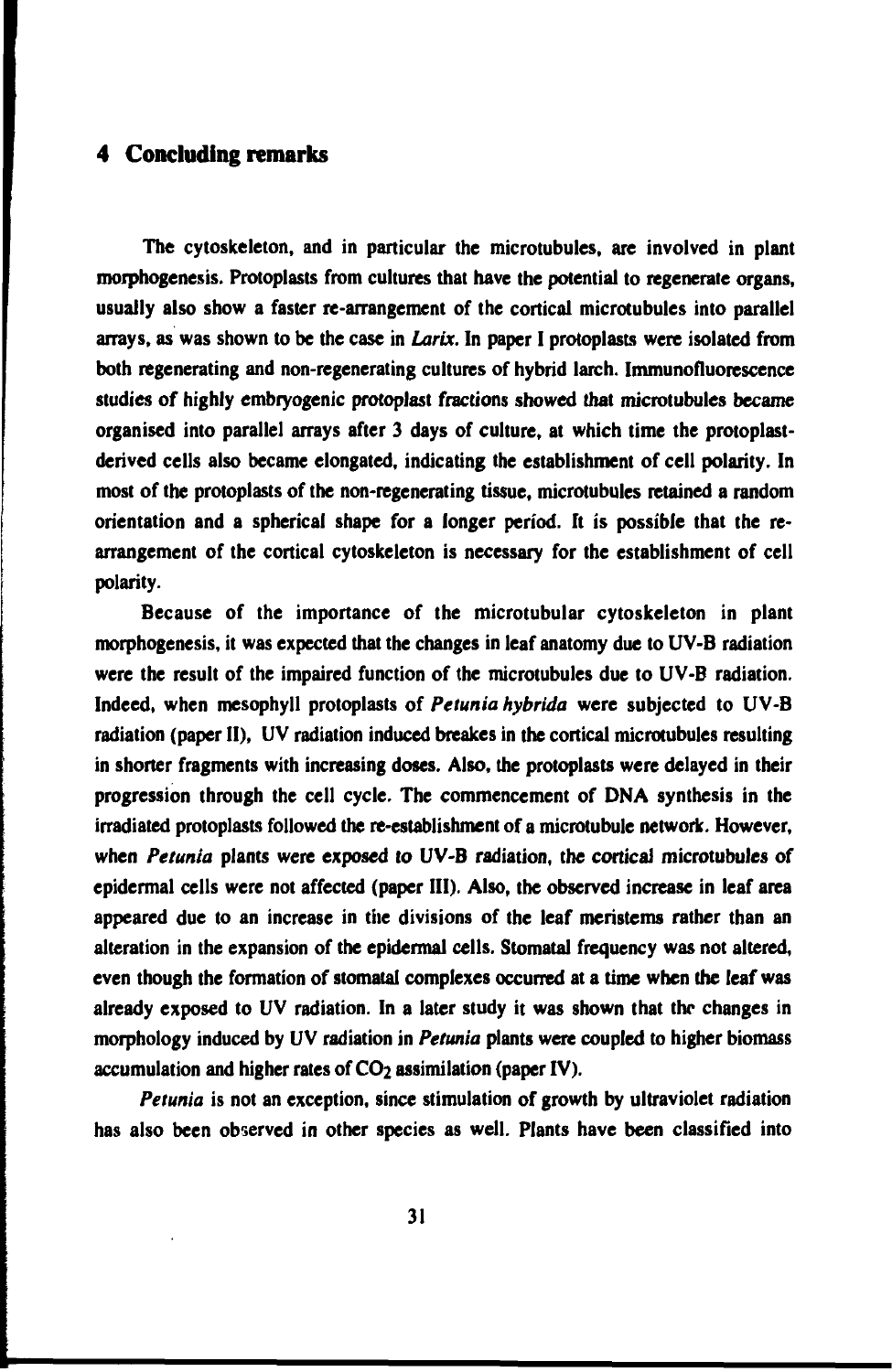**"tolerant" and "sensitive" species, and ultraviolet radiation into "damaging", "inhibitory" and "stimulatory" regions.**

**Explaining the stimulatory effects of UV radiation is much more difficult than explaining effects that have been classed as damaging or inhibitory, and that usually occur at wavelengths lower than 290 nm. Usually, plants that are "tolerant" to UV radiation also show stimulation of growth by low/middle doses of radiation, when they are compared to control plants that have been grown in the absence of UV radiation. These are also the species in which a change in flowering induction has been observed.** *Petunia* **is one of these species, and shows the typical response: increased biomass accumulation, larger leaves, increased branching, deeper green-colouring, shortening of the time to flowering. It is plausible that these plants possess a UV receptor that regulates growth, of the type that has been proposed for tomato. This could account for** the apparent requirement for low doses of UV for the optimal growth of the plants. Most **certainly protective mechanisms such as increased flavonoid production and DNA repair mechanisms are important for the survival of the organism.**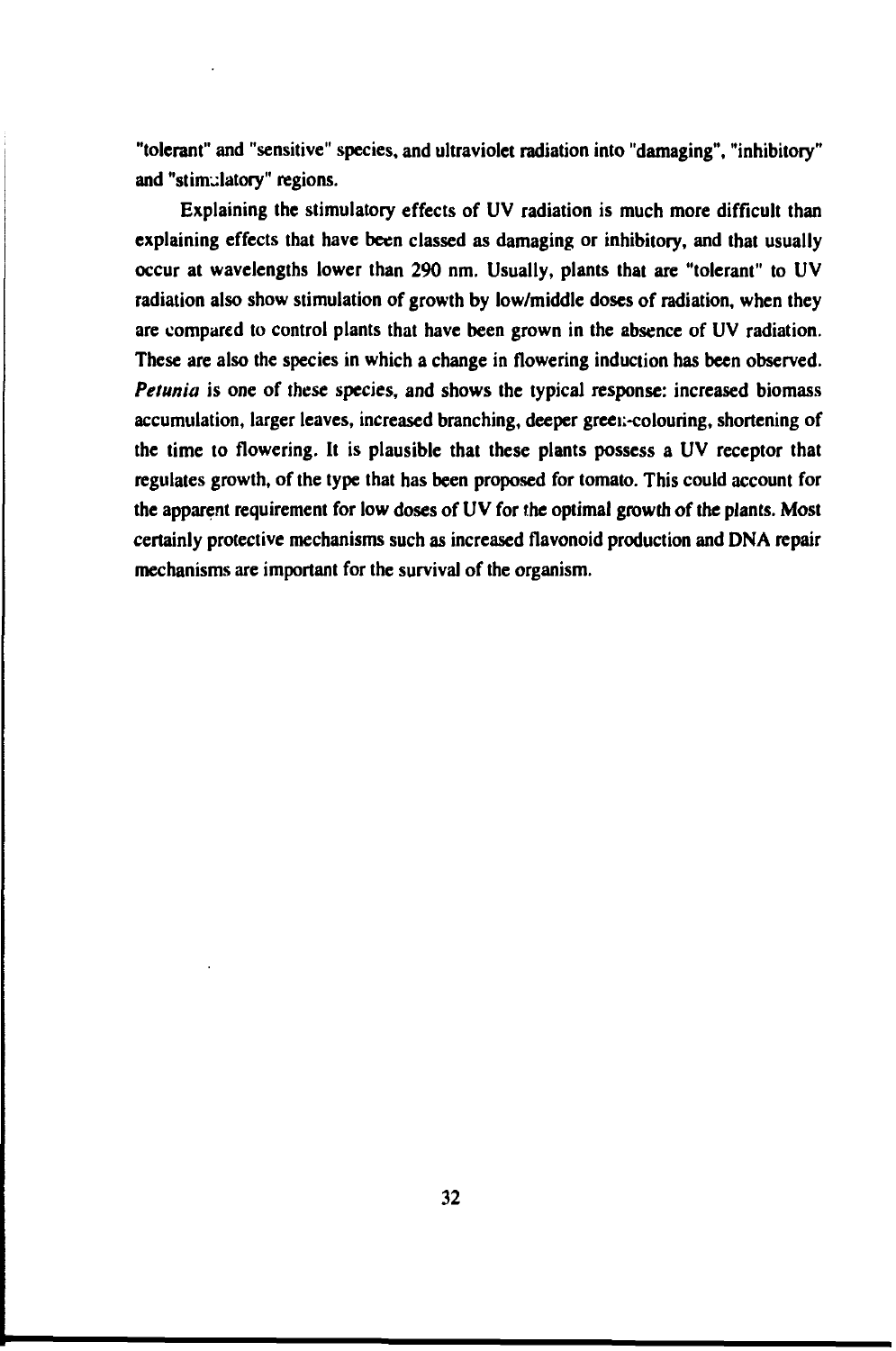## **Acknowledgements**

**This is, without doubt, the part of the thesis that is most difficult to write. Not less so considering that it is the only chapter that everyone reads, or at least that all start by reading. While the work proper either produces a yawn: Tve-heard-it-allbefore" reaction, or leaves the reader untouched: "not-my-field" response, the acknowledgements are different. Here, we expose our thoughts and feelings, and pay reverence to the people who have aided us in our efforts to make a difference.**

**Our lives are enriched by the small gifts of trust that we are given by people every day. They open new horizons and give us the power we need to make things happening by teaching us to trust ourselves. So, to all the people within the Department as well as in the "outside" world, who have encouraged and trusted me, from the bottom of my heart -thank you!**

**Like the King of Hearts, we are often left wondering about what is significant and what represents futile side-tracks. We need the wisdom, experience and guidance of senior scientists to teach us how to tell them apart. I was fortunate to meet some of these scientists, and I am thankful to them.**

**Sometimes we meet people who are our intellectual or spiritual twins. They have a silver key ro an unoccupied room in our soul. With them we discover and explore new sides of ourselves and our lives are never the same afterward. They come into our lives to stay forever. These people we can only thank by giving them our unconditioned love and trust.**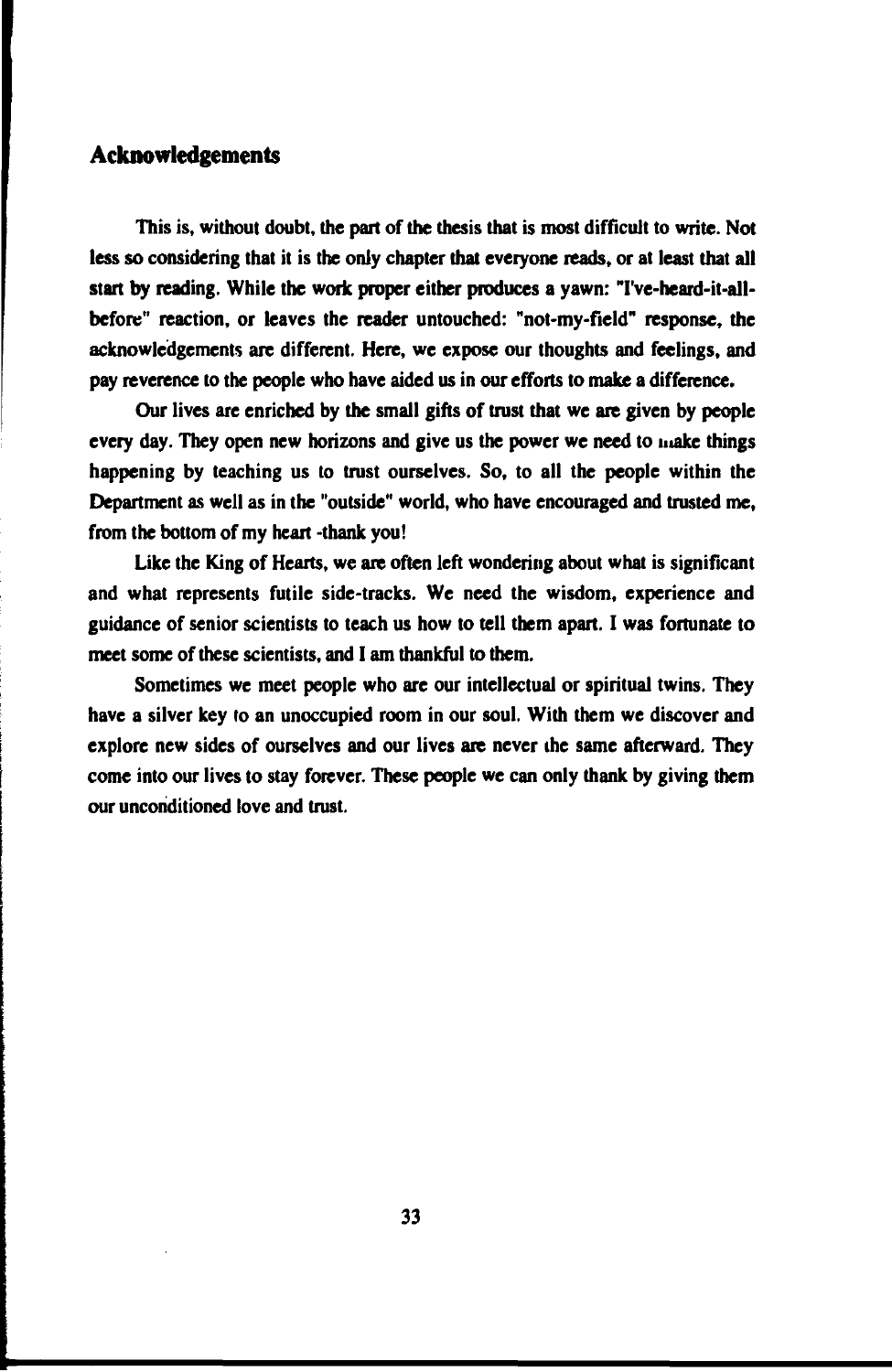# **Appendix**

**Emission spectra of the lamps used in experiments in papers II-IV and how they compare to the daylight spectrum.**



**Wavelength (nm)**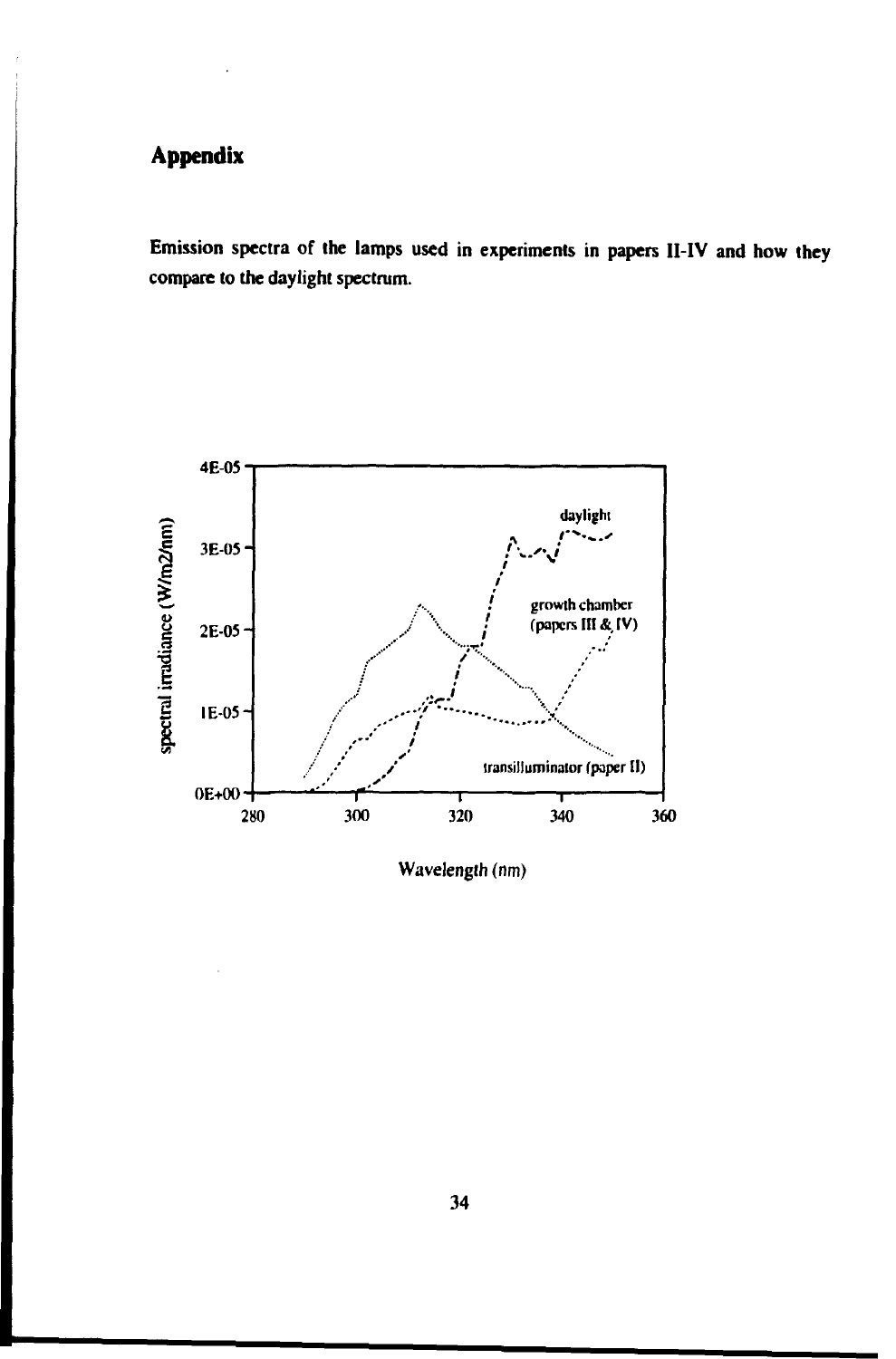## **References**

- **Akashi T and Shibaoka H (1991) Involvement of transmembrane proteins in the association of cortical microtubuies with the plasma membrane in tobacco BY-2 cells. J Cell Sci 98.169-174**
- **Apostolakos P, Galatis B and Panteris E (1991) Microtubuies in cell morphogenesis and intercellular space formation in** *Zea mays* **leaf mesophyll and** *Pilta cadieri* **epithem. J Plant Physiol 137:591-601**
- **Ball EH and Singer SJ (1982) Mitochondria are associated with microtubuies and not with intermediate filaments in cultured fibroblasts. Proc Nat Acad Sci USA 79: 123-126**
- **Barnes PW, Flint SD and Caldwell MM (1990) Morphological responses of crop and weed species of different growth forms to ultraviolet-B radiation. Am J Bot 77: 1345-1360**
- **Bohr VA, Smith CA, Okumoto DS and Hanawalt PC (1985) DNA repair in an active gene: removal of pyrimidine dimers from the DHFR gene of CHO cells is much more efficient than in the genome overall. Cell 40:359-369**
- **Bornman JF, Björn LO and Åkerlund H-E (1984) Action spectrum for inhibition by ultraviolet radiation of photosystem II activity in spinach thylakoids. Photochem Photobiol 8:305-313**
- **Bornman JF and Teramura AH (1993) Effects of UV-B radiation on terrestrial plants. In: Environmental UV photobiology, Young AR, Björn LO, Moan J and Nultsch W eds. Plenum Press, New York. ISBN 0-306-44443-7**
- **Britt AB, Chen J-J, Wykoff D and Mitchell D (1993) A UV-sensitive mutant** *of Arabidopsis* **defective in the repair of pyrimidine-pyrimidone(6-4) dimers. Science 261: 1571-1574**
- **Caldwell MM (1968) Solar ultraviolet radiation as an ecological factor in alpine plants. EcoIMonogr 38: 243-268**
- **Caldwell MM (1971) Solar UV irradiation and development of higher plants. In Photophysiology, Giese A C ed., Vol VI, pp 131-171, Academic Press, New York**
- **Cams HR, Thimijan R and Clark JM (1977) Outline of irradiance distribution of UV fluorescent lamps and combinations. In Symposium of Ultraviolet Radiation Measurements for Environmental Protection and Public Safety, June 8-9 (Final program and abstract) pp 74-76. National Bureau of Standards, Gaithersburg, Maryland**
- **Cen Y-P and Bornman JF (1990) The response of bean plants to UV-B radiation under different irradiances of background visible light. J Exp Bot 41: 1489-1495**
- **Cen Y-P and Bornman JF (1993) The effect of exposure to enhanced UV-B radiation on the penetration of monochromatic and polychromatic UV-B radiation in leaves of** *Brassica napus.* **Physiol Plant 87:249-255**
- **Cen Y-P and Björn LO (1994) Action spectra for enhancement of ultraweak luminescence by ultraviolet radiation (270-340 nm) in leaves** *of Brassica napus.* **J Photochem Photobiol 22:125-129**
- **Czaban BB and Forer A (1994) Rhodamine-phalloidin and anti-tubulin antibody suinmg of spindle fibres that were irradiated with an ultraviolet microbeam. Protoplasma 178:18-27**
- **Dabora SL and Sheetz MP (1988) The microtubule-dependent formation of tubulovesicular network with characteristics of the ER from cultured cell extracts.**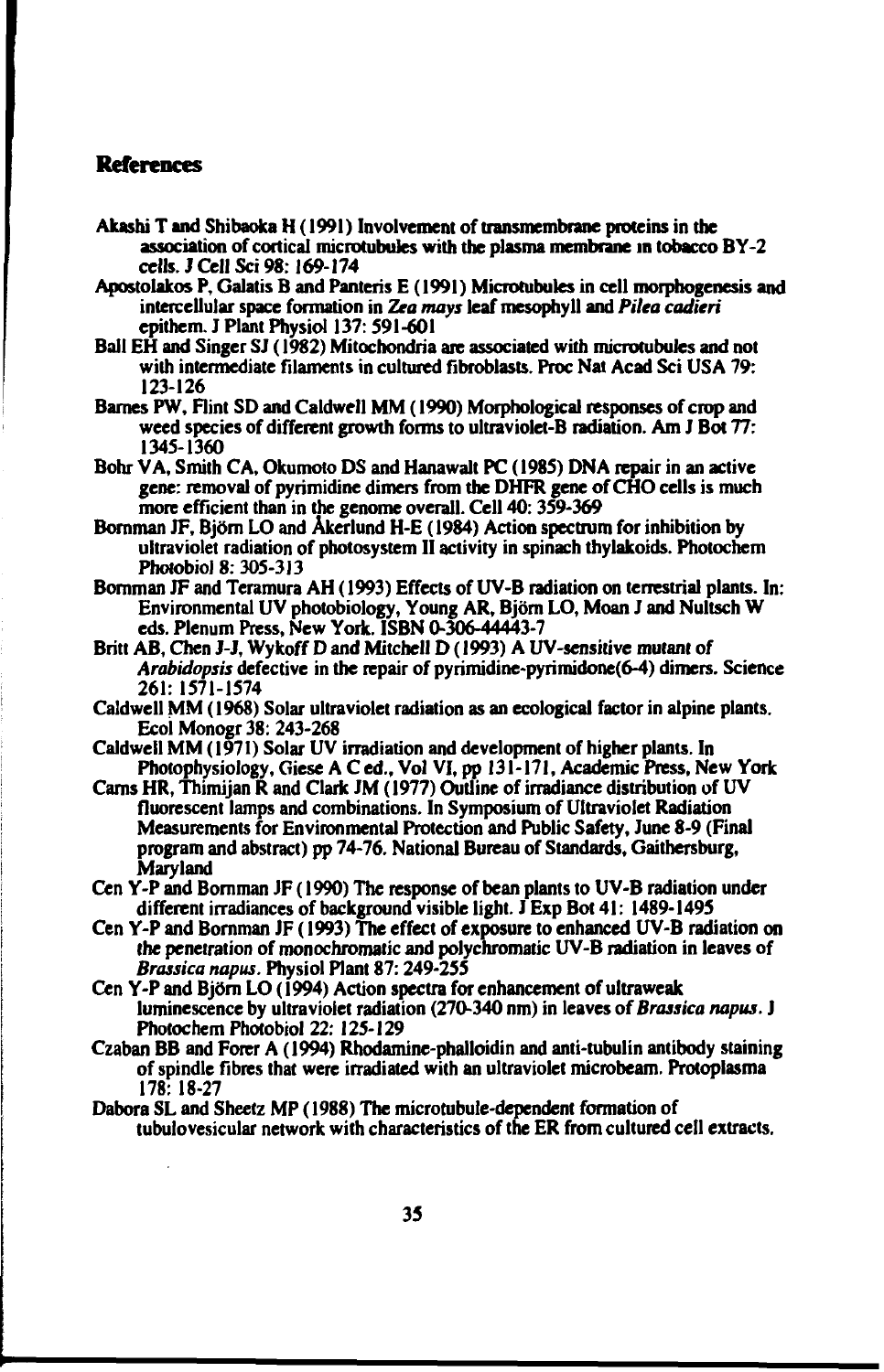**Cell 54:27-35**

**Dale JE (1988) The control of leaf expansion. Annu Rev Plant Physiol Plant Mol Biol 39: 267-295**

**Dawson PJ, Hulme JS and Lloyd CW (1985) Monoclonal antibody to intermediate filament antigen cross-reacts with higher plant cells. J Cell Biol 100: 1793-1798**

**Day T A, Vogelmann TC and DeLucia EH (1992) Are some plant life forms more effective than others in screening out ultraviolet-B radiation? Oecologia 92: 513- 519**

**DeLucia EH, Day TA and Vogelmann TC (1992) Ultraviolet-B and visible light penetration into needles of two species of subalpine conifers during foliar development. Plant Cell Environ 15:921-929**

**Dijak M and Simmonds DH (1988) Microtubule organization during early direct embryogenesis from mesophyll protoplasts** *oiMedicago sativa* **L. Plant Sci 58: 183-191**

**Dubé SL and Bornman JF (1992) Response of spruce seedlings to simultaneous exposure to ultraviolet-B radiation and cadmium. Plant Physiol Biochem 30: 761- 767**

**Ensminger PA and Schäfer E (1992) Blue and ultraviolet light photoreceptors in parsley cells. Photochem Photobiol 55:437-447**

**Emons AMC, Derksen J and Sassen MMA (1992) Do microtubules orient plant cell wall microfibrils? Physiol Plant 84:486-493**

**Esau K (1977) Anatomy of seed plants. 2nd Ed. John Wiley & Sons Inc, Toronto, pp 88- 92. ISBN: 0-471-245020-8**

**Francis D (1992) The cell cycle in plant development. New Phytol 122:1-20**

**Fowke LC, Attree SM, Wang H and Dunstan DI (1990) Microtubule organization and cell division in embryogenic protoplast cultures of white spruce** *{Picea glauca).* **Protoplasma 158: 86-94**

Galatis B (1988) Microtubules and epithem-cell morphogenesis in hydathodes of *Pilea cadierei.* **Planta 176:287-297**

**Goodbody KC, Hargreaves AJ, and Lloyd CW (1989) On the distribution of microtubule-associaled intermediate filament antigens in plant suspension cells. J Cell Sci 93:427-438**

**Green A, Sawada Y and Shettle EP (1974) The middle ultraviolet reaching the ground. Photochem Photobiol 19:251-259**

**Hargreaves AJ, Dawson PJ, Butcher GW, Larkins A, Goodbody KC and Lloyd CW (1989) A monoclonal antibody raised against cytoplasmic fibrillar bundles from carrot cells, and its cross-reaction with animal intermediate filaments. J Cell Sci 92: 371-378**

**Hasezawa S, Hogetsu T and Syono K (1988) Rearrangement of cortical microtubules in elongating cells derived from tobacco protoplasts -A time-course observation by immunofluorescence microscopy. J Plant Physiol 133:46-51**

**Haupt W and Scheuerlein R (1990) Chloroplast movement. Plant Cell Environ 13: 595- 614**

**Hepler PK (1980) Membranes in the mitotic apparatus of barley cells. J Cell Biol 86: 490-499**

**Heslop-Harrison J and Heslop-Harrison Y (1989) Myosin associated with the surfaces of organelies, vegetative nuclei and generative cells in angiosperm pollen grains and tubes. J Cell Sci 94: 319-325**

**Higashi-Fujime S (1988) Actin-induced elongation of fibres composed of cytoplasmic**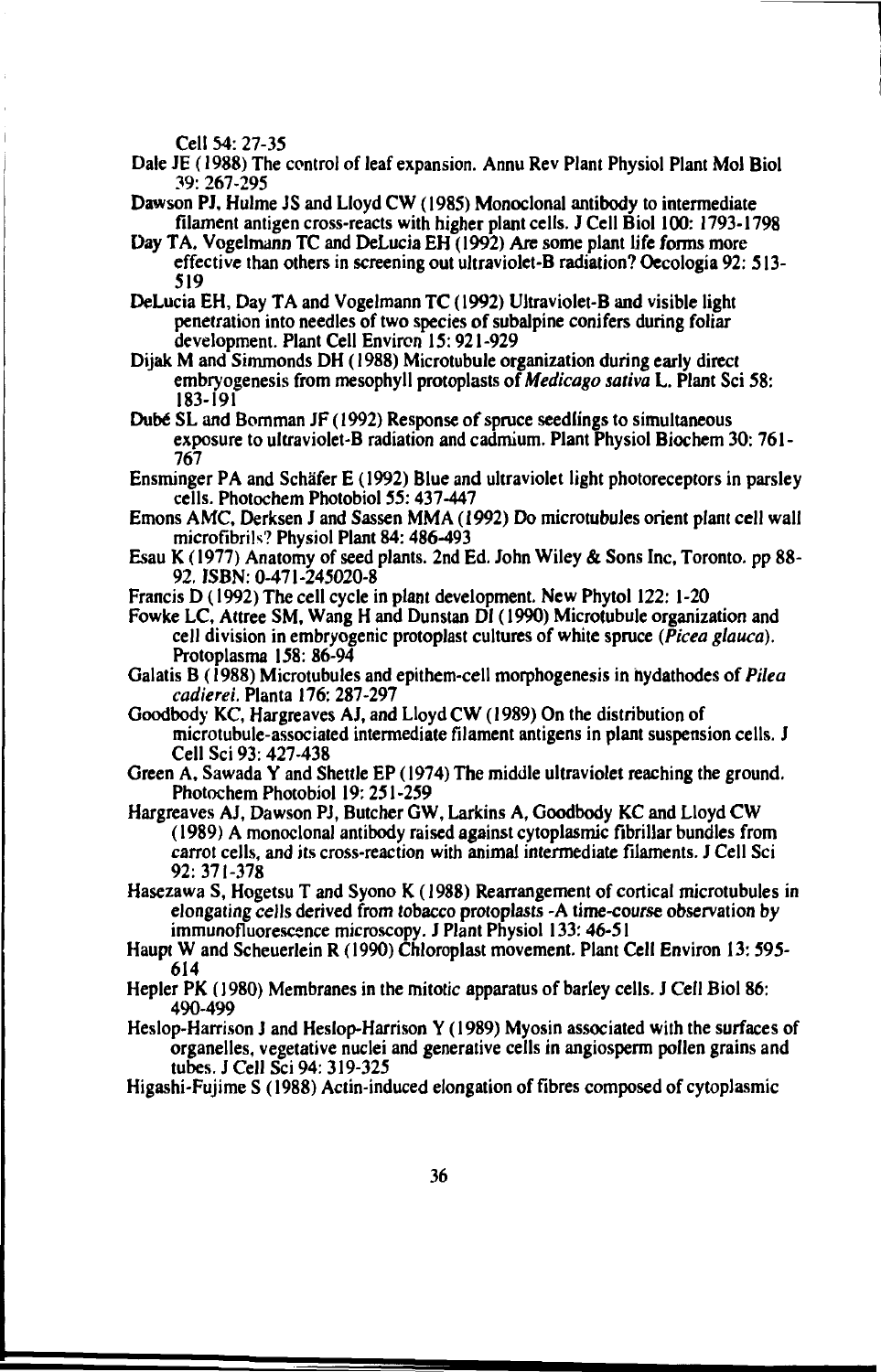**membrane from** *Nitella.* **Protoplasma 2 (Suppl): 22-31**

- **Hush JM, Hawes CR and Overall RL (1990) Interphase microtubule reorientation precedes a new cell polarity in wounded pea roots. J Cell Sci 96:47-61**
- **Hush JM and Overall RL (1992) Reorientation of cortical F-actin is not necessary for wound induced microtubule reorientation and cell polarity establishment. Protoplasma 169:97-106**
- **Karentz D, Cleaver JE and Mitchell DL (1991) Cell survival characteristics and molecular responses of antarctic phytoplankton to ultraviolet-B radiation. J Phycol 27:326-341**
- **Kato T and Tonomura Y (1977) Identification of myosin in** *Nitella flexis.* **J Biochem 82: 777-782**
- **Kerr JB and McElroy** *CT* **(1993) Evidence for large upward trends of ultraviolet-B radiation linked to ozone depletion. Science 262: 1032-1034**
- **Kersey YM, Hepler PK, Palevitz B A and Wessels NK (1976) Polarity of actin filaments in Characean algae. Proc Nat Acad Sci USA 73:165-167**
- **Klymkowsky MW, Bachant JB and Domingo A (1989) Functions of intermediate filaments. Cell Motil Cytoskei 14: 309-331**
- **Knight AE and Kendrick-Jones J (1993) A myosin-like protein from a higher-plant. J MolecBiol 231: 148-154**
- **Krizek DT, Kramer GF, Upadhyaya A and Mirecki RM (1993) UV-B responses of cucumber seedlings grown under metal halide and high pressure sodium/deluxe lamps. Physiol Plant 88: 3SO-3S8**
- **Krupa SV and Kickert RN (1989) The greenhouse effect: impacts of ultraviolet-B (UV-B) radiation, carbon dioxide (CO2) and ozone (O3) on vegetation. Environ Pollution 61: 263-393**
- **Ledbetter MC and Porter KR (1963) A microtubule in plant cell fine structure. J Cell Biol 19: 239-250**
- **Lee C and Chen LB (1988) Dynamic behaviour of endoplasmic reticulum in living cells. Cell 54: 37-46**
- **Lercari B, Sodi F and Lipicci di Paola M (1990) Photomorphogenic responses to UV radiation: involvement of phytochrome and UV photoreceptors in the control of hypocotyl elongation in** *Lycopersicon esculentum.* **Physiol Plant 79:668-672**
- **Levina NN, Lew RR and Brent Heath I (1994) Cytoskeletal regulation of ion channel distribution in the tip-growing organism** *Saprolegnaferax.* **J Cell Sci 107: 127-134**
- **Li J, Ou-Lee T-M. Raba R, Amundson RG and Last RL (1993)** *Arabidopsis* **flavonoid mutants are hypersensitive to UV-B irradiation. Plant Cell 5:171-179**
- **Lichtschieid IK, Lancelle SAG and Hepler PK (1990) Actin-endoplasmic reticulum complexes in** *Drosera.* **Their structural relationship with the plasmalemma, nucleus and organelles in cells prepared by high pressure freezing. Protoplasma 155: 116-126**
- **Lindoo SJ and Caldwell MM (1977) Ultraviolet-B radiation-induced inhibition of leaf expansion and promotion of anthocyanin production. Plant Physiol 61:278-282**
- **Livneh Z, Cohen-Fix O, Skaliter R and Elizur T (1993) Replication of damaged DNA and the molecular mechanism of ultraviolet light mutagenesis. Critical Rev Biochem Mol Biol 28:465-513**
- **Lloyd CW (1988) Actin in plants. J Cell Sci 90: 185-188**
- **Lloyd CW, Slabas AR, Powell AJ and Lowe SB (1980) Microtubules, protoplasts and plant cell shape: an immunofluorescence study. Planta 147: 500-506**
- **Lockhart JA and Brodftihrer Franzgrote U (1961) The effects of ultraviolet radiation on**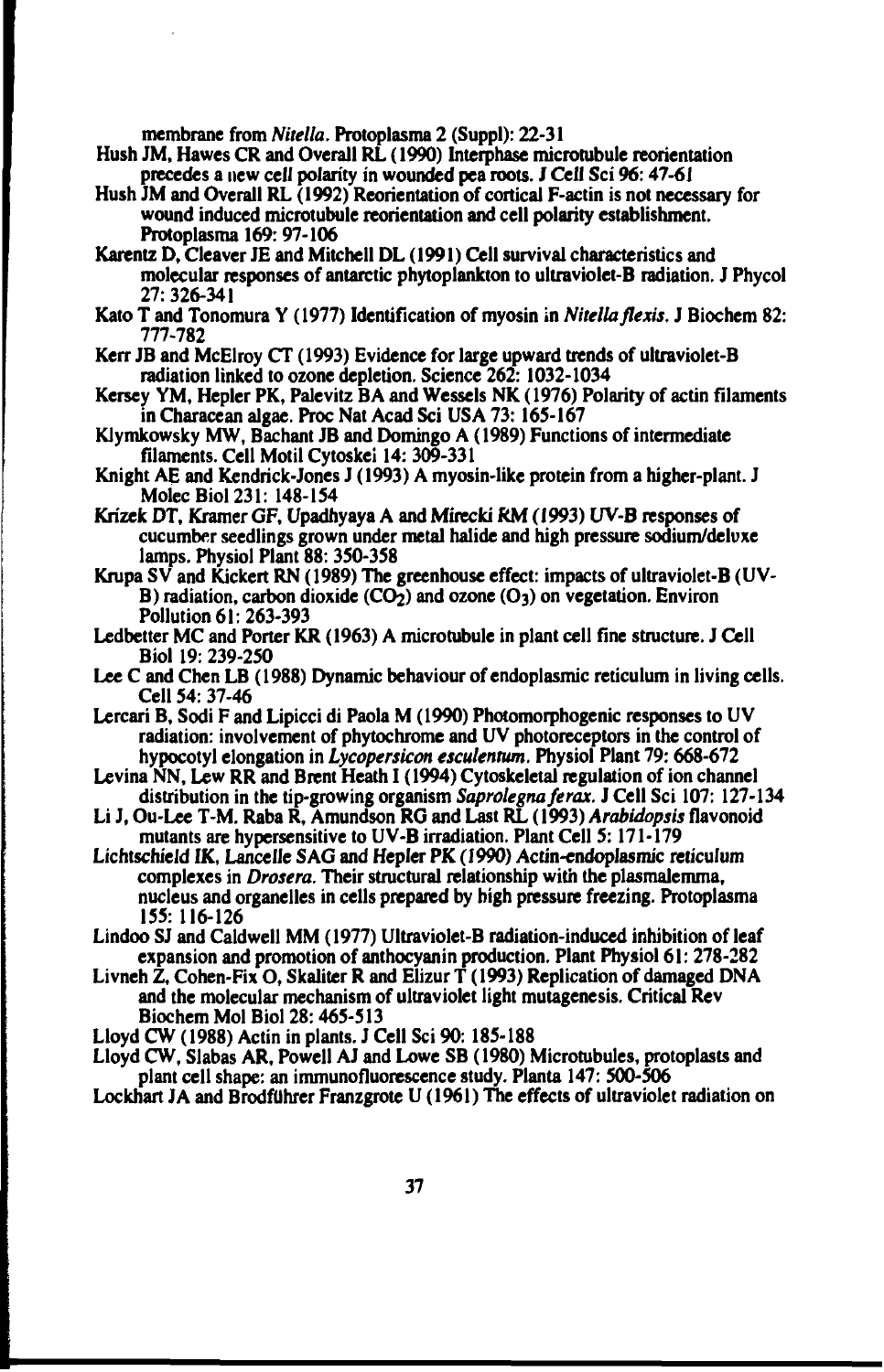**plants. In Encyclopedia of Plant Physiology vol XVI, Ruhland W ed. pp: S32-S54. Springer Verlag, Berlin**

**McLennan AG (1987) The repair of light-induced DNA damage in plant cells. Mut Res 181: 1-7**

**Metzner P (1930) Uber das optische Verhalt der Pflanzengewebe im langwelligen ultravioletten Lichte. Planta 10:281-313**

**Michaelis PJ, Singer SF and Knappenberger PC (1994) Analysing ultraviolet-B radiation: Is there a trend? Science 264: 1341-1342**

**Mineyuki Y and Palevitz BA (1990) Relationship between preprophase band organization, F-actin and the division site in** *Allium:* **Fluorescence and morphometric studies on cytochalasin-treated cells. J Cell Sci 97:283-295**

**Mohr H (1986) Coaction between pigment systems. In: Photomorphogenesis in plants, Kendrich RE and Kronenberg GMH eds. pp: 547-564 Martinus Nijhoff/Dr W Junk Publishers, Dortrecht, The Netherlands. ISBN: 90-247-3317-0**

**Musi! CF and Wand JE (1993) Responses of sclerophyllous** *Ericaceae* **to enhanced levels of ultraviolet-B radiation. Environ Exp Bot 33:233-242**

**Nurse P (1990) Universal control mechanism regulating onset of M-phase. Nature 344: 503-508**

**Palevitz BA (1982) The stomatal complex as a model system of cytoskeletal participation in cell differentiation. In The Cytoskeleton in Plant Growth and Development, Lloyd CW ed. pp: 345-376. Academic Press, London. ISBN 0-12- 453780-4**

**Palevitz BA (1987) Actin in the preprophase band of** *Allium cepa.* **J Cell Biol 104: 1515- 1519**

**Palevitz BA (1988) Microtubular fir-trees in mitotic spindles of onion roots. Protoplasma 142:74-78**

**Palevitz BA (1993) Morphological plasticity of the mitotic apparatus in plants and its** developmental consequences. Plant Cell 5: 1001-1009

**Palevitz B A, Ash JF, Hepler PK (1974) Actin in the green alga,** *Nitella.* **Proc Natl Acad Sci USA 71: 363-366**

Palevitz BA and Hepler PK (1975) Identification of actin in situ at the ectoplasm**endoplasm interface of** *Nitella.* **J Cell Biol 65:29-38**

**Panagopoulos I (1992) Effects of ultraviolet radiation on** *Hibiscus rosa-sinensis. Beta vulgaris* **and** *Helianthus annum.* **PhD thesis, Department of Plant Biology, Lund University, Lund, Sweden. ISBN: 91-971353-4-8**

**Panagopoulos I, Bornman JF and Björn LO (1992) Response of sugar beet plants to ultraviolet-B (280-320 nm) radiation and** *Cercospora* **leaf spot disease. Physiol Plant 84: 140-145**

**Pang Q and Hays JB (1991) UV-B induceable and temperature sensitive photoreactivation of cyclobutane pyrimidine dimers in** *Arabidopsis thaliana.* **Plant Physiol 95: 536-543**

**Pantens E, Apostolakos P and Galatis B (1993) Microtubules and morphogenesis in ordinary epidermal cells of** *Vigna sinensis* **leaves. Protoplasma 174:91-100**

**Parthasarathy MV (1985) F-actin architecture in coleoptile epidermal cells. Eur J Cell Biol 39:1-12**

**Parthasarathy MV, Perdue TD, Witztum A and Alvernaz J (1985) An actin network as a normal component of the cytoskeleton in many vascular plants. Am J Bot 72: 1318-1323**

**Pesacreta TC and Parthasarathy MV (1984) Microfilament bundles in the root of a**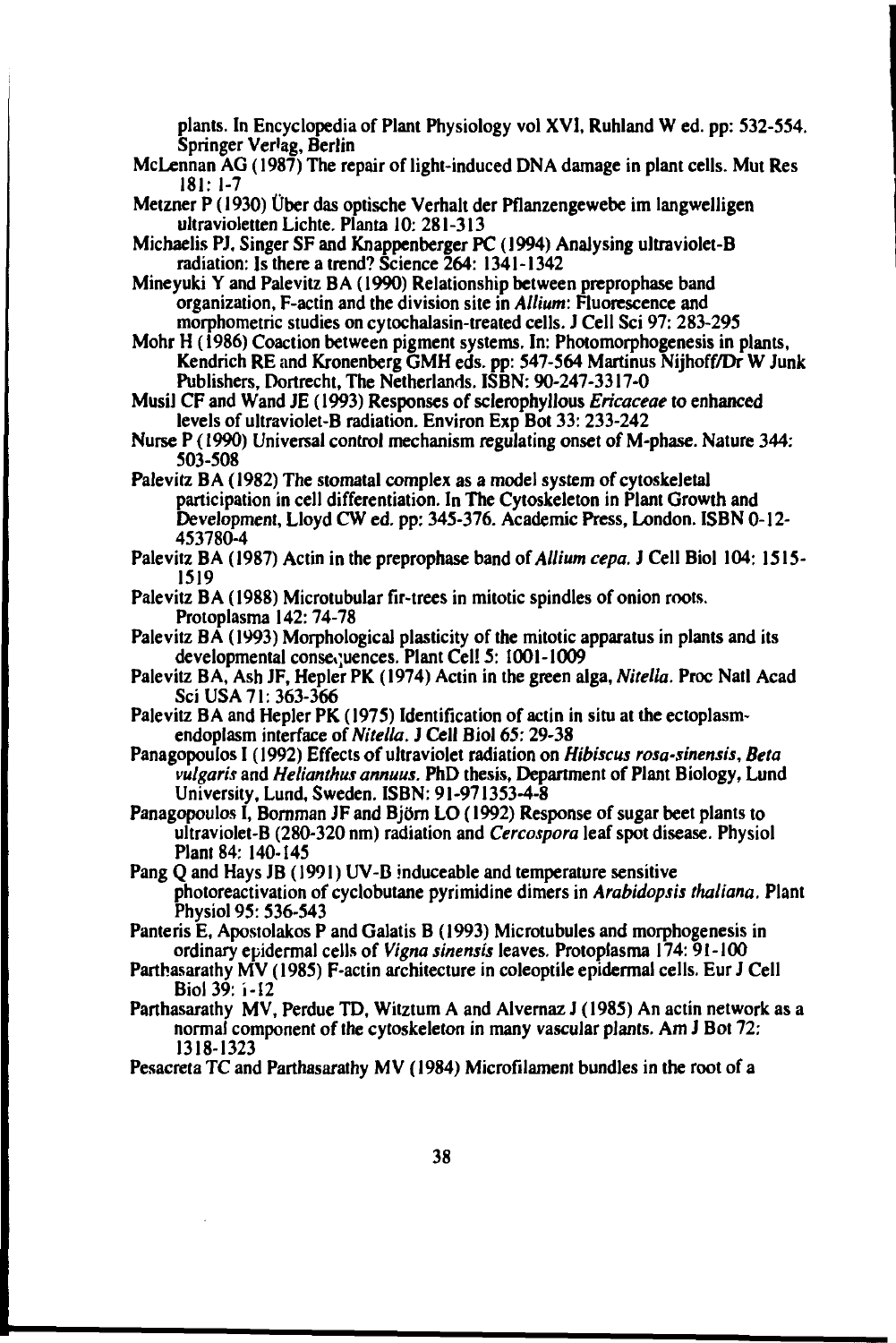**conifer** *Chamaecyparis obtusa.* **Protoplasma 121:54-64**

- **Quader H (1990) Formation and disintegration of cisternae of the cndoplasmic reticulum visualized in live cells by conventional fluorescence and confocal laser scanning microscopy: evidence for the envolvement of calcium and the cytoskeleton. Protoplasma 155: 216-224**
- **Quaite FE, Sutherland BM and Sutherland JC (1992) Action spectrum for DNA damage in alfalfa lowers the impact of ozone depletion. Nature 258:576-578**
- **Roberts IN, Lloyd CW and Roberts K (1985) Ethylene induced microtubule rcorientations: mediation by helical arrays. Planta 164:439-447**
- **Robinson DG and Quader H (1982) The microtubule-microftbril syndrome In "The Cytoskeleton in Plant Growth and Development (C W Lloyd ed), pp 109-126. Academic Press London. ISBN 0-12-453780-4**
- **Ryan KG (1984) Membranes in the spindle of iris pollen mother cells during the second division of meiosis. Protoplasma 122: 56-67**
- **Sakiyama M and Shibaoka H (1990) Effects of abscisic acid on the orientation and cold stability of cortical microtubules in epicotyl cells of the dwarf pea. Protoplasma 157:165-171**
- **Sandoval IV, Bonifacino JS, Klausner RD, Henkart M and Wehlander J (1984) Role of microtubules in the organization and localization of the Golgi apparatus. J Cell Biol99: 113s-118s**
- **Seagull RW (1989) The plant cytoskeleton. Critical Reviews in Plant Sciences. Vol 8 (2): 131-167**
- **Setlow RB (1974) The wavelength in sunlight effective in producing skin cancer: a theoretical analysis. Proc Nat Acad Sci USA 71: 3363-3365**
- **Shaw PJ, Fairbaim DJ and Lloyd CW (1991) Cytoplasmic and nuclear intermediate filament antigens in higher plant cells. In: The Cytoskeletal Basis of Plant Growth and Form, Lloyd CW ed. Academic Press Ltd, pp 159-168, ISBN: 0-12-453770-7**
- **Shibaoka H (1991) Microtubules and the regulation of cell morphogenesis by plant hormones. In: The Cytoskeletal Basis of Plant Growth and Form, Lloyd CW ed. Academic Press LTD, pp 159-168, ISBN: O-12-45377O;7**
- **Shibaoka H (1993) Regulation by gibberellins of the orientation of cortical microtubules in plant cells. Aust J Plant Physiol 20:461-470**
- **Sievers A, Buchen B, Volkmann D and Hejnowicz Z (1991) Role of the cytoskeleton in gravity perception. In: The Cytoskeletal Basis of Plant Growth and Form, Lloyd CW ed. pp 169-182. Academic Press London. ISBN 0-12-453770-7**
- **Simmonds D and Setterfield G (1983) Organization of microtubules in dividing and elongating cells of** *Vicia hajastana* **Grossh. in suspension culture. Eur J Cell Biol 32: 59-66**
- **Steiger CJ and Schliwa M (1987) Actin localization and function in higher plants. Protoplasma 141: 1-12**
- **Steinmetz V and Wellmann E (1986) The role of solar UV-B in growth regulation of cress** *(Lepidium sativum* **L.) seedlings. Photochem Photobiol 43: 189-193**
- **Tang X, Hepler PK and Scordolis SP (1989) Immunological and immunocytochemical identification of a myosin heavy chain polypeptide in** *Nicotiana* **pollen tubes. J Cell Sci 92: 569-574**
- **Traas JA, Doonan JH, Rawlins DJ, Shaw PJ, Watts J and Lloyd CW (1987) An actin network is present in cytoplasm throughout the cell cycle of carrot cells and associates with the dividing nucleus. J Cell Biol 105: 387-395**
- **Traas JA, Renaudin JP and Teyssendier de la Serve B (1990) Changes in microtubular**